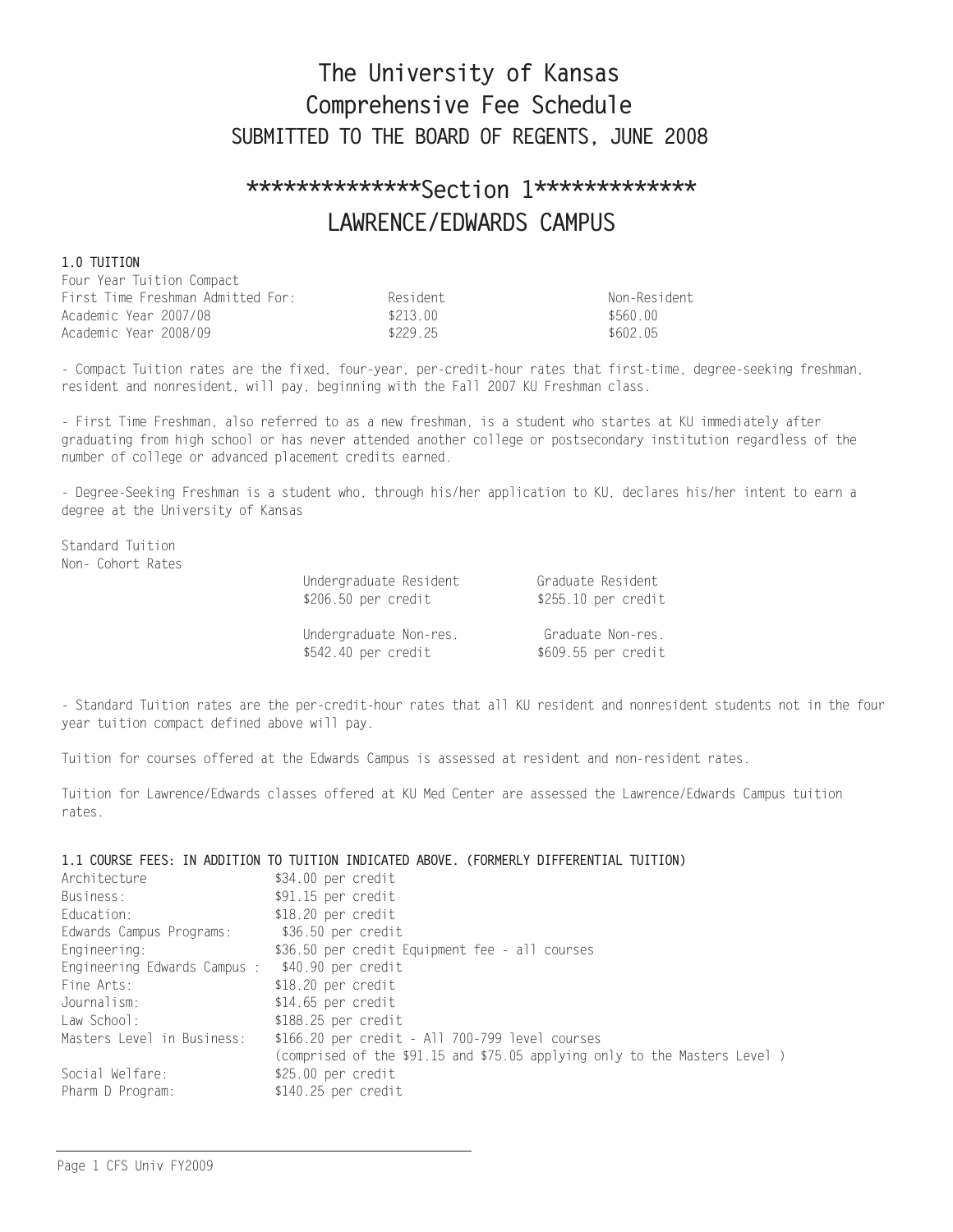# 2.0 FEES

#### 2.1 SEMESTER FEES

Lawrence Required Campus Fees: \$70.56 per credit for enrollments of 5 or less hours. For credits in excess of 5 up to 6 hours is \$70.55. For enrollments of 6 or more hours, a flat rate of \$423.35 will be assessed. (classes with location of Lawrence Campus)

Lawrence classes offered at KUMC will be assessed KUMC campus fees instead of the Lawrence fees.

Off-Campus Area Fees: All classes excluding those with Lawrence, Edwards or KUMC campus locations.

Undergraduate \$45.00 per credit

Graduate \$45.00 per credit

Off-campus fees for enrollments in differing level combinations. Fees will not exceed \$540.00 for that site only.

Edwards Campus Required Fee. All classes with an Edwards Campus location:

Undergraduate \$66.00 per credit \*

Graduate \$66.00 per credit \*

For undergraduate and graduate students with enrollments of more than 12 Edwards Campus credits a flat rate of \$792.00 will be assessed.

\* Comprised of: Construction Fee \$15.00; Edwards Campus Student Union fee \$6.00; Campus Fee \$45.00.

#### 2.2 SUMMER FEES

Lawrence Required Campus Fees: \$43.91 per credit for enrollments of 5 or less hours. For enrollments of more than 5 hours a flat rate of \$219.55 will be assessed. (classes with location of Lawrence Campus)

Lawrence classes offered at KUMC will be assessed KUMC campus fees instead of the Lawrence fees.

Off-Campus Area Fees: (all classes excluding those with Lawrence, Edwards or KUMC campus locations).

Undergraduate \$45.00 per credit

Graduate \$45.00 per credit

Off-campus fees for enrollments in differing level combinations, fees will not exceed \$540.00 for that site only.

Edwards Campus Required Fee. All classes with an Edwards Campus location

Undergraduate \$66.00 per credit \*

Graduate \$66.00 per credit \*

For undergraduate and graduate students with enrollments of more than 12 Edwards Campus credits a flat rate of \$792.00 will be assessed

\* Comprised of: Construction Fee \$15.00; Edwards Campus Student Union fee \$6.00; Campus Fee \$45.00.

#### 2.3 INTERNATIONAL STUDENT FEES:

Lawrence required International Student Fee: \$25.00 per enrolled student per term. This fee is non-refundable on or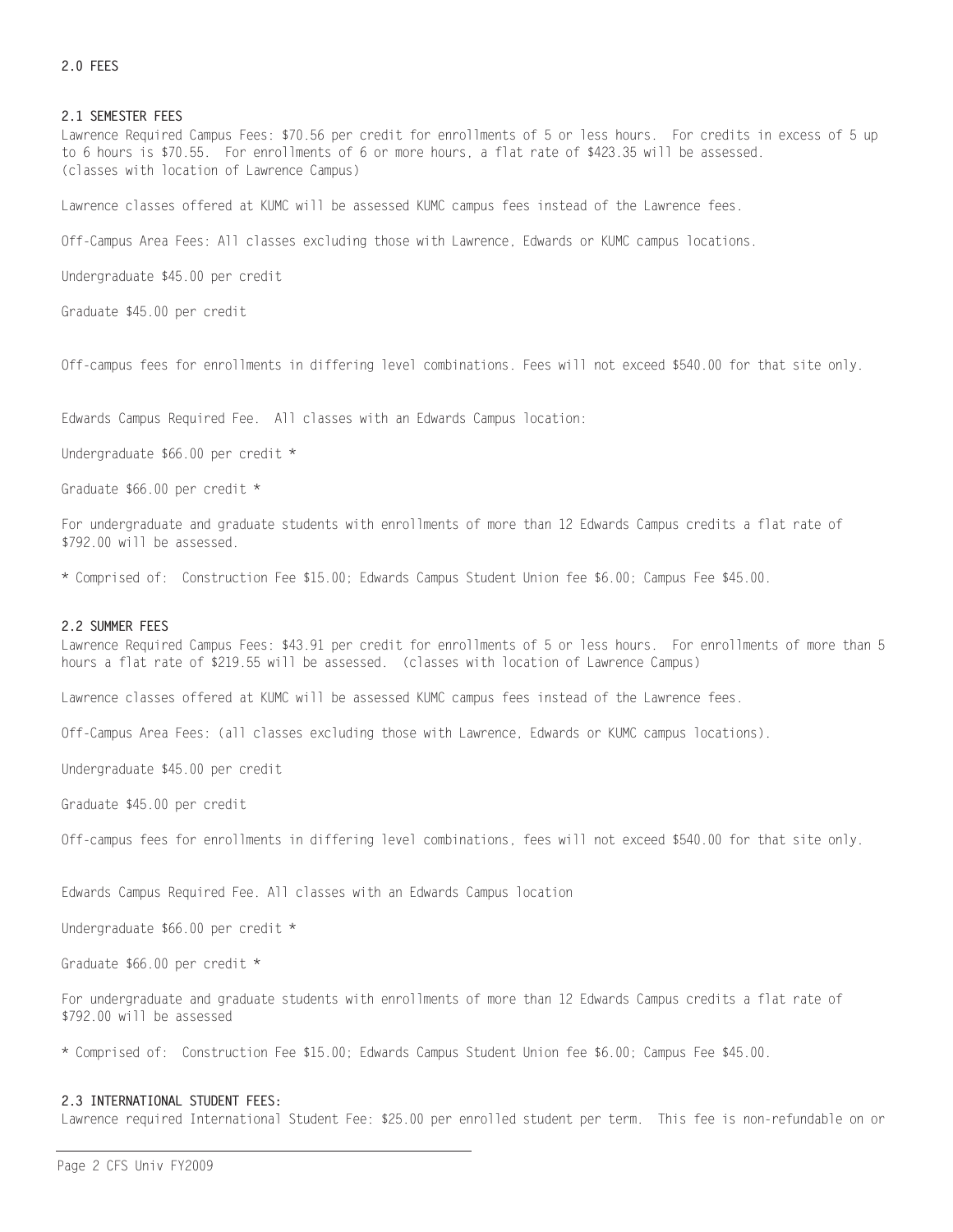# 3.0 COMPOSITION OF LAWRENCE CAMPUS FEE

|                                                | <b>Semester</b> | <b>Summer</b> |
|------------------------------------------------|-----------------|---------------|
| Student-Health Fee *                           | \$111.50        | \$64.80       |
| Student Recreation & Fitness Center Fee**      | \$74.50         | \$37.25       |
| Student Union Building Fee ***                 | \$41.00         | \$20.50       |
| Student Union Renovation Fee                   | \$12.00         | \$6.00        |
| Student-Senate Activity Fee                    | \$17.50         | \$8.75        |
| Student-Media Fee                              | \$4.25          | \$2.10        |
| ****<br>Women's & Non-Revenue Intercol. Sports | \$40.00         | \$20.00       |
| Educational-Opportunity Fee                    | \$6.00          | \$3.00        |
| Campus Safety Fee ***                          | \$1.00          | \$0.50        |
| Child Care Facility Construction Fee           | \$4.00          | \$2.00        |
| Campus Transportation Fee $\sim$               | \$64.90         | \$32.45       |
| Campus Environmental Improvement Fee ~~        | \$5.25          | \$2.60        |
| Legal Services for Students Fee                | \$10.20         | \$5.10        |
| Newspaper Readership Fee                       | \$4.00          | \$2.00        |
| Multicultural Resource Center Fee ~~~          | \$6.75          | \$3.25        |
| Student Union Activities Fee                   | \$5.50          | \$2.00        |
| Saferide Fee ~~~~                              | \$10.00         | \$5.00        |
| Wireless Implementation Fee                    | \$5.00          | \$2.25        |
| TOTAL, FULL REQUIRED CAMPUS FEE:               | \$423.35        | \$219.55      |

NOTES:

\* Comprised of: Student Health Services, \$110.00 (\$63.80 summer); Facilities, Maintenance, Repair, & Equipment,  $$1.50$   $($1.00$  summer)

\*\* Comprised of: Recreation Services, \$41.00 (\$20.50 summer); Facilities & Construction Bond, \$29.50  $( $14.75$ summer); Sports Clubs, \$3.00 (\$1.50 summer); & Facilities Maintenance \$1.00 (\$.50 summer)

\*\*\* Comprised of: Student Union Operations \$37.50 (\$19.50 summer); Repairs, Improvements and Equipment Reserve  $$3.50$  ( $$1.00$  summer)

\*\*\*\* Women & Non Revenue Intercoll Sports \$25.00 (\$12.50 summer); Capital Improvement \$15.00 (\$7.50 summer)

- $\sim$  Comprised of: Operating \$44.90 (\$22.45 summer); Bus Procurement \$20.00 (\$10.00 summer)
- ~~ Comprised of: Recycling, \$4.00 (\$2.00 summer); Renewable Energy & Sustainabillity \$1.25 (\$.60 summer)

~~~ Comprised of: Construction Fee \$3.50 (\$1.75 summer); Multicultural Education Fund \$1.50 (\$.75 summer); Services, Operations & Programs, \$1.50 (\$.75 summer); Long Term Maintenance \$.25 (not assessed in summer)

 $\sim$  Comprised of: Safe Ride \$4.00 (\$2.00 summer); SafeBus \$6.00 (\$3.00 summer)

# $3.1$

Of the \$41.00 (summer \$20.50) Student Union Building Fee, \$35.50 (summer \$18.50) will be transferred to the Student Union for Operating Expenditures and \$3.50 (summer \$1.00) will be retained in the Repairs, Improvements, and Equipment Reserve Account.

# $3.2$

The semester-hourly rate for the first five credits is 1/6th of the full-fee amount rounded to two decimals. Rounding rule is: if.xx5 or more, round up, if less than .xx5 round down. The hourly rate for the sixth credit is the difference between the full amount and the amount assessed for six credits. (Univ. Pol.)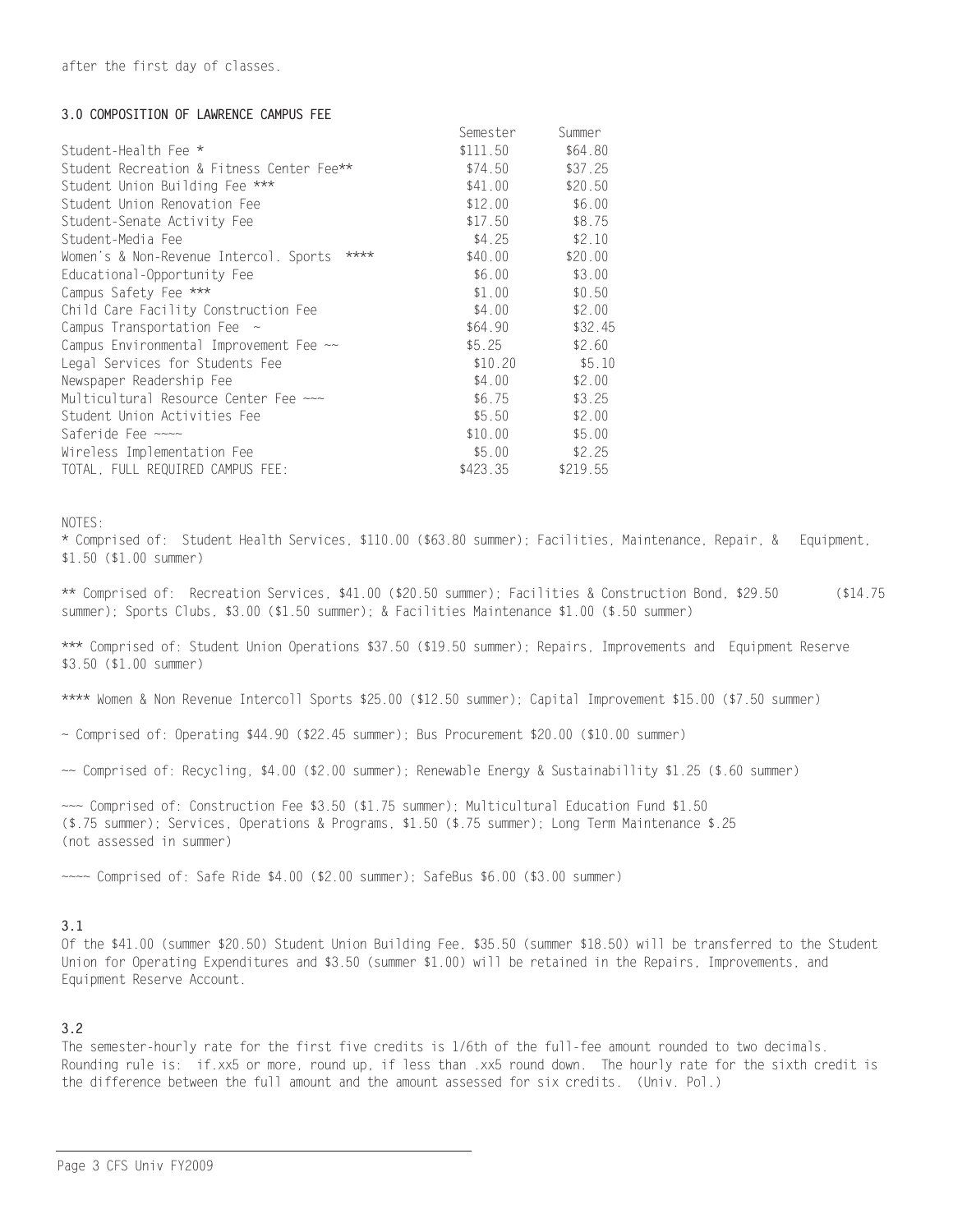# $3.3$

The summer-session-hourly rate is 1/5th of the full-fee amount, rounded to two decimals, and is assessed on the first five credits. Rounding rule is: if .xx5, round up, if less than .xx5 round down. (Univ. Pol.)

# $3.4$

All proposed changes in the individual elements of the Summer-Required-Campus Fee will be coordinated so that summer rates are approximately half the semester rates. (Univ. Pol.)

# 4.0 DEFINITIONS

# 4.1 APPLICABLE TUITION

This term means resident tuition is assessed for those eligible for resident tuition; non-resident tuition is assessed for those NOT eligible for resident tuition; staff-rate tuition is assessed for those eligible. This pertains to all courses with a location of Lawrence, Edwards Campus, or KU Medical Center. Off-campus courses, including Study Abroad, will be assessed at the resident rates. See KSA 76-729 through 76-731 and BOR 88-2-1 through 88-3-12.

# 4.2 REGENTS SYSTEM STAFF MEMBERS

As used in this document, includes unclassified, classified and University Support Staff members holding regular payroll appointments (excluding seasonal and temporary appointments) of the following: Kansas State University, Emporia State University, Pittsburg State University, Wichita State University, Fort Hays State University, Board of Regents Office, University of Kansas, and the Reserve Officer Training Corps (ROTC) units located at the University of Kansas.

# 5.0 OFF-CAMPUS-CREDIT COURSES

Tuition and fees are assessed on a credit-hour basis at rates equal to resident tuition. All Off-Campus-Credit Courses have locations other than: Edwards Campus, Lawrence or KU Medical Center.

# 5.1 ELIGIBLE COURSES

All off-campus course work must satisfy applicable Board of Regents policies and regulations. All course work must be offered and must meet outside the Lawrence Area. Course work will not be offered off campus as a means to circumvent policies which dictate when resident and non-resident tuition rates should be assessed.

# $5.1.02$

Course work normally taught by appointment may be offered through an off-campus site outside the Lawrence Area provided the course work is an integral part of a degree program, which is offered at the same offcampus site and provided no instructional student/faculty contact will take place on the Lawrence Campus or on the KUMC Campus. Eligible students are only those who are pursuing ALL other course work toward their degrees at the same off-campus site. The chairperson of the department offering the course will establish advising procedures to limit enrollment to eligible students. The chairperson will regularly review class rosters and initiate an administrative change of section to an on-campus section for any ineligible student. (Univ. Pol.)

# $5.1.03$

The Provost Office will monitor off-campus course offerings for compliance with applicable regulations and policies and may announce additional guidelines for implementation. (Univ. Pol.)

# 6.0 WAIVERS, REMISSIONS AND SPECIAL PROGRAMS

# $6.0.01$

Staff Rates: Available to Full-time staff of any Regents University (Regents University staff members):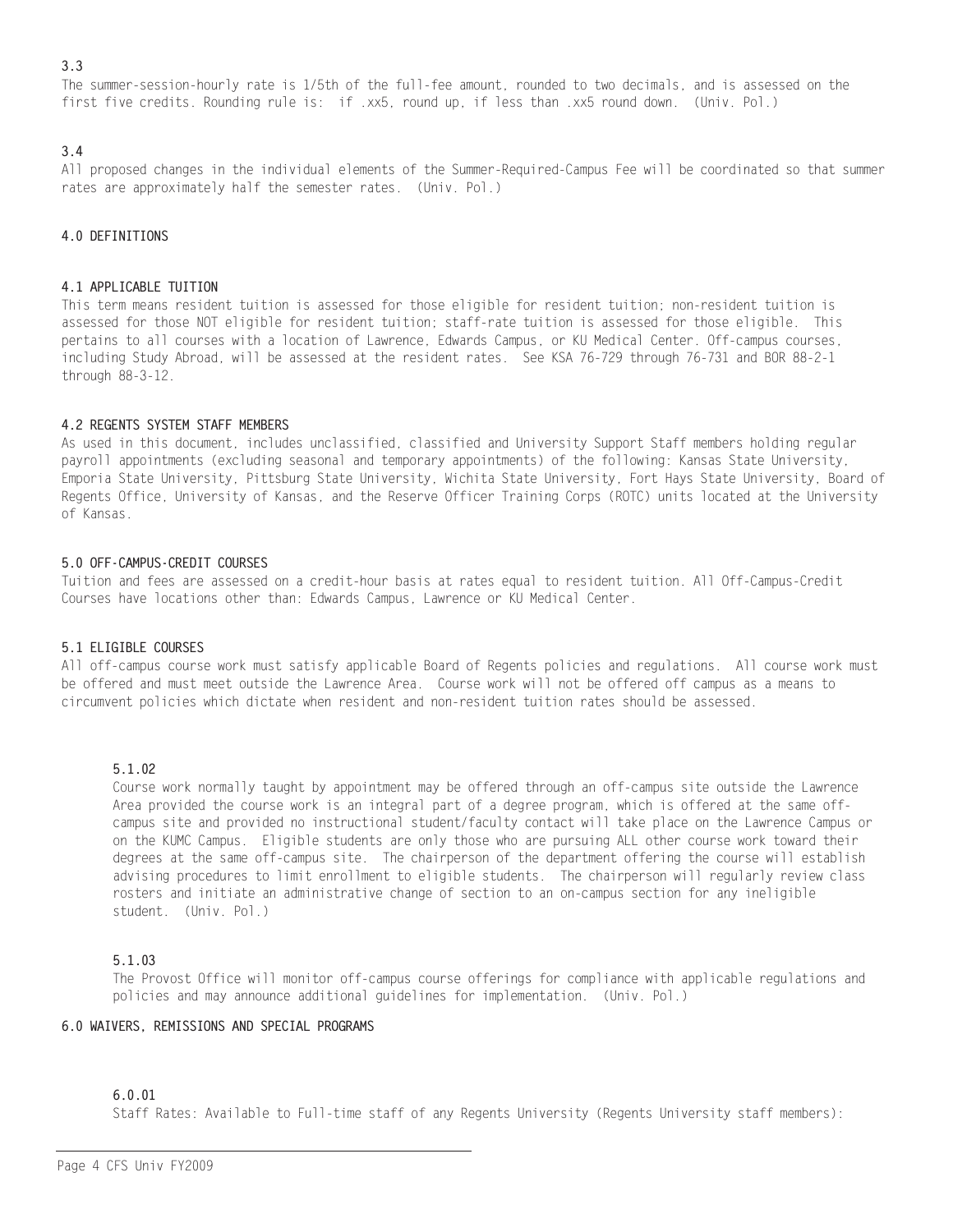Rates equal to resident tuition are assessed. No required campus fee is assessed. No off-campus-area fee is assessed. All other appropriate fees are assessed including Differential Tuition.

# $6.0.02$

Applications for waivers, remissions, special programs or any other authorization affecting tuition and/or fees must be filed with the Office of the University Registrar by the 30th calendar day after the first day of classes of the term. (Univ. Pol.)

# $6.0.03$

Semester eligibility: Regents-System staff members who have full-time appointments starting not later than the first day of the first full month of the semester and continuing through the 60th class day of the semester. (Univ. Pol.)

# $6.0.04$

Summer eligibility: Regents-System staff members who have full-time appointments starting not later than the first day of summer classes and continuing through the 30th class day of summer classes or who met the semester eligibility criteria for the preceding fall and spring semesters. (Univ. Pol.)

# $6.0.05$

If eligibility for staff rate ends or is found invalid before the last day of the applicable term, Tuition and Fees are reassessed for the entire term in amounts described in paragraphs 1.0 and 2.0. When the students academic dean verifies in writing to the University Registrar that all enrolled course work is completed satisfactorily (not dropped, withdrawn from or failed) prior to the end of the term, thus ending the need for staff status, the student remains eligible for staff rates for that term. (Univ. Pol.)

# $6.0.06$

Exception for post-doctoral students: The appointment starting date requirement may be waived by the University Registrar for new, first-time post-doctoral students arriving and enrolling later in the term in not more than one credit of research per term. (Univ. Pol.)

# $6.0.07$

Affiliated Corporations: Available to full-time staff (100% appointment) of affiliated corporations (Alumni Association, Kansas and Burge Unions, Kansas Athletics, KU Endowment Association and The University of Kansas Hospital Authority) may receive a waiver of required campus fees and/or area fees by following procedures announced in the Timetable of Classes. Dependents of affiliated corporation staff are not eligible for staff dependent waivers. (Univ. Pol.)

# **6.2 STAFF RATES**

Part-time staff of any Regents University (Regents University staff members): Rates equal to resident tuition are assessed. Only Graduate Teaching and Research Assistant (GTA/GRA) are assessed required campus fees and off-campus area fees. Appropriate fees are assessed when applicable.

# $6.2.01$

Eligibility: Regents-System staff members who have 40% or more but less than 100% of full-time appointments for the same periods of time described in paragraphs 6.0.03, 6.0.04 above. (Univ. Pol.)

# $6.2.02$

Policies described in paragraphs 6.0.03, 6.0.04, 6.0.05 and 6.0.06 are applicable. (Univ. Pol.)

# 6 2 03

Part-time employees of Affiliated Corporations are not eligible for staff rates.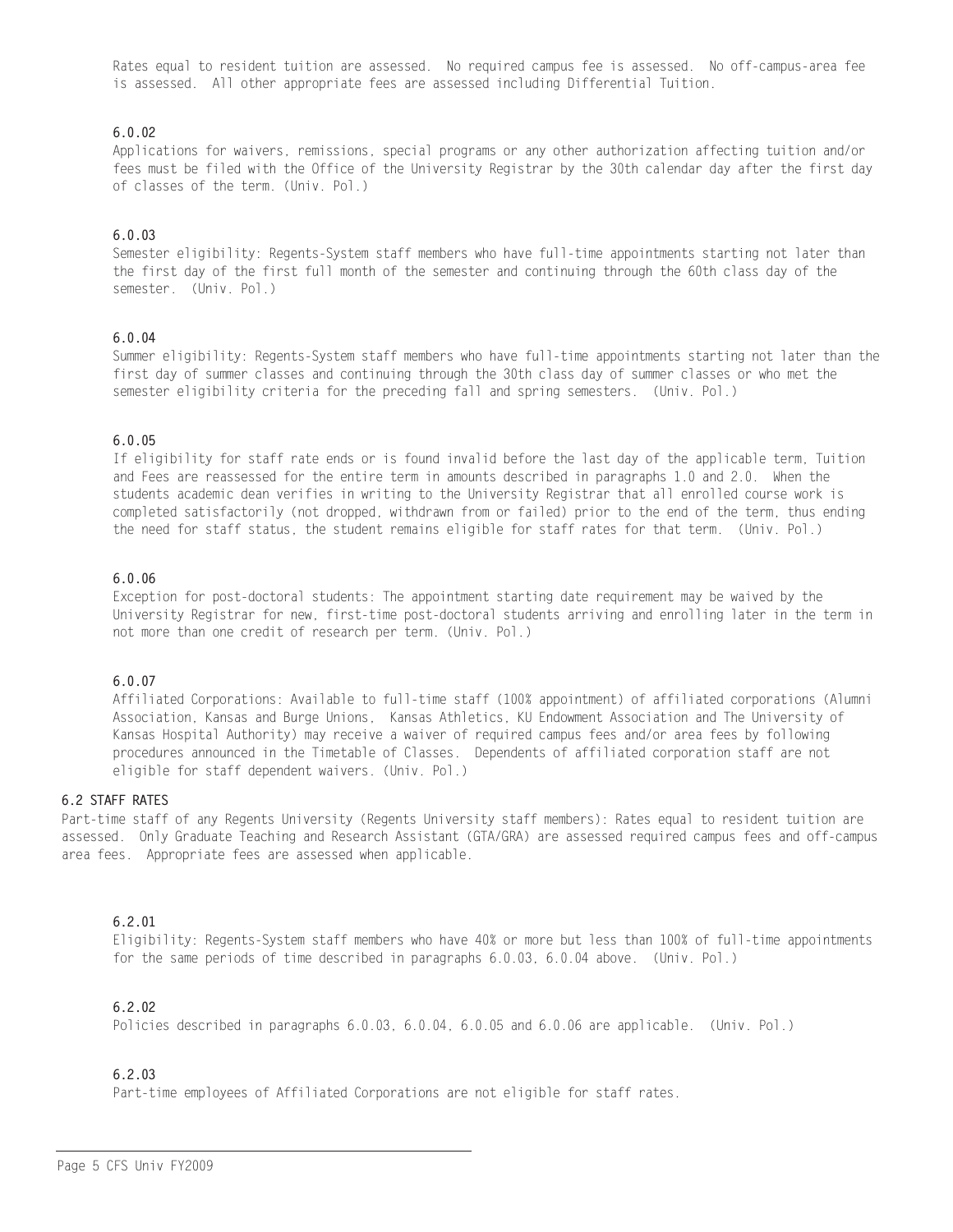## **6.3 STAFF DEPENDENTS**

Rates equal to resident tuition and required campus fees are assessed as described in Tuition and Fees above. All other appropriate fees are assessed when applicable.

# $6.3.01$

Eligibility: Spouses and dependent children of full-time (100% appointment) university staff. Exceptions: Spouses and dependent children of part-time university staff who were eligible March 6, 1998, who remained continuously enrolled as a graduate student and employed in an eligible position (Univ. Pol.)

# $6.3.02$

Policy described in paragraph 6.0.05 is applicable. (Univ. Pol.)

## 6.4 GRADUATE TEACHING ASSISTANTS

Applicable tuition, including differential tuition, is waived by percentage indicated below. If student is eligible, staff rates are assessed first before applying waiver. All other appropriate fees are assessed when applicable. For eligible students the university will pay up to three hours of required campus fees.

|            | Salaried Appointment: % of fees paid: |  |      |  |
|------------|---------------------------------------|--|------|--|
| 40 - 99%   |                                       |  | 100% |  |
| $30 - 39%$ |                                       |  | 75%  |  |
| $20 - 29%$ |                                       |  | 50%  |  |
| $10 - 19%$ |                                       |  | 25%  |  |
|            |                                       |  |      |  |

# 6.4.01

Eligibility: Eligible teaching assistantship as determined by the Provost and graduate-student status for the entire term. (Univ. Pol.)

# $6.4.02$

Policy described in paragraph 6.0.05 is applicable. (Univ. Pol.)

## 6.5 STUDY ABROAD AS TAUGHT BY UNIVERSITY OF KANSAS FACULTY

Tuition is assessed on a credit-hour basis at rates equal to resident tuition. No campus fee/area fee is assessed.

# 6.6 STUDY ABROAD NOT TAUGHT BY UNIVERSITY OF KANSAS FACULTY

Criteria: ALL of the following conditions must be met: Instruction NOT provided by faculty funded by the University of Kansas. Credit hour production NOT assigned to Instructors evaluating work and to departments awarding credit. Credit hours NOT included in the state-funded enrollment base. Tuition: none; however, see 16.7.06.

# 6.6.01

Eligible programs: As verified in writing by the Dean of Graduate and International Programs to the University Registrar. Normally verification should be submitted at least six months prior to the beginning of the term. (Univ. Pol.) (See also paragraphs 12 and 16.7.06.)

#### 6.7 NON-UNIVERSITY FUNDED INSTRUCTION

Criteria: Course work for which the entire cost including faculty salaries and overhead is financed by the National Science Foundation, another federal agency, or any non-university source. Not included in the state-funded enrollment base. Tuition may be waived. Applicable required campus fee or off-campus area fee is assessed unless waiver is allowed by other provisions stated in this document.

# 6.7.01

Eligible programs: Written verification by the Vice Provost for Research or his/her designee to the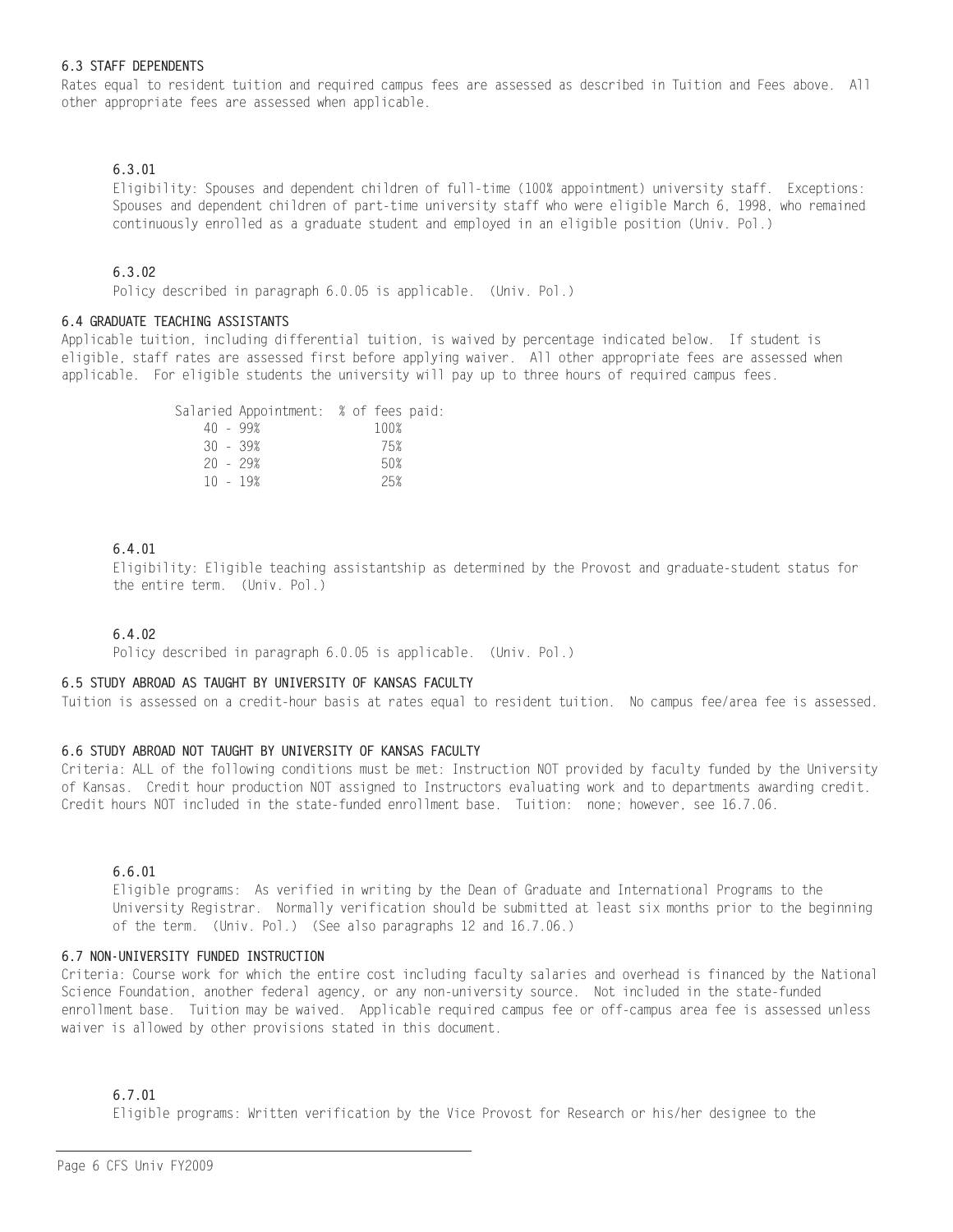### 6.8 ROTC COURSES TAUGHT AT ANOTHER INSTITUTION

ROTC course work taught by University of Kansas staff members funded by the Federal Government on the campus of a non-Regents System institution to non-University of Kansas students. Not included in the state-funded enrollment base. Tuition is waived. No off-campus-area fee is assessed.

# 6.8.01

Eligible campuses: As approved by the Provost. Currently approved schools include: Baker University, Haskell Indian Nations University, Johnson County Community College, Kansas City Kansas Community College, Mid-American Nazarene College, Park College, Rockhurst College and Washburn University. (Univ. Pol.)

#### 6 9 VISITOR

A non-degree seeking undergraduate or graduate student who is authorized to participate on a space-available basis in a regularly organized University course. Applicable tuition is assessed. No required Lawrence or Medical Center campus fee is assessed. Tuition is waived for students classified as Kansas residents over 60 years of age upon request and proof of age. All other appropriate fees are assessed when applicable.

All visitor courses will show credit hours and post a grade of "NE" (not evaluated) on grade sheets and the students academic record.

# 6.10 APPLIED ENGLISH CENTER (AEC/ESLP) COURSE WORK

Tuition and fees are assessed in amounts described in sections 1.0 and 2.0. The tuition at the hourly rate applicable for AEC/ESLP course work is transferred to the AEC as a restricted fee.

#### 6 11 FIFID RATES

This rate (waiver of required campus fee) is restricted to students who are not employed on campus and who are enrolled only in course work that is taught by appointment and who reside outside the area served by the Lawrence offices of the Postal Services. See 6.0.02 for the application deadline definition.

## 7.0 DUE DATES FOR PAYMENT OF FEES AND PENALITIES FOR LATE PAYMENT

With the exceptions noted below, all tuition, fees and other outstanding financial obligations are payable in full at the scheduled fee payment time as announced in the Timetable of Classes.

#### 7.1 VETERANS INSTALLMENT PAYMENTS

If at the time of scheduled fee payment the student-veteran (excludes Section 31) has not received an educational benefit check covering any part of the term for which he/she is enrolling and for which the student is eligible, the student-veteran may pay his/her tuition and fees in two installments. The installment amounts are based upon the amount of tuition, divided in half. Payment of the first installment is required by October 15 for the fall semester, March 15 for the spring semester and July 15 for the summer semester. Payment of the second installment is due November 15 for the fall semester. April 15 for the spring semester and August 15 for the summer session. If the second installment is not paid by the due date, the student-veteran will no longer eligible for deferments and a hold will be placed on the student-veteran's account. Exceptions may be approved in accordance with guidelines announced by the Provost.

#### 7.2 STUDENTS SPONSORED BY GOVERNMENTAL, EDUCATIONAL, SCHOLARSHIP OR FELLOWSHIP AGENCIES

The student may tentatively satisfy his/her obligation for paying tuition and fees by presenting an authorization letter from the students sponsor on or before the students fee payment due date. The obligation to pay tuition and fees will revert to the student if the sponsor does not pay the billed amount.

#### 7.3 DEFERRED PAYMENTS FOR GRADUATE TEACHING ASSISTANTS AND GRADUATE RESEARCH ASSISTANTS

If at the time of scheduled fee payment the affected student has not received a paycheck covering any part of the term for which he/she is enrolling, the student may defer payment of tuition and fees until the date the first full paycheck is available to be issued.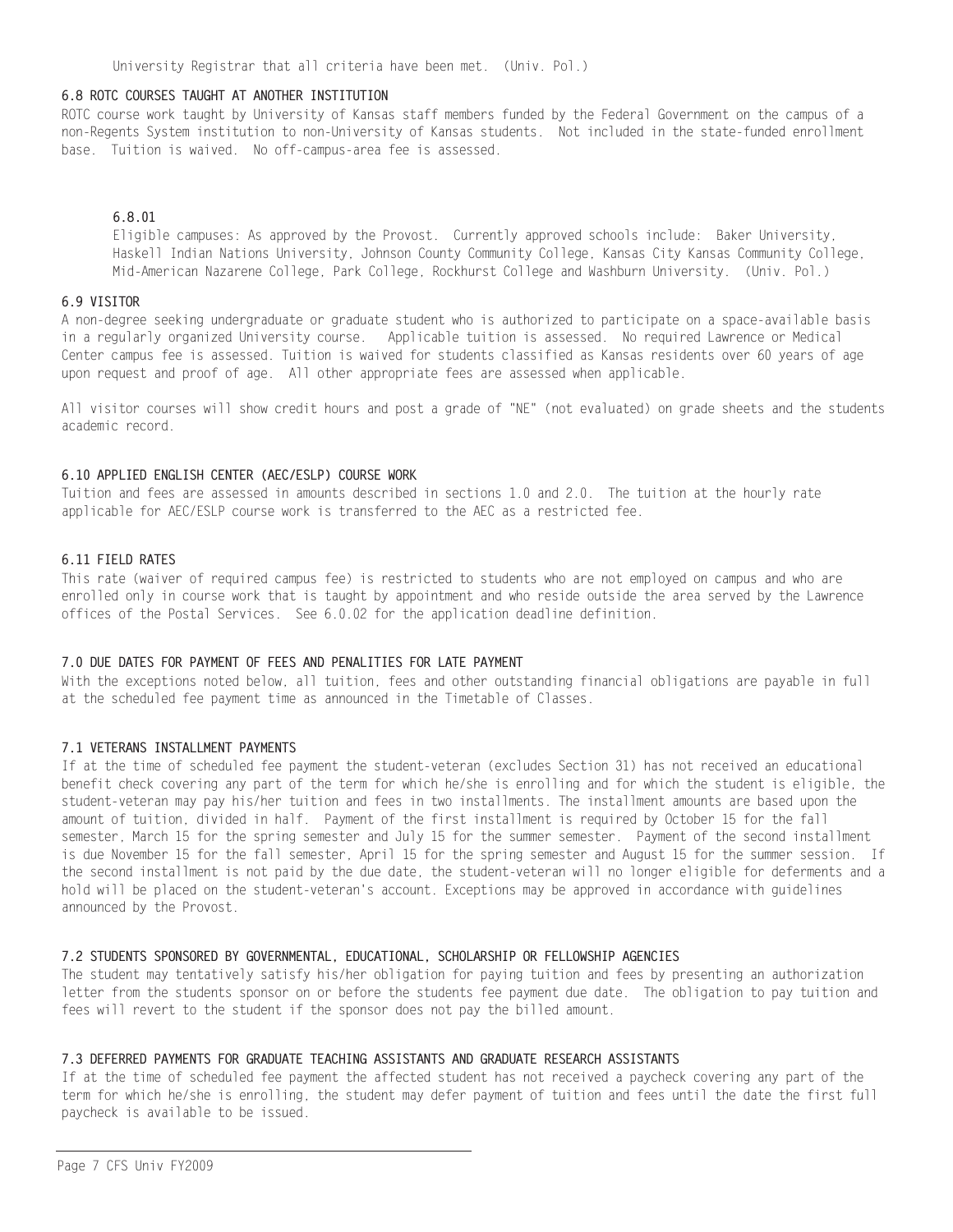7.4 DEFERRED PAYMENTS FOR STUDENTS WHOSE FINANCIAL AID CHECKS HAVE NOT YET ARRIVED AT THE SCHEDULED FEE PAYMENT TIME The Office of Student Financial Aid Director or a designee may defer payment of tuition and fees for a financial aid recipient. A student may request a deferment when financial aid has been awarded, but has not disbursed. OSFA staff will review the situation, including why balance is unpaid by the due date, charges, and projected financial aid. This review will also include careful evaluation of financial aid status, including Satisfactory Academic Progress, missing information, hours of enrollment, etc. A deferment fee of \$50.00 may be assessed.

# 7.5 DEFERRED PAYMENTS FOR STUDENTS EXPERIENCING UNEXPECTED PROBLEMS IN PAYING TUITION AND FEES WHEN DUE

The Comptroller may defer payment of tuition and fees when mitigating circumstances support such decisions. A deferment fee of \$50.00 is assessed. The student's obligation to pay regularly assessed tuition and fees is not reduced by an approval to defer payment.

# 7.6 LATE FEES

# 7.6.01

A fee of \$75.00 (\$50.00-KUMC) is assessed for an enrollment submitted beginning with the first day of Late Enrollment. This fee increases to \$150.00 (\$100.00-KUMC) on or near the 5th day of classes. These effective dates are proportionally adjusted for the summer session.

# 7.6.02

A late-enrollment fee may be waived in accordance with guidelines announced by the Provost. (Univ. Pol.)

# 7.6.03

Late Enrollment fees are assessed in the appropriate amount for each infraction and accumulate if there are multiple infractions for a given term. (Univ. Pol.)

# 7.6.04

A late payment fee of \$100.00 (fall and spring terms) or \$50.00 (summer) will be assessed each month for unpaid tuition and fee balances for two consecutive months. If unpaid tuition and fee charges still remain, beginning the third month and thereafter, a 1.5% default charge will be assessed. (Univ. Pol.)

KUMC: A late payment fee of \$100.00 (all terms) will be assessed on any student for failure to pay by the published due date. (Univ. Pol.)

# 7.6.05

For resubmitted or reinstated enrollments a reactivation fee will be assessed. This fee is \$75.00 prior to the sixth day of classes. The fee increases to \$150.00 on the sixth day of classes. These effective dates are proportionally adjusted for the summer session. This section is not applicable to KUMC. (Univ. Pol.)

#### 8.0 REFUND/ADJUSTMENT POLICY

The following refund/adjustment policy applies only to tuition, differential tuition (for example: Law, Pharmacy, Engineering, Business, etc), the required campus fee, the off-campus-area fee and the Edwards Campus construction fee for a student who withdraws from the University or reduces his/her enrollment such that a different amount would normally be assessed:

# 8.1

First Adjustment Period: Through the last business day prior to the first day of classes or the scheduled financial aid and scholarship distribution date (whichever comes last): 100% adjustment.

# $8.2$

Second Adjustment Period: 90% adjustment - 1st day - 5th day.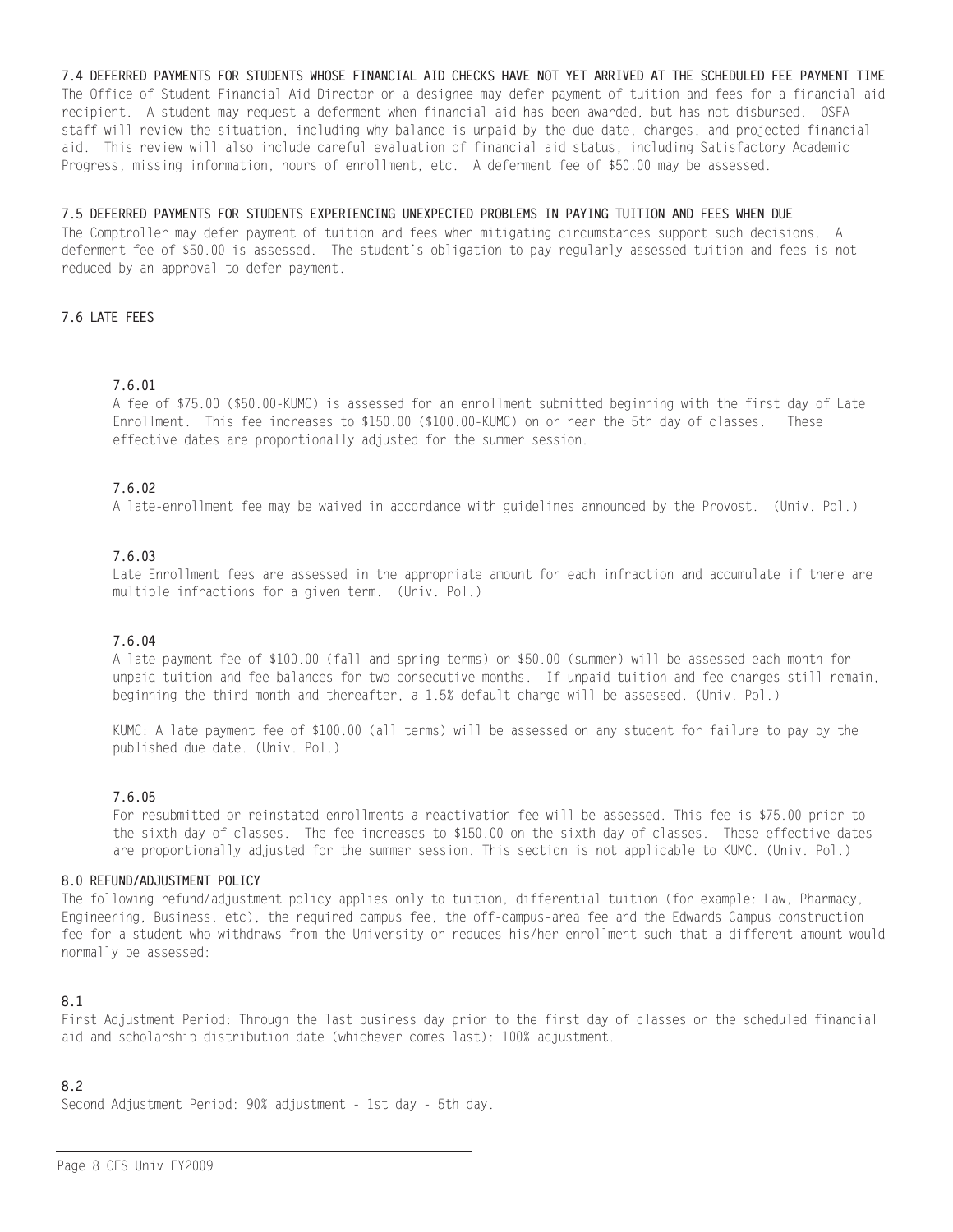# 8.3

Third Adjustment Period: 50% adjustment - 6th day - 20th day

# 8.4

After the Third Adjustment Period: No adjustment - after 20th day.

# 8.5

Above schedule is proportionally adjusted for short courses and terms other than the standard 15-week semester.

# 8.6

Exceptions when mitigating circumstances apply may be approved in accordance with guidelines announced by the Provost. Detailed guidelines for mitigating circumstances; call to military service, jury duty and cases of student death are available from the University Registrar. (Univ. Pol.)

# 8.7

An obligation to pay tuition and fees in full is incurred at the time the student enrolls in or adds a course or courses. A student's obligation to pay tuition and fees may be adjusted according to the above schedule whenever credit hours are dropped. (Univ. Pol.)

# 8.8

Tuition, campus fees and off-campus area service fees assessed on dropped credit hours will apply in full to the same number of added credit hours provided one of the following conditions are met: 1) when drops and adds are completed on the same day or 2) when all changes occur during the 90% period or when all changes are made during the 50% adjustment period.

# 8.9

In the event the student does not receive an expected adjustment/refund or in the event the amount of the adjustment/refund is different from what was expected, the student may submit a written appeal, but not later than 20 days after the student is notified of the assessment/adjustment/refund and no later than the last day of classes for the term in question. (Univ. Pol.)

# 8.10

Federal regulations may require students attending the University, who receive student financial aid (grants, loans or work assistance) under Title IV or whose parent receives a loan under Title IV on behalf of the student, who fully withdraw from the University, to be subject to a different refund policy. Contact the Office of Student Financial Aid for details.

# 8.11

Off-Campus Area Fees: Area fees are charged in addition to tuition for all off-campus courses. These fees may only be waived by the University Registrar in accordance with guidelines set by the Provost.

# 8.12

Edwards Campus Construction Fee: This fee is charged on a credit hour basis for all courses taught in the Edwards Campus jurisdiction. Fee is waived for Kansas Teacher of the Year recipients. The Provost must approve any additional waivers of this fee.

# 9.0 RECORD AND ENROLLMENT HOLDS

All official academic transcripts, diplomas, and former student enrollment certifications will be withheld and future enrollments denied by the University for:

# $9.1$

The non-payment of regularly assessed tuition, fees and departmental charges as listed in this Comprehensive Fee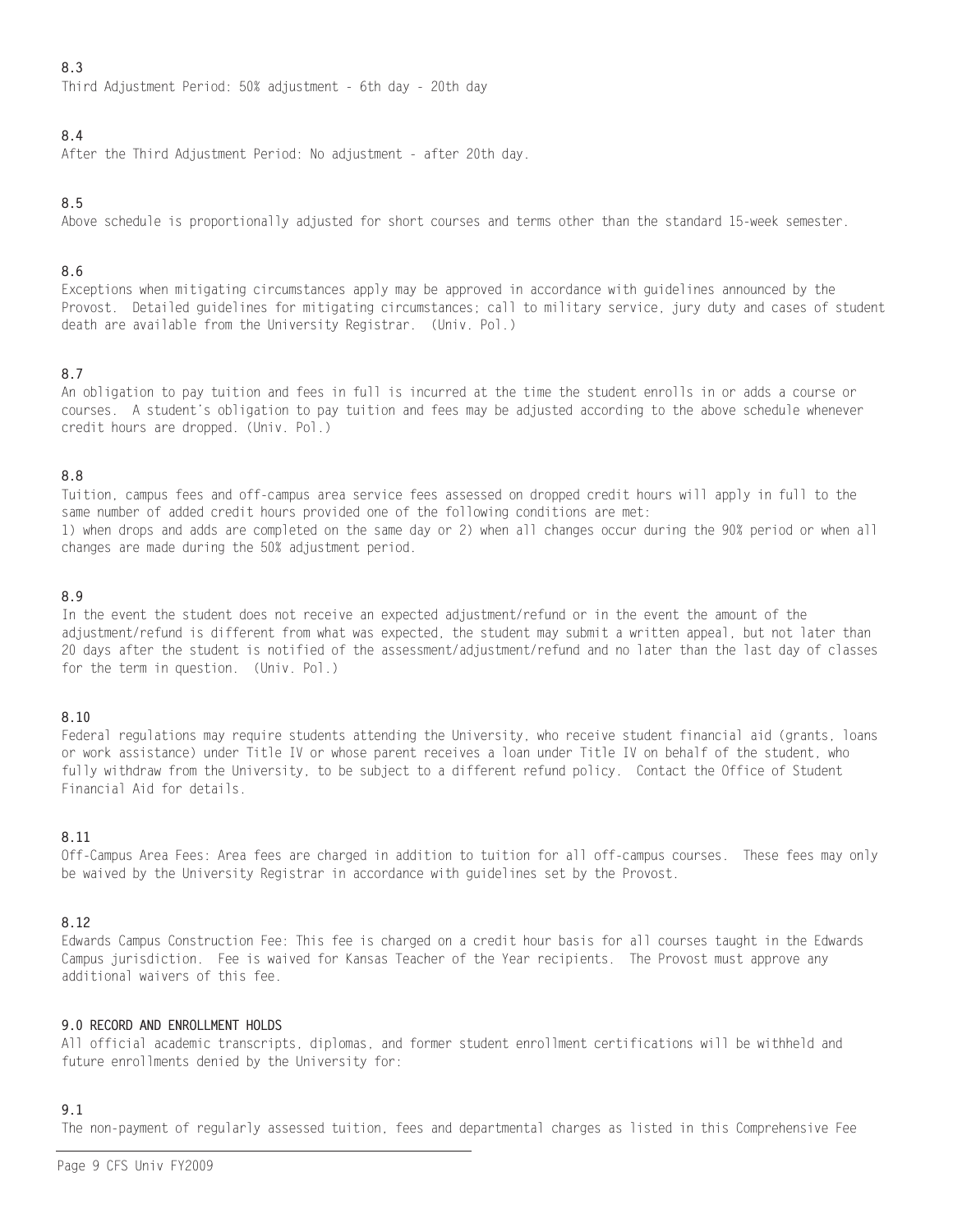Schedule and as submitted to the Office of the Comptroller for collection.

# $9.2$

The non-payment of parking and traffic fines as specifically listed in this Comprehensive Fee Schedule.

# 9.3

Failure to meet repayment obligations of Perkins Program Student Loans, Health Professions Student Loans, Loans for Disadvantaged students, or Kansas University Endowment Association Student Loans,

# $9.4$

Non-repayment of other lawful debts arising from a written agreement between the student and the University.

# 10.0 OTHER ADDITIONAL FEES

#### 10.1 FIELD CAMP FEES (SUMMER SESSION 2005)

# $10.1.01$

The following camp fees are subject to change with the approval of the Board of Regents and are not waived for those covered in CFS 11.6, 11.10, 11.12 and 11.13.

Geology 360 Field Investigation (2 hours)  $$150.00$ Geology 560 Introductory Field Geology (4 hours) \$200.00 Geology 561 Field Geology (4 hours) \$200.00 Geography 714 Field Experience  $$275.00$ Anthro. 418 / 889 Field Work: Archaeology \$325.00

# $10.1.02$

Field-camp fees are non-refundable once camp has started.

# 11.0 OTHER AUTHORIZATIONS AFFECTING TUITION

## 11.1 RESIDENT STATUS

Guidelines for the determination of residency for fee purposes are set forth in Appendix D, Residency Rules and Regulations, of the Policy and Procedures Manual for the Board of Regents along with referenced Kansas Statutes and Administrative Regulations. See 6.1.

## 11.2 KANSAS-MISSOURI RECIPROCAL AGREEMENT

Qualified students from Missouri enrolled in specified programs approved under Board of Regents agreement will be charged resident tuition within the provisions of K.S.A. 74-3219 to 74-3221.

# $11, 2, 01$

Covered programs: Barch/BSArce; M/Arch/Prfl Architecture;

Formerly covered programs: Agreement terminated, by the beginning of the Fall 2005 semester Ph.D. Linguistics, BA/MA/Ph.D. Slavic Languages and Literatures (not Russian) Any Missouri student currently enrolled under the terms of this agreement may continue at the in-state tuition rates for the normal number of semesters required in the specific program for which he/she is enrolled.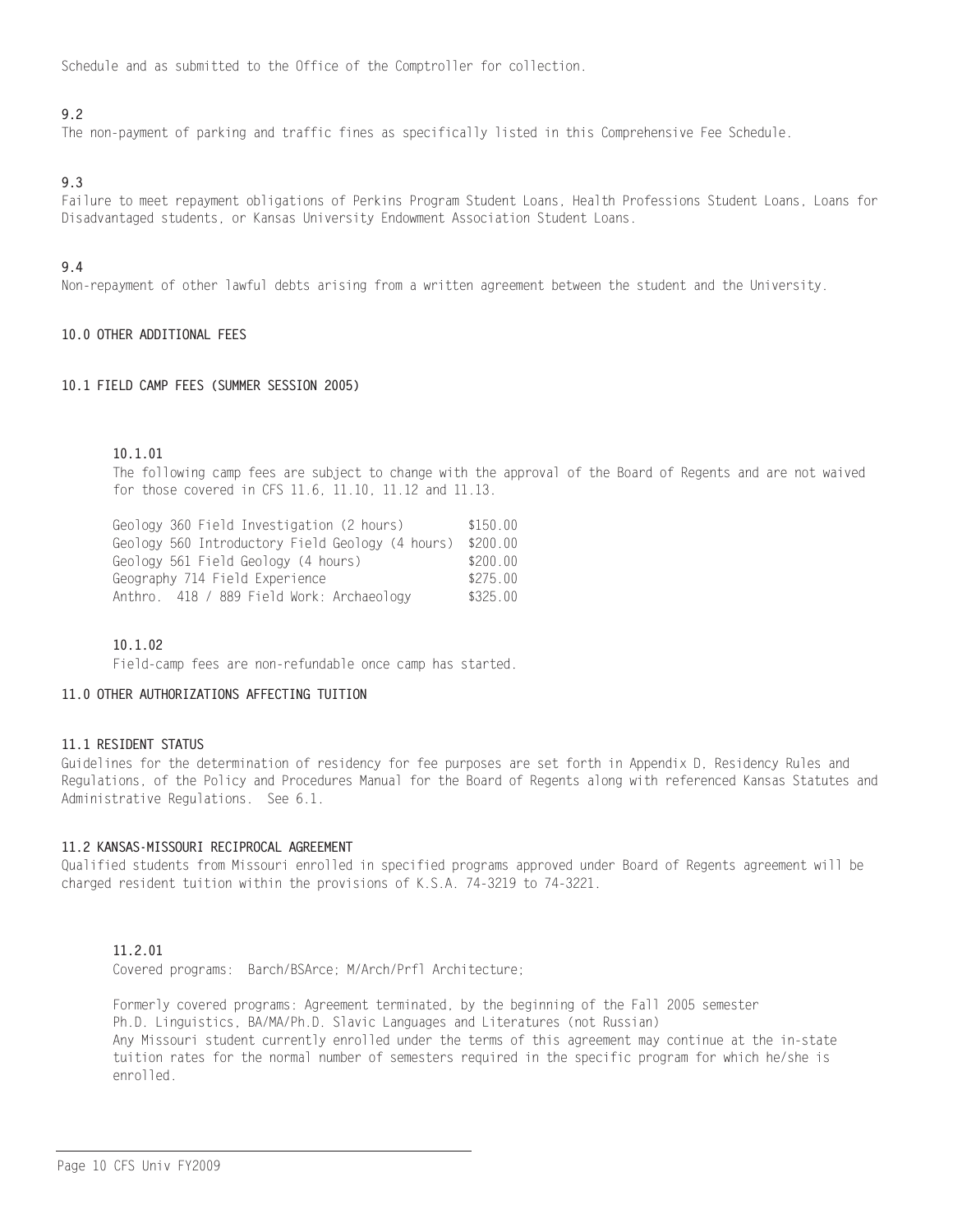# 11.2.02

Covered programs: BArch/BSArce; M/Arch/Prfl Architecture: must be enrolled full-time.

# 11.2.21

The student must be a declared major in one of the degree programs listed above and must be admitted as a degree-seeking student to the school offering the major. The student must actively pursue the declared major by enrolling in and completing appropriate course work each term. (Univ. Pol.)

# $11.2.22$

The undergraduate language student grandfathered into the program, must complete at least one required course with the major department each term for academic purposes beyond meeting foreign language requirements as applicable to non-language majors seeking the BA. Degree. (Univ. Pol.)

Agreement terminated by the beginning of the Fall 05 semester.

# $11.2.23$

Each term the Dean or Chairperson of the student's department must certify in writing to the University Registrar that the student is satisfying all of the academic eligibility criteria listed above. (Univ. Pol.)

# 11.2.24

The student must submit his/her request for the reciprocal tuition rate not later than the 30th calendar day after the first day of classes each term. (Univ. Pol.)

# 11.2.25

The student must demonstrate that he/she is currently eligible to pay resident tuition at the University of Missouri. (Univ. Pol.)

# 11.3 EDUCATIONAL BENEFITS FOR RESERVE OFFICER TRAINING CORPS PROGRAM PARTICIPANTS

ROTC program participants will be eligible for educational benefits in accordance with applicable articles and Board of Regents provisions. See KSA 74-3255.

# 11.4 MILITARY COURTESY

U.S. Military service members including members of the Kansas National Guard or Kansas Air National Guard and their dependents or spouses will be charged at rates equal to resident tuition if the service member is actively serving in any armed service of the United States and, regardless of the individual's duty station, resides in Kansas. If such service member is reassigned outside the United States, the resident tuition privilege shall continue as long as all of his/her dependents continue to reside in Kansas and the service member remains outside the U.S. See Appendix D of the Board of Regents Policy and Procedures Manual and K.A.R. 88-3-8a for specific provisions.

# 11.4.01 Dependents or spouses of Military Personnel reassigned from Kansas

Dependents or spouses of Military Personnel reassigned from Kansas Any dependent or spouse of a person in military service, who is reassigned from Kansas to another duty station so long as such dependent or spouse continues to reside in Kansas, is eligible to pay an amount equal to resident fees. The dependent or spouse must remain continuously enrolled, exclusive of summer sessions, at a Kansas institution.

# 11.5 HASKELL INDIAN NATIONS UNIVERSITY

Eligibility Criteria: Any American Indian who is attending or has attended HINU will be a resident for fee purposes under the provision of KSA 76-731.

# 11.5.01

Balanced exchange with HINU: Upon formal agreement between Haskell Indian Nations University and The University of Kansas, a specified number of HINU students (to be agreed upon annually) will take KU classes that are not offered on their campus; an equal number of full-time KU students will attend classes unique to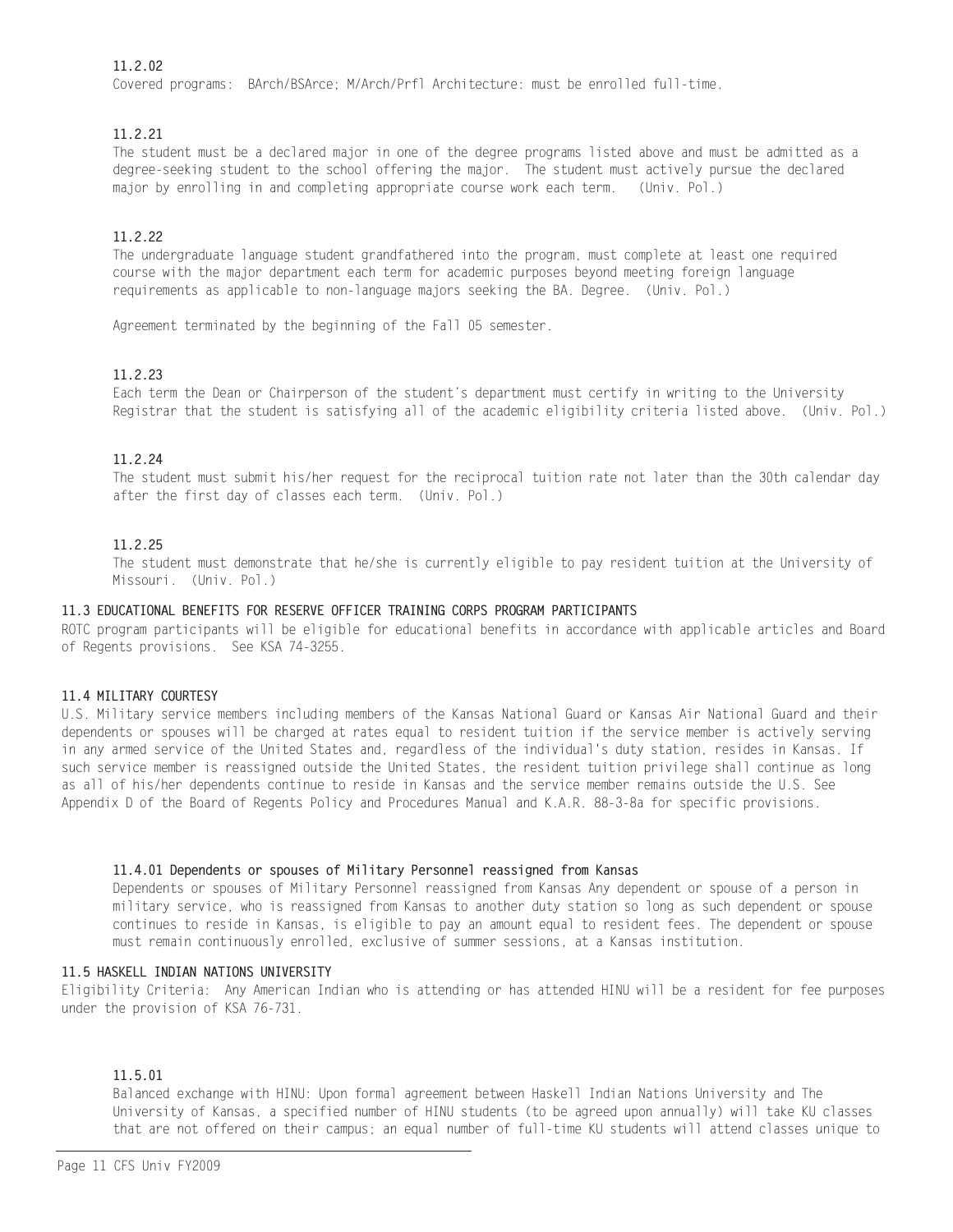HINU. Students from both campuses will pay tuition and fees to their respective institutions. (Univ. Pol.)

#### 11.6 VIETNAM CONFLICT

Dependents of persons deceased or declared a POW / MIA as a result of service during the Vietnam conflict may request waiver of tuition AND fees for up to twelve semesters when eligibility is certified by the Kansas Commission on Veterans Affairs under the provision of K.S.A. 73-1216 through 73-1218. Undergraduates and post-undergraduates are eligible for this provision.

#### 11.7 FOREIGN EXCHANGE PROGRAMS

Foreign students attending under authorized reciprocal agreements may be charged resident tuition under the provisions of K.S.A. 74-3221.

#### 11.7.01

Eligibility: As verified in writing to the University Registrar by the Associate Vice Provost, International Programs. (Univ. Pol.)

## 11.8 INTERNATIONAL AGREEMENTS AND DIRECT EXCHANGE PROGRAMS

Full-tuition waivers may be granted for students attending the University under certain international agreements and direct exchange programs that were established prior to the limitation on reciprocal agreements under K.S.A. 74-3221.

#### 11.8.01

Eligibility: Foreign Study Scholarship Program (Undergraduates only): As verified in writing by the Director of International Student Services to the University Registrar. All other programs as verified in writing by the Associate Vice Provost, International Programs to the University Registrar. (Univ. Pol.)

# 11.9 MILITARY ADJUSTMENT POLICY

Students serving in the National Guard, Reserves, or active duty military who are called to active duty during an academic term are entitled to receive a full refund of tuition and fees if they withdraw or for all classes dropped. Students who are drafted and must report for active duty during an academic term are entitled to receive a full refund of tuition and fees. All refunds are subject to presentation of official documentation. Students who volunteer for military service will be subject to the University's non-military refund policy. Room and board charges will be prorated to the extent that services have been provided. A more detailed document concerning Military Refund is available upon request from the Office of the University Registrar.

11.9.01 Dependents or Spouses of Kansas Residents serving in the Military on or after September 11, 2001 Any dependent or spouse of any resident of Kansas who died on or after September 11, 2001, while, and as a result of, serving in military service; and any prisoner of war, shall be eligible for enrollment at a Kansas educational institution without charge of tuition or fees, not to exceed 10 semesters of undergraduate instruction or the equivalent, at all state institutions. (KSA 75-4364).

# 11.10 KANSAS TEACHER OF THE YEAR RECIPIFNTS

Recipients of the Kansas Teacher of the Year award are eligible to enroll, with tuition and fees, including the Edwards Campus construction fee, waived, in up to nine credit hours annually if the individual is actively pursuing a teaching career in Kansas.

# 11.11 MIDWEST STUDENT EXCHANGE PROGRAM

The Office of Admissions and Scholarships coordinates the selection process of the Midwest Student Exchange Program. To be considered for the Midwest Student Exchange, new freshmen must have applied for undergraduate admissions and scholarships by the scholarship deadline and have met the selection criteria. Please note, meeting the selection criteria does not mean that the applicant will receive the Exchange. Selection is competitive. Selection criteria includes listing a specific major that is part of the Midwest Student Exchange; meeting the academic criteria; and being a resident of one of the following states for tuition purposes: Illinois, Michigan, Minnesota, Missouri, Nebraska, North Dakota, and Wisconsin. Only 35 student exchanges are awarded per academic class. Those who have been selected to receive the Midwest Student Exchange will be charged 150% of KU resident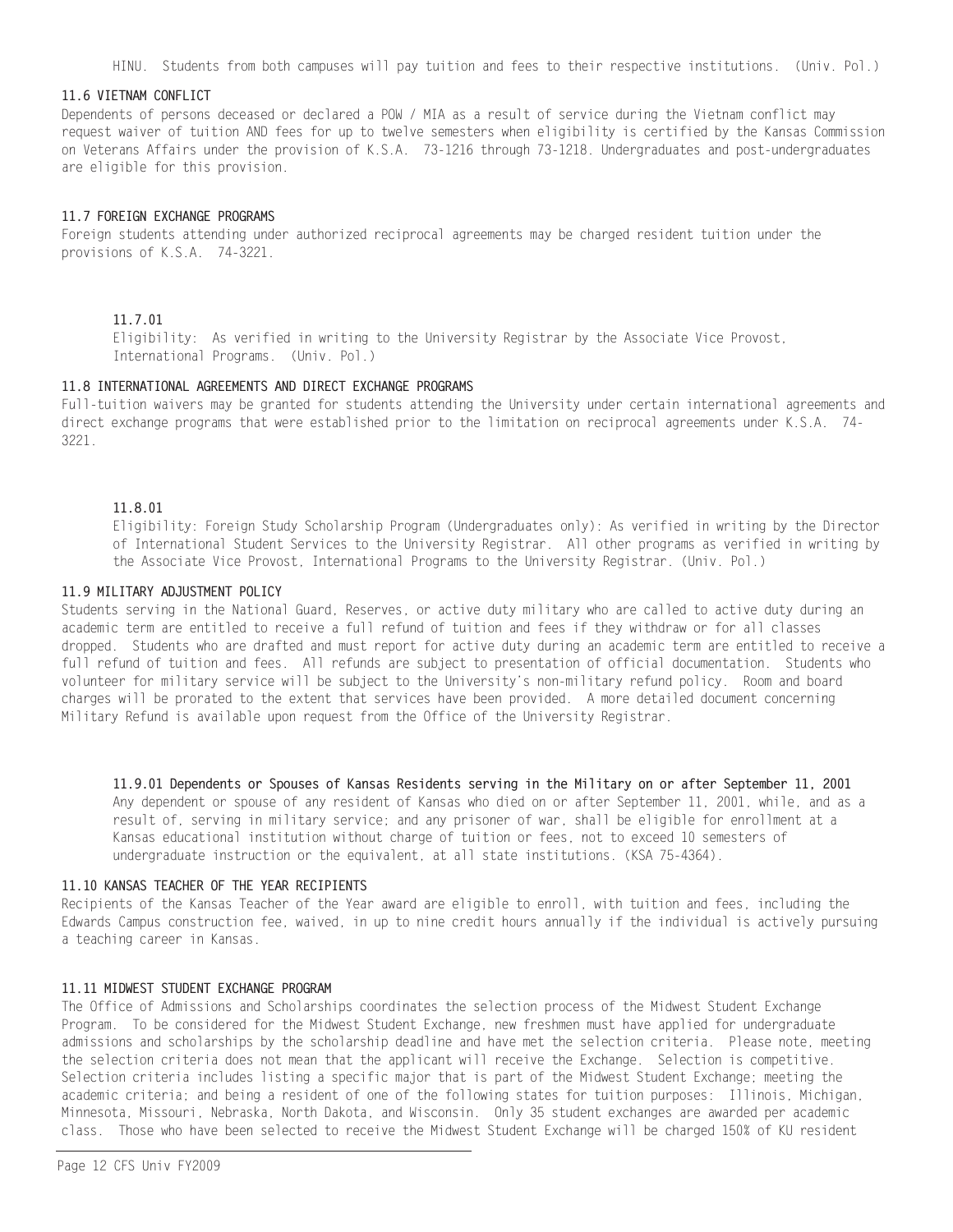# 11.12 EDUCATIONAL BENEFITS FOR SPOUSES AND DEPENDENTS OF DECEASED PUBLIC SAFETY OFFICERS

Identified persons (undergraduates only) will be eligible for educational benefits in accordance with applicable state statutes and Board of Regents provisions. See KSA 75-4364. Tuition, Differential Tuition, Campus fees, Edwards Campus Construction Fees and Mediated Fees are waived.

# 11.13 FOSTER CARE CHILDREN

K.S.A. 75-53, 111 through 75-53, 120 provides an opportunity for foster care children in the custody of the Kansas Department of Social & rehabilitation Services and in a foster care placement; at age 18; or in foster care placement while graduation from high school or completing their General Educational Development (GED) prior to their 18th birthday, or adopted from foster care after the age of 16; or guardianship subject to chapter 38 or 59 of K.S.A from foster care placement on or after age 16 to enroll in Kansas educational institutions without payment of tuition. Enrollment without payment of tuition means that an eligible student will be allowed to enroll without payment of tuition requited of all students at the time of enrollment. The student will be responsible for other charges associated with the student's academic program and living costs, such as books and room and board. The Applicant may be eligible for assistance for other costs of higher education through Social and Rehabilitation Services. This program provides for undergraduate enrollment of eligible applicant through the semester applicant attains 23 years of age.

An eligible applicant must meet the following eligibility requirements: Eligible applicant enrolls in a Kansas educational institution on or after July 1, 2006; and The applicant was in custody of the Kansas Department of Social and Rehabilitation Services and in a foster care placement on the date such applicant reached 18 years or age; or prior to age 18 graduated from high school or fulfilled the requirements for a GED while in foster care placement and custody of the Kansas Department of Social and Rehabilitation Services; or adopted from a foster care placement on or after applicant's 16th birthday; or left a foster care placement subject to a guardianship under chapter 38 or 59 of the K.S.A on or after applicant's 16th birthday. The Kansas Department of Social and Rehabilitation Services Central Office must verify the applicant's eligibility status prior to enrollment and is the administrator of the program since July 2006.

The Kansas Board of Regents only processes waiver applications of students who have been enrolled prior to July 1, 2006. This group of students is eligible for the waiver through the semester that they turn 21 years of age. Please see the website at www.registrar.ku.edu/residency for any updates. Please see the website @ www.registrar.ku.edu/residency for any updates.

# 11.14 METRO KC GRANT

Students who are formally admitted to Edwards Campus degree programs and who can document that they are residents of the four Metro Kansas City counties (Cass, Clay, Jackson and Platte) will receive MetroKC grants. The size of the grant will differ based on graduate and undergraduate status.

Graduate students will receive a MetroKC grant up to the full cost of the difference between base resident and nonresident tuition rates for Edwards Campus courses. No credit hour limit applies.

Upper-division undergraduate students enrolled in six hours or less of Edwards Campus courses per semester will receive a MetroKC grant up to half the cost of the difference between base resident and nonresident tuition rates. Full nonresident rate applies for all hours if registration is greater than six credit hours.

# 11.15 CERTAIN UNDOCUMENTED IMMIGRANTS & OTHERS

Students who meet the following criteria are eligible to pay resident tuition and fees:

attended an accredited Kansas high school for three or more years and graduated from an accredited Kansas high school or earned a GED. In the case of a person without lawful immigration status; has signed and filed an affidavit with the institution stating that the person or the person's parents have filed an application to legalize such person's immigration status, or will file such an application as soon as such person is eligible to do so or in the case of a person with a legal, nonpermanent immigration status, has filed with the postsecondary educational institution an affidavit stating that such person has filed an application to begin the process for U.S. citizenship or will file such application as soon as such person is eligible to do so.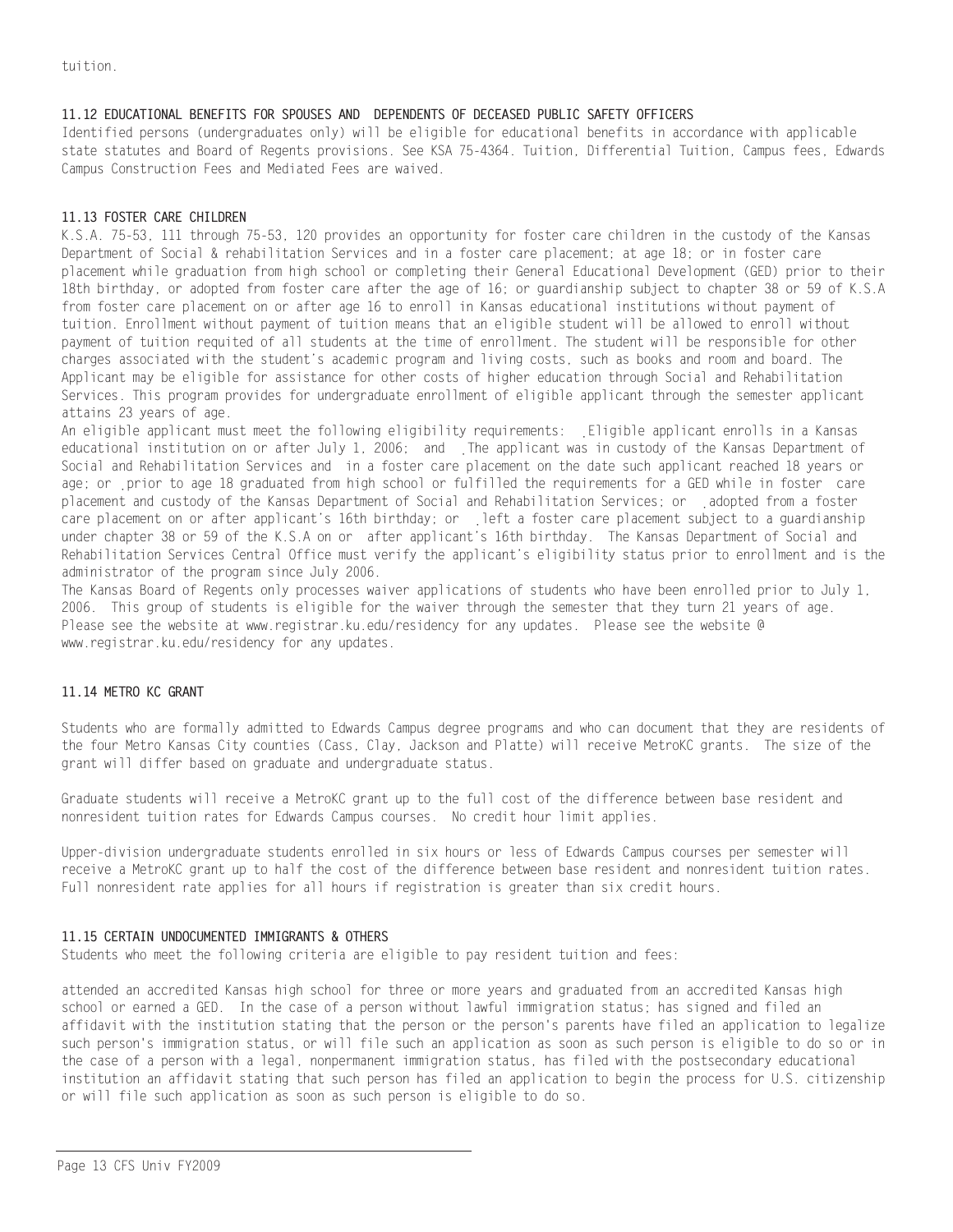Students are excluded if they have a valid student visa or are eligible to enroll in a public postsecondary educational institution located in another state upon payment of fees and tuition required of residents of such state.

# \*\*\*\*\*\*\*\*\*\*\*\*\*\*\*Section 2\*\*\*\*\*\*\*\*\*\*\*\*\* LAWRENCE/EDWARDS CAMPUS DEPARTMENTAL CHARGES

## 12.0 STUDY ABROAD

## 12.1 SUMMER/SEMESTER/ACADEMIC YEAR ABROAD (UNIVERSITY FUNDED INSTRUCTION)

Instruction is provided by faculty, funded by the University of Kansas. Charges for tuition, room and board, academic fees, insurance and other costs vary according to individual programs. Contact the Office of Study Abroad for a detailed list.

## 12.2 SUMMER/SEMESTER/ACADEMIC YEAR ABROAD (NON-UNIVERSITY FUNDED INSTRUCTION)

Instruction is provided by faculty not funded by the University of Kansas. Charges for room and board, academic fees, insurance, and other costs vary according to individual programs. See 6.6 and 16.7.06. Notification from the originating institution of credit hours and grades earned will be submitted to the University of Kansas via the Office of Study Abroad. Once evaluated by qualified faculty members from the appropriate academic discipline, the credit will be recorded as KU credit hours.

## 13.0 CONTINUING EDUCATION/ INDEPENDENT STUDY COURSE FEES

## $13.1$

University credit courses - per credit hour - refer to graduate and undergraduate resident tuition and off-campus area fees, See section I,

# $13.2$

A partial refund may be requested if application is made within six weeks after registration.

# 14.0 NON-CREDIT EXTENSION INCLUDING CONTINUING EDUCATION UNITS (CEU) COURSES

#### $14<sub>1</sub>$

Fee based on operating costs.

#### 14.2

Refund policy varies as determined by program requirements and request must be made in writing.

#### 15.0 STUDENT ACCESS TO EDUCATIONAL RECORDS

Copy of educational records requested by the student may be subject to copying fee of \$0.25 -cents per page, except for academic transcripts.

## 16.0 MISCELLANEOUS ADMINISTRATIVE FEES

## 16.1 RETURNED CHECK FEE

Each check returned to the university is subject to a \$30.00 service charge. Future payments on an account that incurred such a charge must be made by cash, cashiers checks or money orders.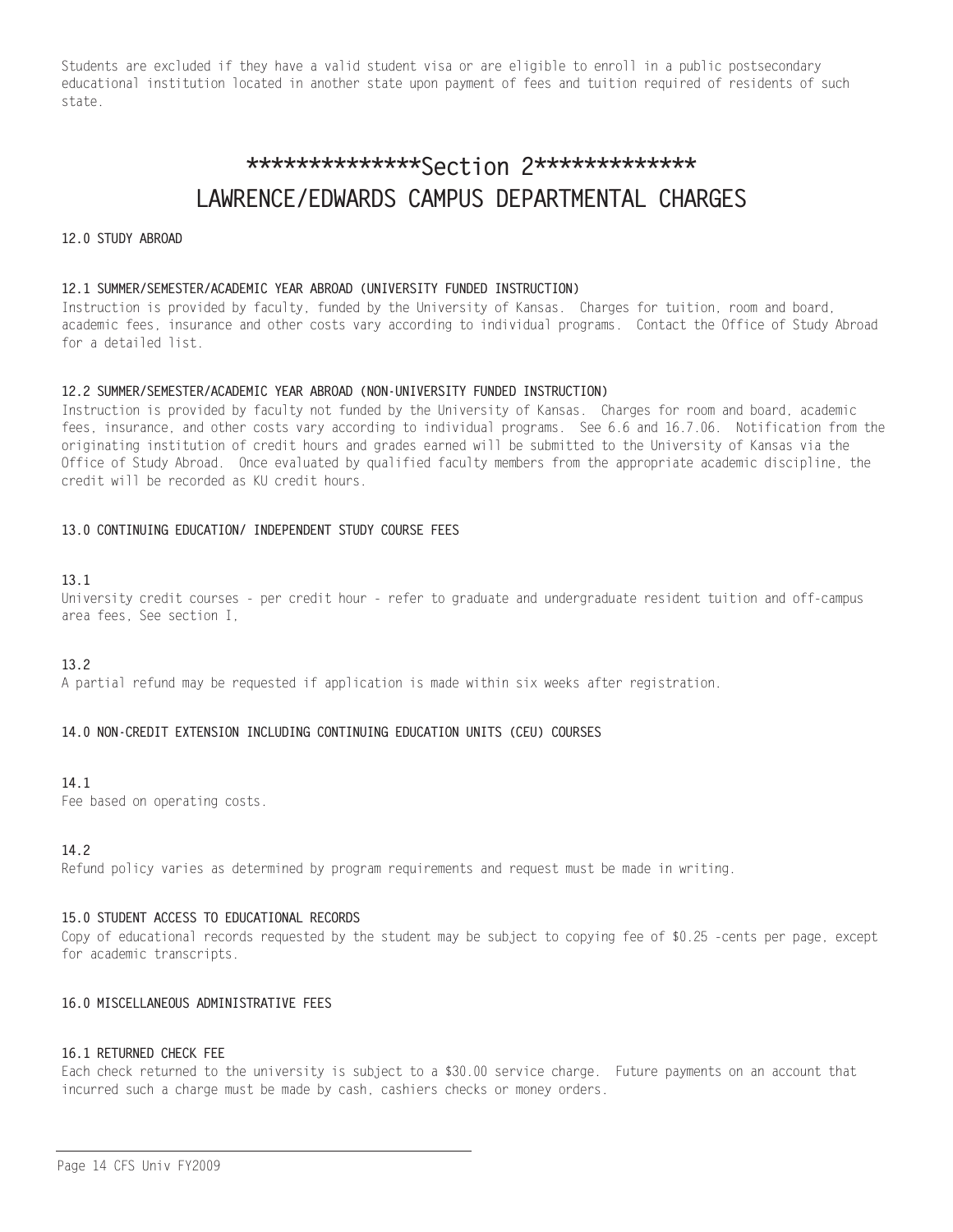## 16.2.01

Application for undergraduate admission: \$30.00 Application for undergraduate admission for international students: \$75.00

Additional application fee if applying to the PharmD program: Pharmacy, School of (Doctor of Pharmacy) \$50.00

# $16.2.02$

Application for admission to post-baccalaureate degree programs:

All Schools except: Business, Law, Social Welfare MSW, Medicine, Nursing, Allied Health: Degree seeking-domestic paper \$55.00 \$45.00 Degree seeking-domestic on-line Degree seeking-international-paper \$60.00 Degree seeking-international-paper \$60.00<br>Degree seeking-international-on-line \$55.00 Non-degree seeking-paper  $$30.00$ Non-degree seeking-on-line  $$30.00$  $$10.00$ Re-admit graduate Easy Admit Non-Degree  $$10.00$ 

| Business, School of (Masters)- paper             | \$65.00 |
|--------------------------------------------------|---------|
| Business, School of (Masters)-on-line            | \$60.00 |
| Business, School of (Doctoral)-paper             | \$65.00 |
| Business, School of (Doctoral)-on-line           | \$60.00 |
|                                                  |         |
| Law, School of                                   | \$55.00 |
|                                                  |         |
| Social Welfare, MSW program, School of (on-line) | \$25.00 |
| Social Welfare, MSW program, School of (paper)   | \$45.00 |

#### 16.3

Application for admission to Applied English Center (not refundable; not applicable to tuition) \$50.00

# 16.4 TUITION FEE DEPOSIT ( APPLICABLE TOWARD STUDENT TUITION)

# 16.4.01 Enrollment Deposits Professional Schools (required upon notification of acceptance)

Total School of Law (non-refundable) \$500.00 (\$250.00 due by April 15, \$250.00 due by May 15)

School of Social Welfare, Graduate Programs (non-refundable) \$50.00

Enrollment Deposit For New Freshman:

A \$200.00 nonrefundable enrollment deposit is required for new degree-seeking freshmen who have been admitted and will begin in the summer or fall term. The deposit is only for undergraduate students who are U.S. citizens or permanent residents. The deposit will be credited to the first semester of expenses and must be paid by May 1.

#### 16.5

Department Credit by Examination \$50.00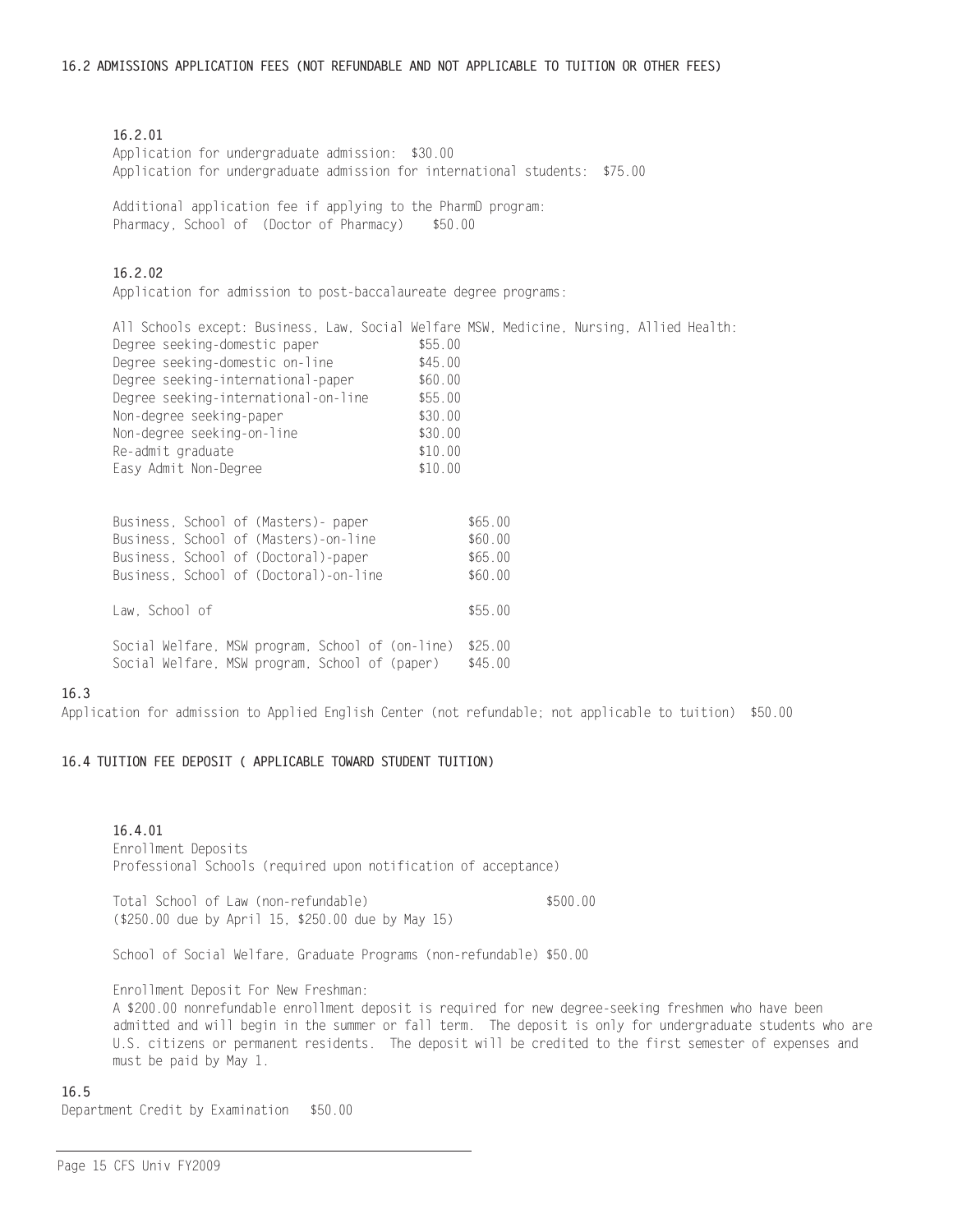# $16.5.01$

Department Retroactive Credit Fee \$50.00

## 16.6 FEES FOR EXCESSIVE USE OF COURSE MATERIALS

Students are required to reimburse the institution for the cost of (a) excess breakage and waste of materials and (b) materials used in excess of those required for completion of course work.

## 16.7 DEPARTMENT COST-RECOVERY FEES

All departmental charges for specific goods and services (i.e., photocopy, optional instructional materials, career services user fees, building use fees, optional attendance Summer Orientation sessions, academic transcripts, etc.) not explicitly identified herein will be priced at an amount that approximates actual cost. As specified in the University Business Procedure Guide, campus administrative procedures are to be followed for approval and collection of these charges.

## 16.7.01

KU Card: \$10.00 for initial issue, \$15.00 for replacement. (UnivPol.)

\$3.00 for a copy of digitized photo.

#### 16.7.02 Diploma Replacement

Diploma replacement fee:

The sale of information via a University replacement diploma, provided upon request and for a fee: Domestic Regular USPS mail \$20.00 Domestic Certified Mail  $$25.00$ Non-Domestic Certified \$35.00

Total includes diploma cost and processing fee. Replacement diplomas are mailed at not additional charge.

 $(Univ. Pol.)$ 

16.7.03 Academic Transcripts, Certifications, Statement of Degree, & Statement of Forthcoming Degree The sale of information via University academic transcript, provided upon request and for a fee: See the University Registrar Website at: http://www.registrar.ku.edu/~registr/transcript/order.shtml for transcript costs.

The sale of information via University certification document, provided upon request and for a fee: See the University Registrar Website at: www.registrar.ku.edu for certification costs.

The sale of information via University Statement of Degree and Statement of Forthcoming Degree: See the University Registrar Website at: www.registrar.ku.edu for Statement of Degree and Statement of Forthcoming Degree costs.

#### 16.7.04

Continuing Education Unit (CEU) transcript: \$4.50 each. (Univ. Pol.)

#### 16 7 05

Electronic Media Fee (refer to 16.7.12)

# 16.7.06

Study Abroad /Consortium Adm. Fee (Paid to Office of the University Registrar): \$40.00 per term. (Univ.  $Po1.$ )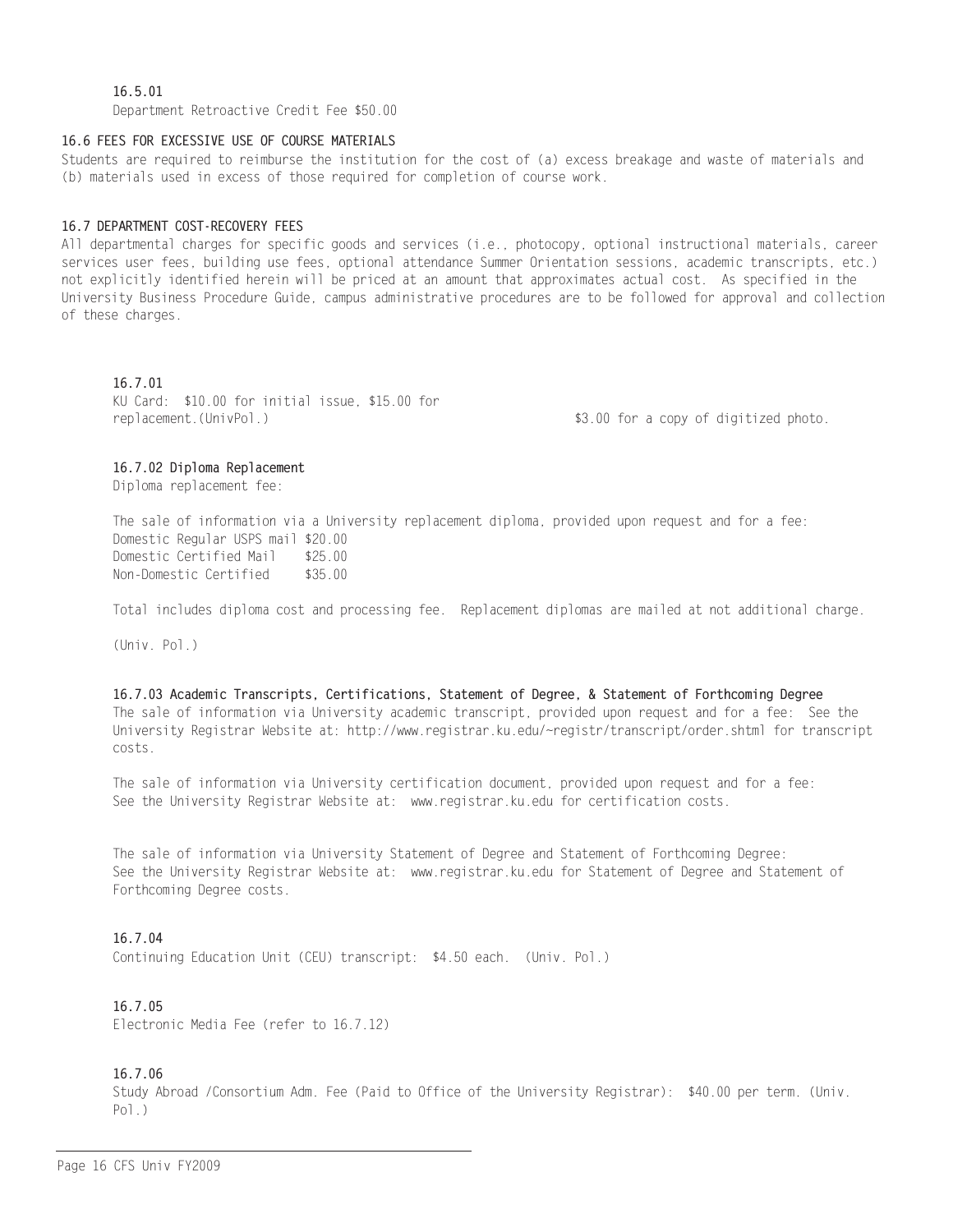# 16.7.07 Diploma Mailing

The sale of information via a University replacement diploma, provided upon request and for a fee:

\$10.00, Domestic Regular USPS Mail \$15.00, Domestic Certified Mail \$25.00 Non-domestic Certified.

(Univ. Pol.)

# $16.7.10$

Use of classroom: Budig Hall, Hoch Auditoria (Univ. Pol.)

Definitions:

Internal-organization sponsored event: An internal or campus organization sponsored event is any event sponsored by a registered organization\*, academic department or other campus unit that is open only to the KU community, which includes faculty, staff and students. It may only be advertised on campus and in the campus newspaper.

External-organization sponsored event: An external or off-campus sponsored event is any event that is: 1. Open to the general public, open to invited guests or registered participants and the KU community, regardless of the sponsoring organization or individual, or 2. Any event that is sponsored by an organization that is not a registered student organization\*, academic department or other campus unit.

\*Contact the Student Involvement and Leadership Center, for a complete listing or to apply for registration.

Classrooms: internal \$75.00 Auditoriums: \$100.00/day, external \$200.00/day

Classrooms: external \$75.00 Auditoriums: \$200.00/day, external \$300.00/day

Budig Hall:

Internal: Room 110, 120, 130: up to 3 hours (house lights & sound only) \$200.00 Room 110, 120, 130: up to 8\* hours (house lights & sound only) \$350.00 \*Each hour over 8 is an additional \$75,00/hr

Room 120: up to \*4 hours (using projectors/media equipment with technical support) \$200.00 \*All rates are based on four-hour blocks of time. Any portion of a four-hour block is charged at the full rate.

External: Room 110 or 130: up to 3 hours (house lights and sound only) \$300.00 Room 110 or 130: up to 8\* hours (house lights and sound only) \$500.00 \*Each hour over 8 is an additional \$100.00/hr

Room 110, 120 or 130: up to \*4 hours (using projector/media equipment with technical support) \$300.00 \*All rates are based on four-hour blocks of time. Any portion of a four-hour block is charged at the full rate.

Room 120: up to 3 hours (house lights and sound only) \$500.00 Room 120: up to 8 hours\* (house lights and sound only) \$750.00 \*Each hour over 8 is an additional \$100.00/hr

16.7.11 Additional fees as approved by the Provost. (Univ. Pol)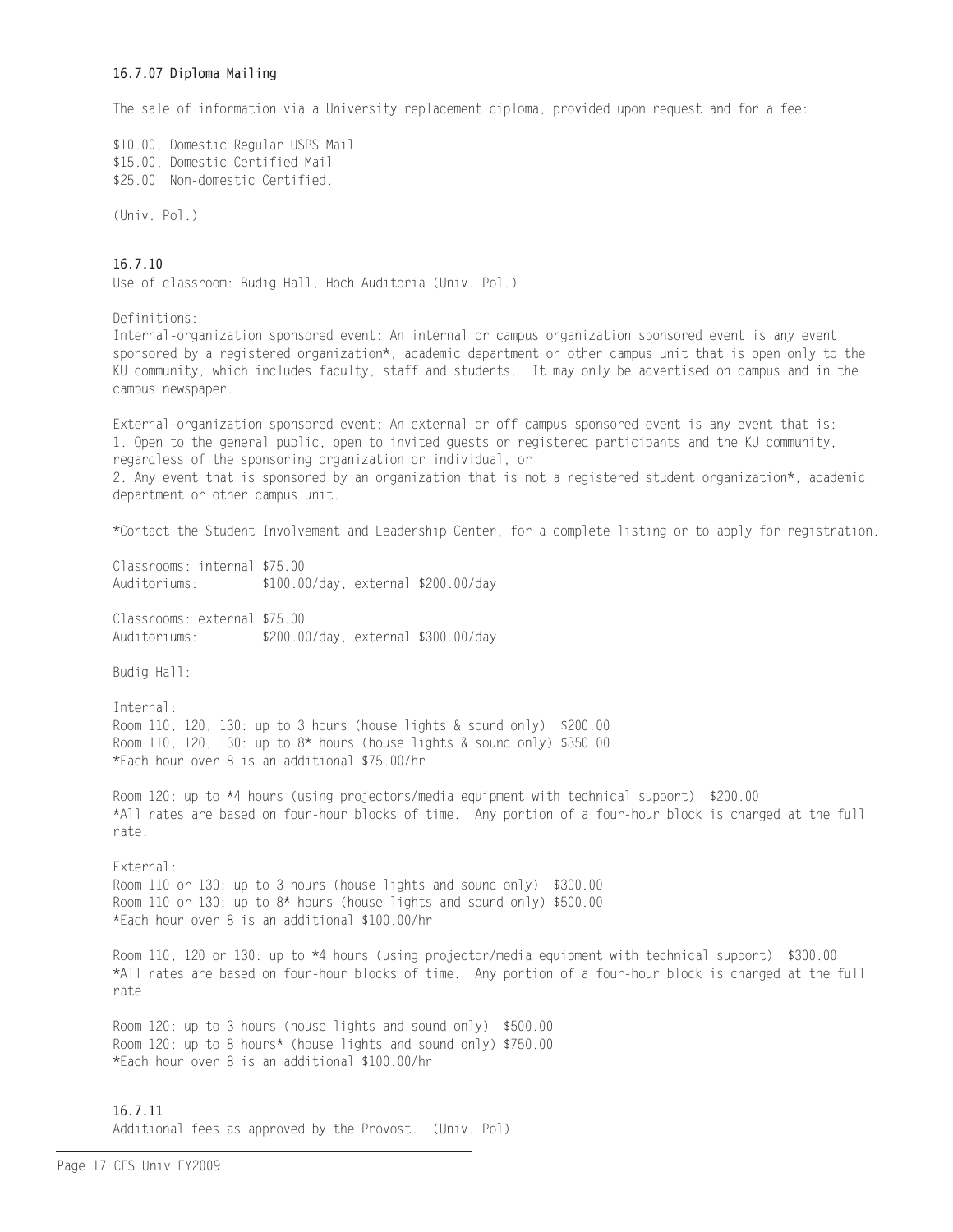# 16.7.12

Mediated Course Fee I: Online courses are subject to a mediated course fee \$30.00 per credit hour. Mediated Fee II: Premium fees may be assessed for online courses with higher development/maintenance costs and/or greater market value. Subject to approval by the Provost. (Univ. Pol.)

# 16.7.13

Code of Student Rights and Responsibilities Violations: When appropriate and in accordance with the Code of Student Rights and Responsibilities, students may be assessed fines or restitution if found in violation of the Code through a University sanctioned discipline process. Fines and restitution vary and are based upon the nature of the violation. As part of the sanction, students may be assessed a fee for participation in an educational program associated with the violation. (Univ. Pol.)

# 16.8 TRANSCRIPT ANALYSIS AND LICENSURE REVIEW FEE (SCHOOL OF EDUCATION)

Analysis of non-KU transcripts: \$30.00. Added endorsement review of non-KU transcripts for Kansas practicing professionals: \$20.00. Transcript analysis and licensure reviews for current KU students or KU alumni are free. Analysis of foreign transcripts: contact the School of Education.

# 17.0 CONTRACTS AND COMPENSATORY CHARGE

This schedule does not limit the charges which may be collected under arrangements with other governmental or private agencies except that such arrangements may not provide for lesser charges. Tuition or other charges to more nearly cover the actual cost of instruction are specifically authorized.

## 18.0 STUDENT HEALTH SERVICES

For enrolled students, health care coverage provided by the health center is available each academic semester through a prepaid health fee and charges for specific services not covered by the prepaid fee. When not currently enrolled (i.e., between semesters) students may be eligible for some services as determined by the Director of the Health Center and will be assessed charges accordingly. Additionally, itemized charges are assessed university employees and campus visitors for limited services, including first aid.

# 18.1

The schedule of charges for specific services not covered by the prepaid fee is approved by the Vice Provost for Student Success. (Univ. Pol.)

# 18.2 HEALTH INSURANCE FOR INTERNATIONAL STUDENTS

Required Health Insurance: All International Students are required to carry health insurance. Minimal levels are established each year. Information on insurance policies and information on the purchase of such policies is available through the Office of International Student Services and Watkins Health Center. Those not carrying such insurance will be required to purchase insurance at the following rates:

Fall International Insurance: \$409.00 Spring International Insurance: \$409.00 Summer International Insurance: \$180.00

# 19.0 LIBRARY CONSTRAINTS AND PENALITIES

When appropriate and in accordance with the University approved Library Access Policy. library borrowers will be assessed overdue fines for late return of library materials or equipment, charges for damaged materials or equipment, and replacement costs for lost (non-returned) materials and equipment, each including a service fee.

# 19.1 CHARGES FOR LATE RETURN OF LIBRARY MATERIALS AND EQUIPMENT

Each item must be returned in good condition by the date (or date and time)due. Overdue charges are assessed for each physical piece for the hours and/or days the lending library is open beginning with the expiration of the date (or date and time) due.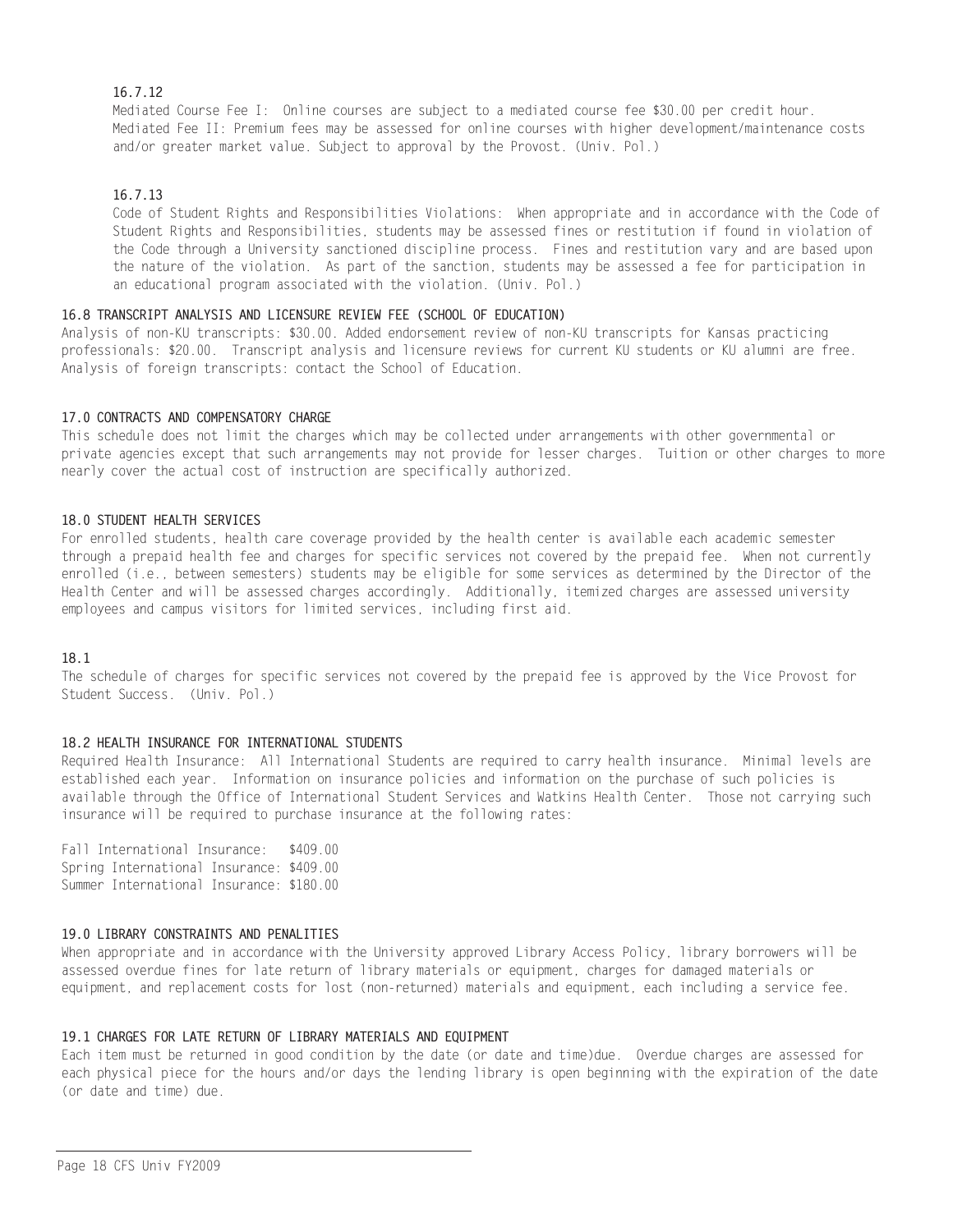## 19.1.01 Delayed Response to a Recall Notice for Long-Term Loan Library Materials

One day after due date specified on recall notice: Charge of \$2.00 per day per item, accruing to a maximum of \$20.00 per item.

#### 19.1.02 Late Return of Short-Term Loan Fines (e.g., selected non-reserve and ILL items)

Any loan period of two or four hours, with or without overnight loan: Overdue fine of \$0.50 per hour (or partial hour) per item, accruing to a maximum of \$20.00 per item.

Short-term Loans of one to fourteen days: Overdue fine of \$2.00 per day (or partial day) per item, accruing to a maxmimum of \$20.00 per item.

ILL Loans of any time period: Overdue fine of \$1.00 per day (or partial day) per item, accruing to a maximum of \$20.00 per item.

#### 19.1.03 Late Return of Reserve Short-Term Loan Fines (including all types of reserve materials)

Any loan period of two or four hours, with or without overnight loan: \$1.00 per hour (or partial hour) per item, accruing to a maximum of \$20.00 per item.

Reserve loans of one to fourteen days: \$4.00 per day (or partial day), accruing to a maximum of \$20.00 per item.

#### 19.1.04 Late Return of Library Equipment

Any loan period of two or four hours, with or without overnight: Overdue fine of \$0.25 per minute (or partial minute) per item, accruing to a maximum of \$60.00 per piece of equipment or equipment component.

#### 19.2 REPLACEMENT AND DAMAGE CHARGES FOR LIBRARY MATERIALS AND EQUIPMENT DAMAGED OR NOT RETURNED

If the borrower fails to return or renew library materials or equipment within the specified time period, the borrower is subject to being billed for the replacement cost of the item in addition to the \$20.00 service fee, and when applicable, the maximum overdue fine. Should an item be declared lost by the borrower before it is due, the replacement cost, the \$20.00 service fee, and the maximum overdue fine shall be imposed.

If library material is returned in good condition within thirty days of the original lost-item billing, the cost for the replacement and the \$20.00 service fee will be canceled or refunded; any applicable overdue charges stand. After thirty days of the date of original library billing for library material, the \$20,00 service fee will not be waived, canceled or refunded; any applicable overdue charges stand. If a piece of equipment or equipment component is returned within seven days of its due date, the cost for the replacement will be canceled or refunded, but the maximum overdue fine and the \$20.00 service fee will stand. Replacement charges (and any service fees associated with the replacement charges) for items loaned by other libraries to KU patrons are determined by the lending library.

Borrowers who damage library materials or equipment are subject to charges that may vary according to the extent of the damage. For seriously damaged material or equipment, the Library may assess the borrower replacement charges, service fees, and maximum overdue charges, when applicable. Damage charges (and any service fees associated with the damages) for items loaned by other libraries to KU patrons are determined by the lending library.

#### 19.3 THEFT/INTENTIONAL MUTILATION OF LIBRARY MATERIALS AND EQUIPMENT

As a deterrent to theft and intentional mutilation of library materials and equipment, and as a means to recover the cost of resulting damages, the library will prosecute persons who willfully damage Library materials and equipment, who intentionally misplace books in the Library so as to deprive others of their use, or who willfully and without authorization take or attempt to take materials or equipment from the Library. To insure uniform proceedings, penalties, and protection of rights in such cases, it is the practice of the Library to pursue criminal and/or civil, rather than University, procedures against individuals charged by the Library with these offenses.

## 19.9 SUSPENSION OF BORROWING/ACCESS PRIVILEGES

Borrowing privileges are suspended if the borrower: 1)Accumulates a total of \$80.00 or more in unpaid library charges; 2) Is no longer enrolled or employed by the University; 3) No longer has a valid KU Library Borrower Card. Proxy privileges will be suspended if the combined total due from the sponsor and all proxies equals \$80.00 or more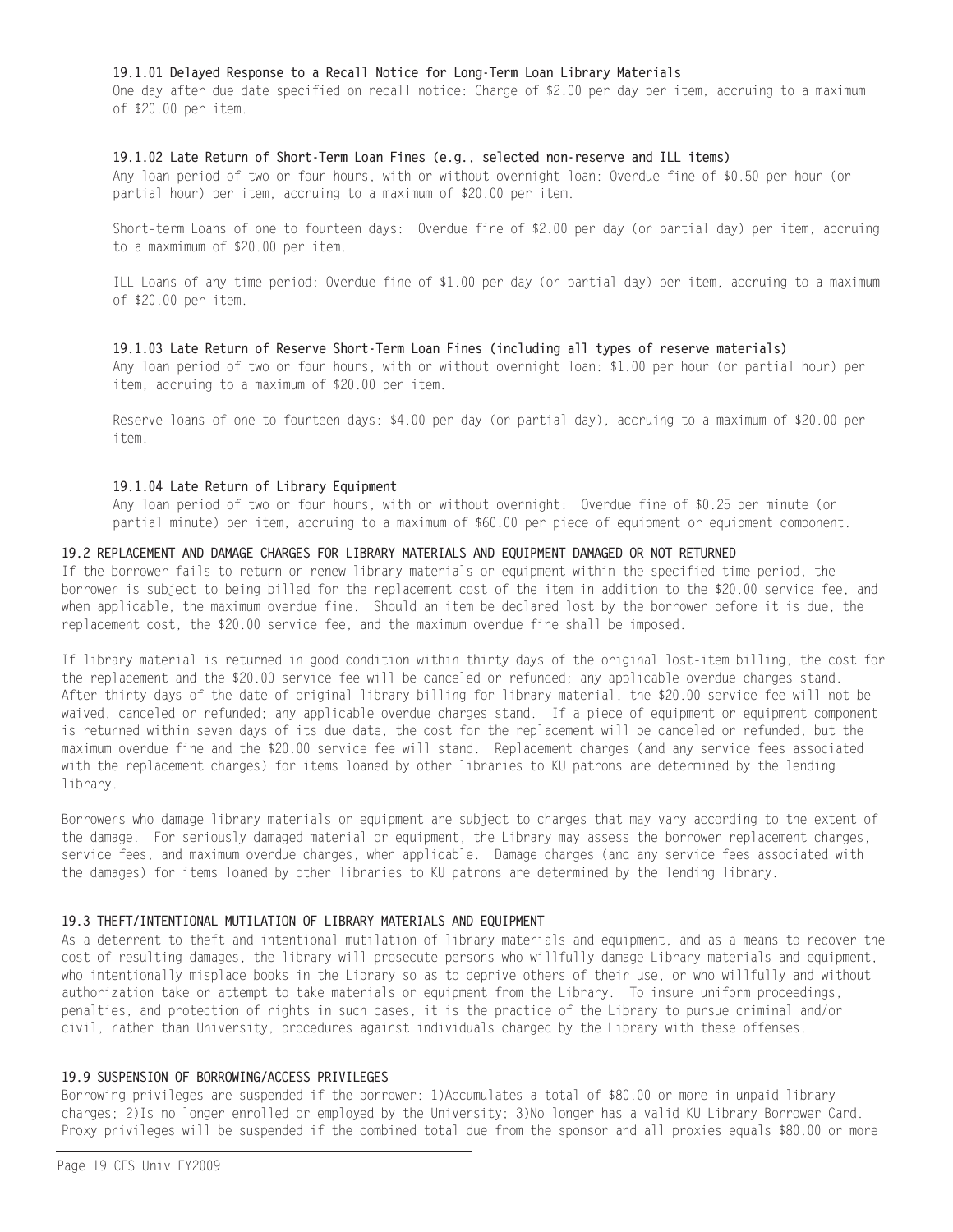if the sponsor is no longer enrolled or employed by the University.

Unless on appeal, Library charges and all other University charges must be paid promptly. Failure to do so results in loss of borrowing privileges, the placement of holds on transcripts and enrollment; referral of charges to collection agencies; and/or garnishment of paychecks, state income tax refunds, etc.

In addition, borrowing privileges may be suspended if the borrower's record contains incomplete or inaccurate information, at the request of reciprocal arrangement libraries, for flagrant and repeated breach of Library regulations, or for other good cause.

## 19.10 APPEALS RIGHTS

The borrower has the right to appeal any Library charge within 30 days of the date that appears on the original Library billing notice. Provisions of the Access Policy itself may not be appealed.

## 20.0 PARKING FEES AND FINES

Parking fees and fines are assessed as authorized by the Board of Regents and in accordance with Article 4, Section 88-4-1, et. seq. of the Kansas Administrative Regulations.

### 20.1 PERMITS (UNIV. POL.)

|                               | Annua <sub>1</sub> | Semester | Summer  |
|-------------------------------|--------------------|----------|---------|
| Gold                          | \$285.00           | N/A      | N/A     |
| Gold Parking Facility         | \$345.00           | N/A      | N/A     |
| Blue, Parking Facility        | \$300.00           | N/A      | N/A     |
| Reserved                      | \$800.00           | N/A      | N/A     |
| <b>B</b> lue                  | \$240.00           | N/A      | N/A     |
| Red, Parking Facility         | \$280.00           | N/A      | N/A     |
| Red                           | \$220.00           | N/A      | N/A     |
| Yellow, Parking Facility      | \$230.00           | N/A      | N/A     |
| Yellow                        | \$200.00           | \$100.00 | \$60.00 |
| University Housing            | \$190.00           | \$95.00  | N/A     |
| Park & Ride                   | \$90.00            | \$50.00  | \$25.00 |
| Motorcycle:                   |                    |          |         |
| Red<br>$\partial$ .           | \$45.00            | \$35.00  | \$20.00 |
| b <sub>1</sub><br><b>Blue</b> | \$55.00            | \$35.00  | \$30.00 |
| Service                       | \$300.00           | N/A      | N/A     |
| Courtesy (3 hours or less)    | \$0.00             | \$0.00   | \$0.00  |
| Emeritus                      | \$75.00            | \$45.00  | \$30.00 |
| Moped                         | \$25.00            | \$15.00  | \$10.00 |
| Child Care Load               | \$25.00            | \$12.50  | N/A     |
| Departmental Pass             | \$30.00            |          |         |
| 20.2 FINES<br>(UNIV. POL.)    |                    |          |         |
| Group I violations            |                    |          | \$20.00 |

| Group II violations  | $$35.00$ (May be towed)  |
|----------------------|--------------------------|
| Group III violations | $$50.00$ (May be towed)  |
| Group IV violations  | $$65.00$ (will be towed) |
| Group V              | \$50.00 (Will be towed)  |
| Group VI             | \$100.00                 |
| Meter violation      | \$10.00                  |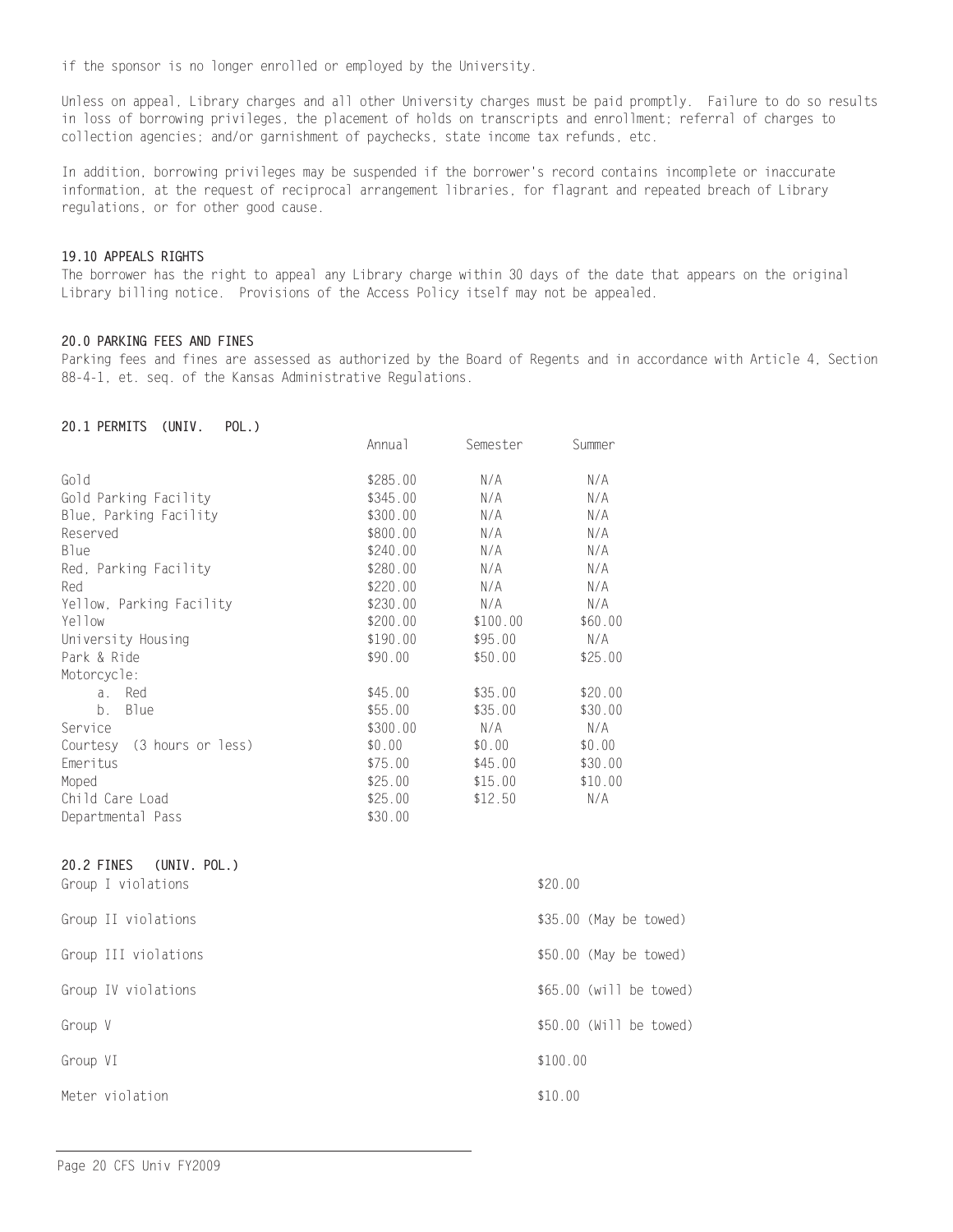# 20.3 METER FEES (UNIV. POL.)

| 2. 4 and 10 hour meters             | $$1.00$ per hour |  |
|-------------------------------------|------------------|--|
| Loading zone meters (20 or 40 min.) | \$0.50 per hour  |  |
| Parking Facility                    | $$1.00$ per hour |  |

## 20.4 FEES FOR SPECIAL EVENTS (UNIV. POL.)

|                  |         | Regular Vehicle |
|------------------|---------|-----------------|
| Toll Parking     | \$20.00 |                 |
| Reserved Parking | \$16.50 |                 |

#### 20.5 STUDENTS/PART TIME INSTRUCTORS (FIVE OR FEWER HOURS PER WEEK ON CAMPUS)

| Yellow | \$25.00 |
|--------|---------|
| Red    | \$35.00 |
| Blue   | \$45.00 |
| Gold   | \$55.00 |

#### 20.6 WEEKLY STAFF MEDICAL PERMITS

| Yellow           | \$7.00 per week  |
|------------------|------------------|
| Red              | \$8.00 per week  |
| B <sub>lue</sub> | \$9.00 per week  |
| Gold             | \$10.00 per week |

## 20.7 VISITOR PASSES (UNIV. POL.)

|        | Full Day | Half day (am/pm) | Weekly  |
|--------|----------|------------------|---------|
| Blue - | \$2.00   | \$1.00           | \$24.00 |

#### 20.8 HOODED METERS: (UNIV. POL.)

\$10.00 Full Day \$5.00 Half Day

#### 21.0 STUDENT HOUSING (LAWRENCE CAMPUS)

# 21.1 APPLICATION FEE

\$35.00 (A non-refundable application fee for all new applicants for university housing: residence halls, scholarship halls, Jayhawker Towers Apartments or Stouffer Place Apartments and Sunflower Duplex Apartments).

# 21.2 RESIDENCE HALL ROOM COSTS (ACADEMIC YEAR)

Traditional Residence Halls are: GSP-Corbin, McCollum, and Oliver.

|                          | Double Occupancy | Single Occupancy |
|--------------------------|------------------|------------------|
| One Year Rate            | \$3.386.00       | \$4.570.00       |
| Two Year Rate / per year | \$3.470.00       | \$4.684.00       |

Renovated Residence Halls include: Ellsworth, Hashinger, Lewis and Templin.

|                                                                        | l year pian | z year pian |
|------------------------------------------------------------------------|-------------|-------------|
| Double Occupancy (Ellsworth & Hashinger only)                          | \$4,232,00  | \$4,352.00  |
| 4-person Suite, 2-Person Room with Bath, Large 2-person room with sink | \$4,484,00  | \$4,612.00  |
| 2-Person Suite (Lewis & Templin only)                                  | \$4,824,00  | \$4.962.00  |
| Single with Bath (Templin only)                                        | \$5.712.00  | \$5.874.00  |
| 2-Person Studio (Ellsworth only)                                       | \$4,824,00  | \$4,962,00  |
| Single with Sink (Ellsworth & Hashinger only)                          | \$5.712.00  | \$5.874.00  |

All residence hall room costs include utilities and daily custodial service in public areas. Telephone jacks (active at move-in)and internet data ports (additional charges apply) are preinstalled in each room. Student rooms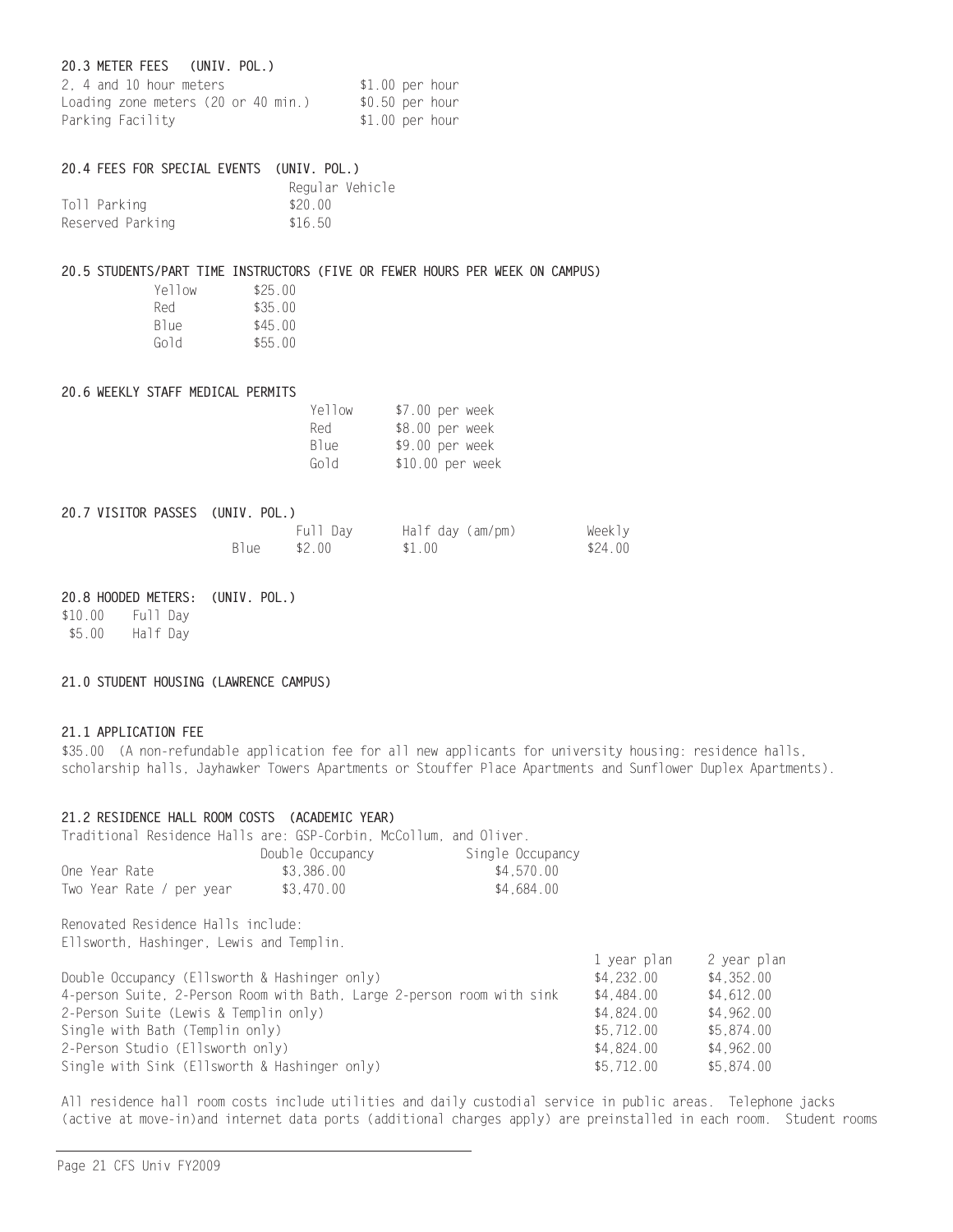offer basic cable television at no additional charge.

Notes ·

1) For payment options, cancellation schedule, calendar, and applicable charges, refer to the 2008-09 Student Housing Contract.

2) Higher rates are charged for Residence Halls with Special Programs and Renovated Residence Halls to support additional services and renovation expenses. Refer to 2008-09 Student Housing Contract, www.housing.ku.edu and "Living at KU" booklet for details.

3) Costs for the Spring 2009 semester only will be one-half the 2008-09 academic year costs.

# 21.3 RESIDENCE HALL MEAL COSTS\* (ACADEMIC YEAR COSTS ONLY)

Half of the total meals, KU Cuisine cash-on-card, and guest passes for each plan are available at the start of each semester and must be used before the end of the semester. KU Cuisine meal plans and costs are described below:

KU Cuisine Choices for Residence Halls (the 200/400 plan is the default plan for residents who do not choose a plan).

480/220 Plan: 480 meals/year-plus \$220.00 cash-on-card, and 10 guest passes. yr plan \$3.480.00 2 yr plan \$3,570.00

1

390/280 Plan: 390 meals/year-plus \$280.00 cash-on-card, and 8 guest passes. 1 yr plan \$3,088.00 2 yr plan \$3,160.00

320/320 Plan: 320 meals/year-plus \$320.00 cash-on-card, and 6 guest passes. 1 yr plan \$2,720.00 2 yr plan \$2,790.00

220/420 Plan: 220 meals/year-plus \$420.00 cash-on-card, and 4 guest passes. 1 yr plan \$2,136.00 2 yr plan \$2,190.00

Jayhawker Towers residents may choose from the four optional plans listed above or the: 100/500 Plan: 100 meals/year-plus \$500.00 cash on card, and 2 guest passes. 1 yr plan \$1.360.00 2 yr plan \$1,390.00

Notes:

1) Residents may change plan choices by Friday of the second full week of classes each semester. Residents may add dining center meals in blocks of 10 any time during the semester.

2) All five of the KU Cuisine plans listed above are available to residents of Jayhawk Towers, the Scholarship Halls, and Stouffer Place in addition to KU students who live off-campus plus Faculty and Staff.

3) Visit www.kudining.com for additional information as well as dining services policies.

4) Costs for the spring 2009 semester only will be one-half of the 2008-09 academic year costs.

# 21.4 SUNFLOWER DUPLEX APARTMENTS

Two bedroom units- \$615.00 per month. Apartments are unfurnished; residents pay all utilities. All residents pay a deposit of \$150.00.

## 21.5 SCHOLARSHIP HALLS (ACADEMIC YEAR)

Traditional Scholarship Halls: Battenfeld, Douthart, Grace Pearson, Pearson, Sellards and Stephenson: Room and Board 1 yr plan \$4,566.00 2 yr plan \$4,716.00

Traditional Scholarship Halls with Cooperative Food Plan are Miller and Watkins: Women in these halls cooperatively purchase and prepare their food. 2 yr plan \$2,096.00 1 yr plan \$2,034.00

Suite Style Scholarship Halls are Dennis E. Rieger, K.K. Amini, and Margaret Amini, and Krehbiel Room and Board 1 yr plan \$4,800.00 2 yr plan \$4,958.00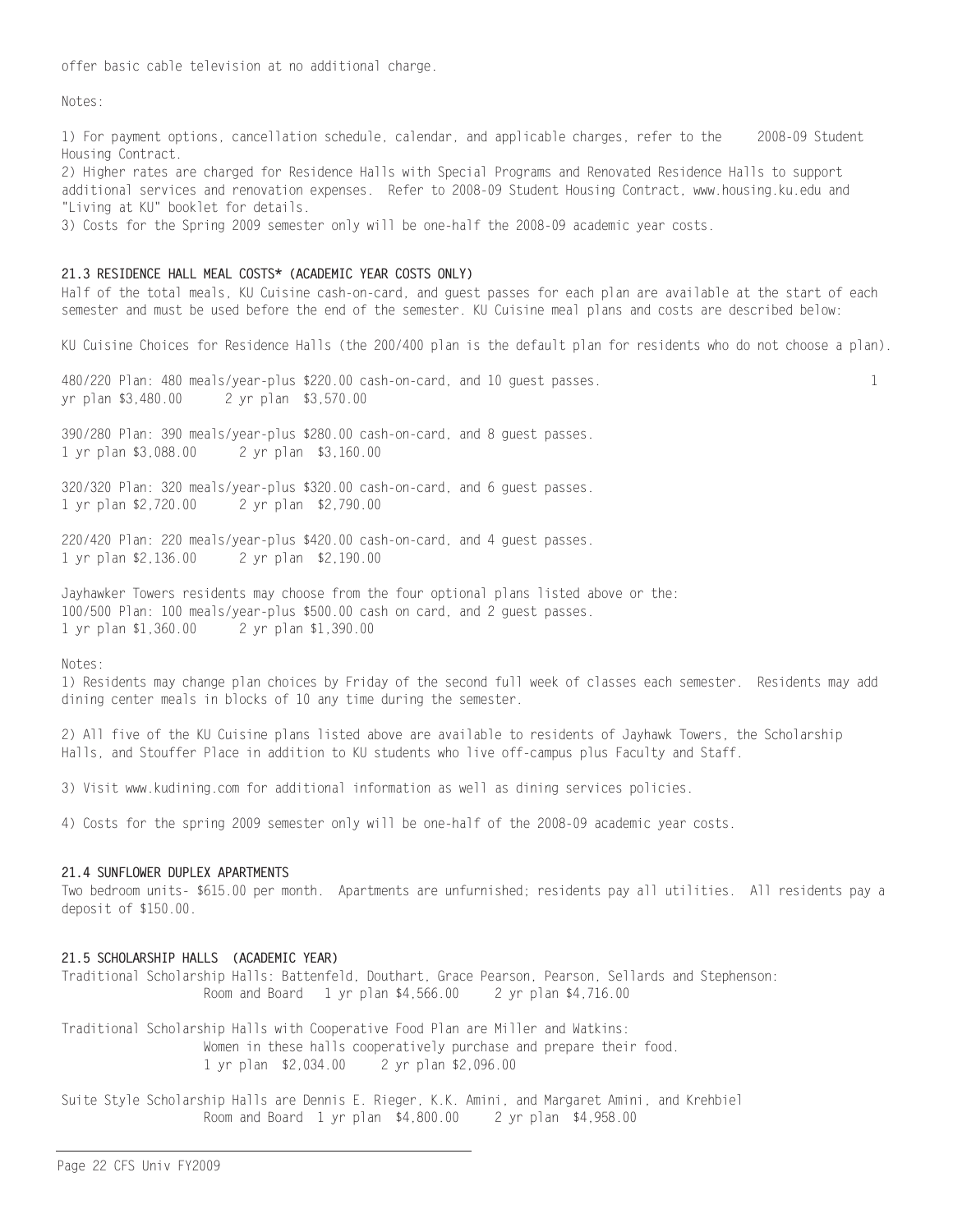All scholarship hall costs include utilities and some custodial services - additional custodial, food service and other job shifts are provided by residents in exchange for reduced costs. Telephone and data ports are preinstalled in student rooms/suites.

 $N \cap \neg \neg \neg$ 

1) For payment options, cancellations, schedule, and applicable charges, refer to the 2008-2009 Student Housing Contract.

2) The higher rates for Dennis E. Rieger, Krehbiel, K.K. and Margaret Amini Halls are charges to support additional facilities and services; refer to the 2008-2009 Student Housing Contract and "Living at KU" booklet for details.

3) Costs for the spring 2009 semester only will be one-half the 2008-09 academic year costs.

#### 21.6 FAMILY STUDENT HOUSING/STOUFFER PLACE APARTMENTS

| One bedroom             | \$305.00 per month |  |
|-------------------------|--------------------|--|
| Two bedroom             | \$356.00 per month |  |
| Two bedroom renovated   | \$464.00 per month |  |
| Three bedroom renovated | \$598.00 per month |  |

All utilities are the responsibility of residents of Stouffer Place Apartments. All residents pay a deposit of \$150.00. Apartments are unfurnished.

#### 21.7 SINGLE STUDENT APARTMENTS/JAYHAWKER TOWERS (ACADEMIC YEAR)

4-Person Rate: 4 residents per apartment paying: 1 yr plan \$2,702.00 each 2 yr plan \$2,770.00 each

2-Person Rate: 2 residents per apartment paying: 1 yr plan \$4,734.00 each 2 yr plan \$4,852.00 each

2-Person Rate for small apartment : 2 residents per apartment paying: 1 yr plan \$3,856.00 each 2 yr plan\$3,952.00 Note: small units are very limited in number each.

Jayhawker Tower costs include utilities and daily custodial service for public areas. Telephone jacks (active at move-in) and internet data ports (additional charges apply) are preinstalled in each student room. Apartments office basic cable television at no additional charge.

Note:

1) For payment options, cancellation schedule, calendar, and applicable charges, refer to the 2008-09 Student Housing Contract.

2) Summer contracts are available for residents with academic year contracts.

3) Costs for the Spring 2009 semester only will be one-half the 2008-09 academic year costs.

## 21.8 SUMMER SCHOOL HOUSING

Summer 2008 Room Cost Information:

Hashinger Hall

Double Occupancy (2 residents per room) \$931 00 Single Occupancy (1 resident per room)  $$1,261.00$ 

Summer 2008 Room Meal Plan Information: 150/100 Plan 150 dining center meals plus \$100.00 cash-on-card  $$1,105.00$ 120 dining center meals plus \$75.00 cash-on-card \$879.00 120/75 plan 75 dining center meals plus \$50.00 cash-on-card \$553.00 75/50 plan

All summer school housing costs include utilities and daily custodial service in public areas. Telephone jacks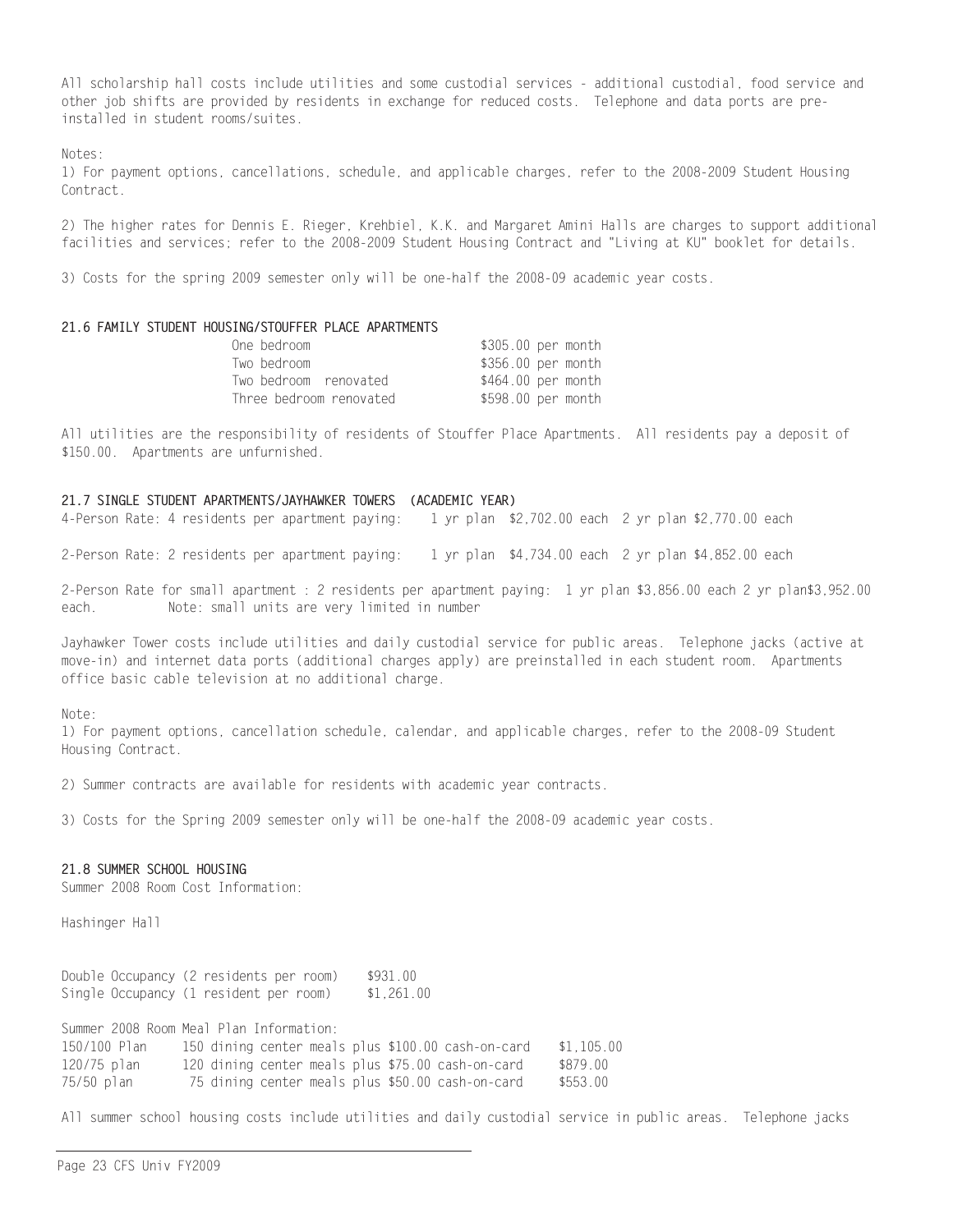(active at move-in) and internet data ports (additional charges apply) are installed in each student room. Student rooms offer basic cable television at no additional charge.

Note: For payment options, cancellation schedule, calendar, and applicable charges, refer to the Summer 2008 Student Housing Contract.

#### 22.5 HILLTOP CHILD DEVELOPMENT PROGRAM

|                                                                                | Level A              | Level B              | Level C              | Level D              |
|--------------------------------------------------------------------------------|----------------------|----------------------|----------------------|----------------------|
| TODDLERS AND TWOS<br>Monthly fees: Sept, Oct, Nov, Feb,<br>Mar, Apr, Jun, July | \$670.00             | \$700.00             | \$745.00             | \$795.00             |
| Monthly fees: Aug, Dec, Jan, May                                               | \$335.00             | \$350.00             | \$372.50             | \$397.50             |
| Optional care weekly fees: 5 weeks avail.                                      | \$155.00             | \$162.00             | \$172.00             | \$183.00             |
| FULL DAY PRESCHOOL                                                             |                      |                      |                      |                      |
| Monthly fees: Sept, Oct, Nov, Feb,<br>Mar, Apr, Jun, July                      | \$595.00             | \$620.00             | \$660.00             | \$710.00             |
| Monthly fees: Aug, Dec, Jan, May                                               | \$297.50             | \$310.00             | \$330.00             | \$355.00             |
| Optional care weekly fees: 5 weeks avail.                                      | \$137.00             | \$143.00             | \$152.00             | \$164.00             |
|                                                                                |                      |                      |                      |                      |
| FULL DAY KINDERGARTEN                                                          |                      |                      |                      |                      |
| Monthly fees: Sept, Oct, Nov, Jan, Feb,<br>Mar, Apr, Jun, July                 | \$595.00             | \$620.00             | \$660.00             | \$710.00             |
| Monthly fees: Aug, Dec, May                                                    | \$297.50             | \$310.00             | \$330.00             | \$355.00             |
| Optional care weekly fees: 4 weeks avail.                                      | \$137.00             | \$143.00             | \$152.00             | \$164.00             |
|                                                                                |                      |                      |                      |                      |
| PRIMAY AGE (grades 1-6)                                                        |                      |                      |                      |                      |
| During School Year                                                             |                      |                      |                      |                      |
| (incl. transportation and early Wed. dismissal)                                |                      |                      |                      |                      |
| Monthly fees: Sept, Oct, Nov, Feb, Mar, Apr                                    | \$280.00             | \$280.00             | \$280.00             | \$280.00             |
| Monthly fees: Aug, Dec, Jan, May<br>Optional care weekly fees (full day care): | \$140.00<br>\$160.00 | \$140.00<br>\$160.00 | \$140.00<br>\$160.00 | \$140.00<br>\$160.00 |
| 4 1/2 weeks available                                                          |                      |                      |                      |                      |
| Optional care weekly fees (after school care):<br>1 1/2 weeks available        | \$70.00              | \$70.00              | \$70.00              | \$70.00              |
|                                                                                |                      |                      |                      |                      |
| DURING SUMMER:                                                                 |                      |                      |                      |                      |
| Monthly Fees: June, July                                                       | \$595.00             | \$620.00             | \$660.00             | \$710.00             |

Activity fees are \$25.00 for Fall and Spring semester, added to the fees for January and August Activity fees are \$20.00 for June and \$20.00 for July, added to the fees for those months

Fees for children enrolled in less than 5 days per week (M/W/F or T/R) are prorated plus an additional fee of \$20.00/month

# \*\*\*\*\*\*\*\*\*\*\*\*\*\*\*Section 3\*\*\*\*\*\*\*\*\*\*\*\*\*

KANSAS CITY CAMPUS AND WICHITA CAMPUS OF THE SCHOOL OF MEDICINE

23.0 SEMESTER TUITION (see paragraph 1)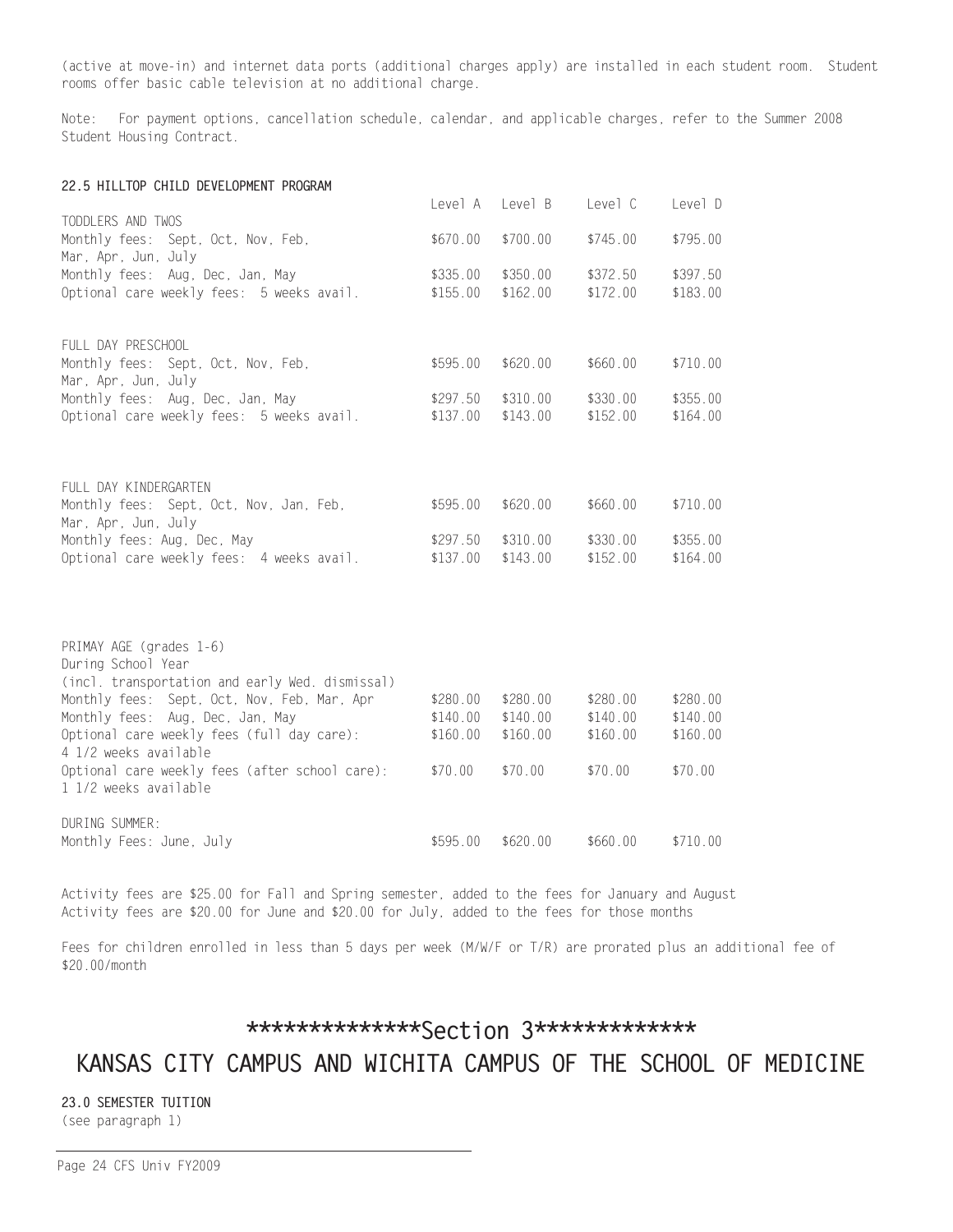# 25.0 COMPOSITION OF MEDICAL CENTER REQUIRED CAMPUS FEES

Composition of Medical Center Required Campus Fees Fall and Spring

|                               | KC UDGK/GRDK | Wichita UDGK/GRDK | KC MED   | Wichita MED |
|-------------------------------|--------------|-------------------|----------|-------------|
| Kirmayer Fitness Cntr         | \$55.17      | NА                | \$60.74  | NА          |
| Library                       | \$23.34      | \$23.34           | \$53.05  | \$53.05     |
| Student Activity              | \$4.12       | \$4.12            | \$5.15   | \$5.15      |
| Student Governing Council Fee | \$5.60       | ΝA                | \$7.00   | NA.         |
| Student Health                | \$76.13      | ΝA                | \$95.15  | \$95.15     |
| Students Records Maintenance  | \$5.30       | \$5.30            | \$7.43   | \$7.43      |
| Disability Insurance Fee      | \$9.84       | \$9.84            | \$9.84   | \$9.84      |
| TOTAL                         | \$179.50     | \$42.60           | \$238.37 | \$170.63    |

| Summer                       | Kansas City<br>UDGK and GRDK | Wichita<br>UDGK and GRDK |
|------------------------------|------------------------------|--------------------------|
| Kirmayer Fitness Center      | \$22.28                      | NА                       |
| Library                      | \$11.67                      | \$11.67                  |
| Student Activity             | \$2.06                       | \$2.06                   |
| Student Governing Council    | \$2.80                       | NА                       |
| Student Health               | \$38.07                      | NА                       |
| Students Records Maintenance | \$2.66                       | \$2.66                   |
| <b>TOTAL</b>                 | \$79.54                      | \$16.39                  |

Students enrolled in only off-campus courses are assessed the Student Records Maintenance Fee. (\$5.30 for the fall and spring/ \$2.66 for the summer)

# 25.3 UNDERGRADUATE CERTIFICATE PROGRAMS

Students are assessed the program fee for each consecutive semester enrolled:

| PROGRAM                                                     | PROGRAM FEE |
|-------------------------------------------------------------|-------------|
| Diagnostic Cardiac Sonography (5 semesters)                 | \$2.800.00  |
| Nuclear Medicine (3 semesters)                              | \$1.300.00  |
| Diagnostic Ultrasound and Vascular Technology (4 semesters) | \$1.000.00  |
| Research Clinical Trial Coordinator (3 semesters)           | \$500.00    |

Certificate students are assessed the semester campus fees equivalent to an undergraduate student as outlined in paragraph 25.

## 26.0 DEFINITIONS

## 26.1 APPLICABLE TUITION

(see paragraph 4.1)

## 26.2 SALARIED REGENTS SYSTEM STAFF MEMBERS

(see paragraph 4.2 and 6.0.07)

#### 26.3 KANSAS CITY AREA

The area served by the Greater Kansas City Offices of the U.S. Postal Service. (Univ. Pol.)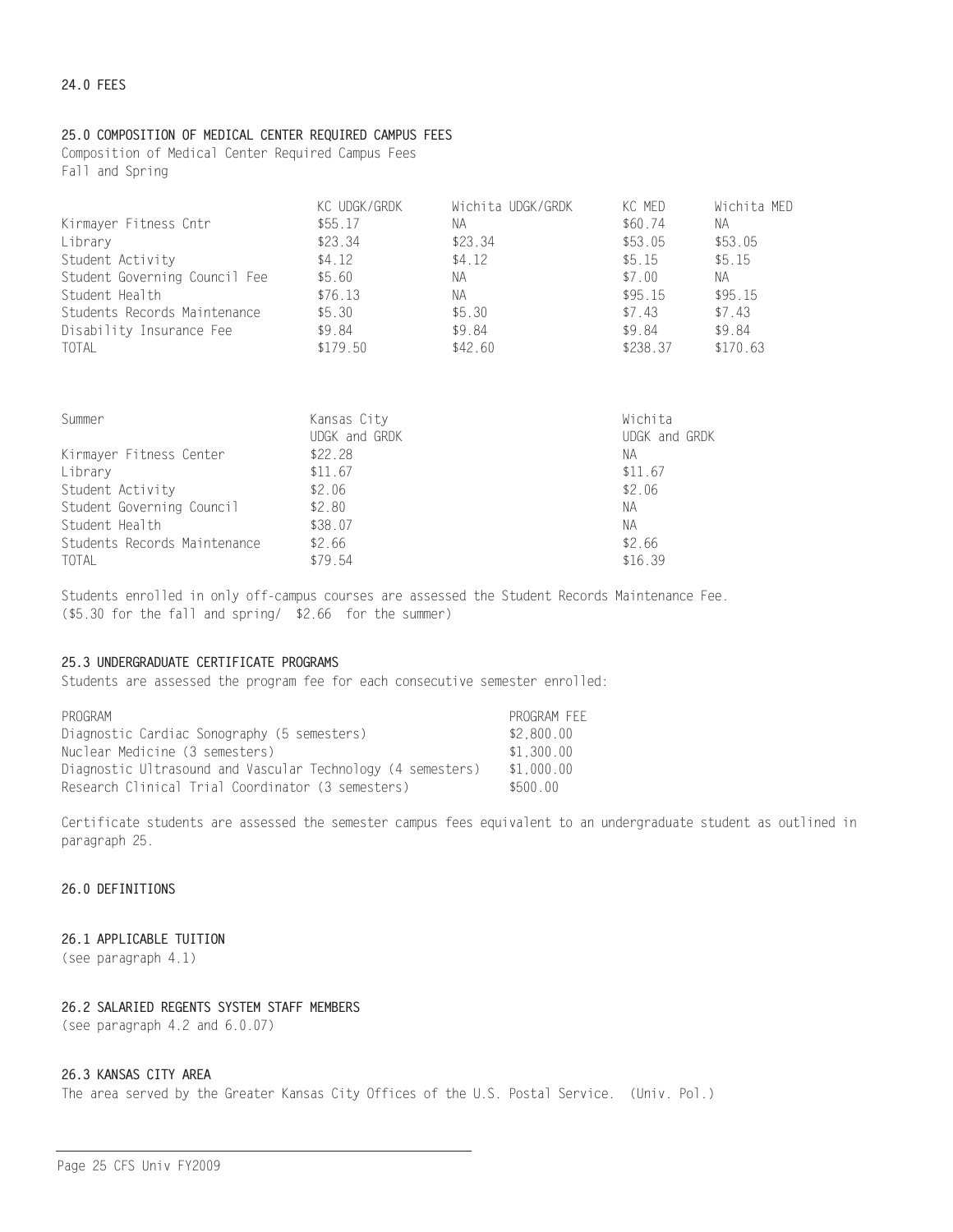# 26.4 OFF-CAMPUS

Any location outside the University of Kansas Medical Center Campus where courses are taught by KUMC faculty.  $(Univ. Pol.)$ 

# 27.0 OFF-CAMPUS CREDIT COURSES

(see paragraph 5)

## 27.1 F-I FARNING FFF:

KUMC off-campus courses are denoted by the e-learning fee. Tuition is assessed on a credit-hour basis equal to resident tuition. An e-learning fee of \$50.00 per undergraduate hour and \$65.00 per graduate credit hour is assessed for these courses.

## 28.0 WAIVERS. REMISSIONS AND SPECIAL PROGRAMS

28.1 FULL-TIME STAFF

(see paragraph 6.0)

# 28.2 PART-TIME STAFF

(see paragraph 6.2)

## 28.3 STAFF DEPENDENTS

(see paragraph 6.3)

# 28.4 GRADUATE TEACHING ASSISTANTS

 $(see paragraph 6.4)$ Eligibility: Eligible teaching assistantship as certified by the Dean of Graduate Studies and Research must have graduate student status for the entire term. (Univ. Pol.)

## 28.5 VISITOR

(see paragraph 6.9)

# 28.7 AGREEMENT ON GRADUATE EDUCATION, THE UNIVERSITY OF MISSOURI-KANSAS CITY, THE BOARD OF REGENTS OF THE STATE OF It is mutually agreed by KUMC and UMKC to establish reciprocity in the application of in-state tuition rates for graduate students. Under this agreement, an eligible student from either KUMC or UMKC shall be regarded as an instate student by the other university with respect to tuition and fees and shall be admitted for enrollment in selected graduate courses up to a maximum of six credit hours in any single semester. An eligible student is one who is enrolled in a masters degree program or a doctoral degree program and meets the in-state residency requirement of the institution at which the student enrolled as a state resident, (the "home" institution).

This agreement covers all graduate degree programs of KUMC and UMKC, with the exception of the following: programs excluded by KUMC: MD, programs excluded by UMKC: MD.

Students who wish to participate in this reciprocity program must receive prior written approval from their home institution before registering at the other institution. UMKC students must obtain such approval from the Dean of the School of Graduate Studies. Either institution may restrict the list of courses to which this agreement applies or the number of visiting students eligible for in-state tuition rates.

# 28.8 KANSAS-IOWA STUDENT EXCHANGE AGREEMENT

Selected students from Iowa enrolled in specified programs approved under Board of Regents agreement will be charged resident tuition within the provisions of K.S.A. 74-3219 to 74-3221.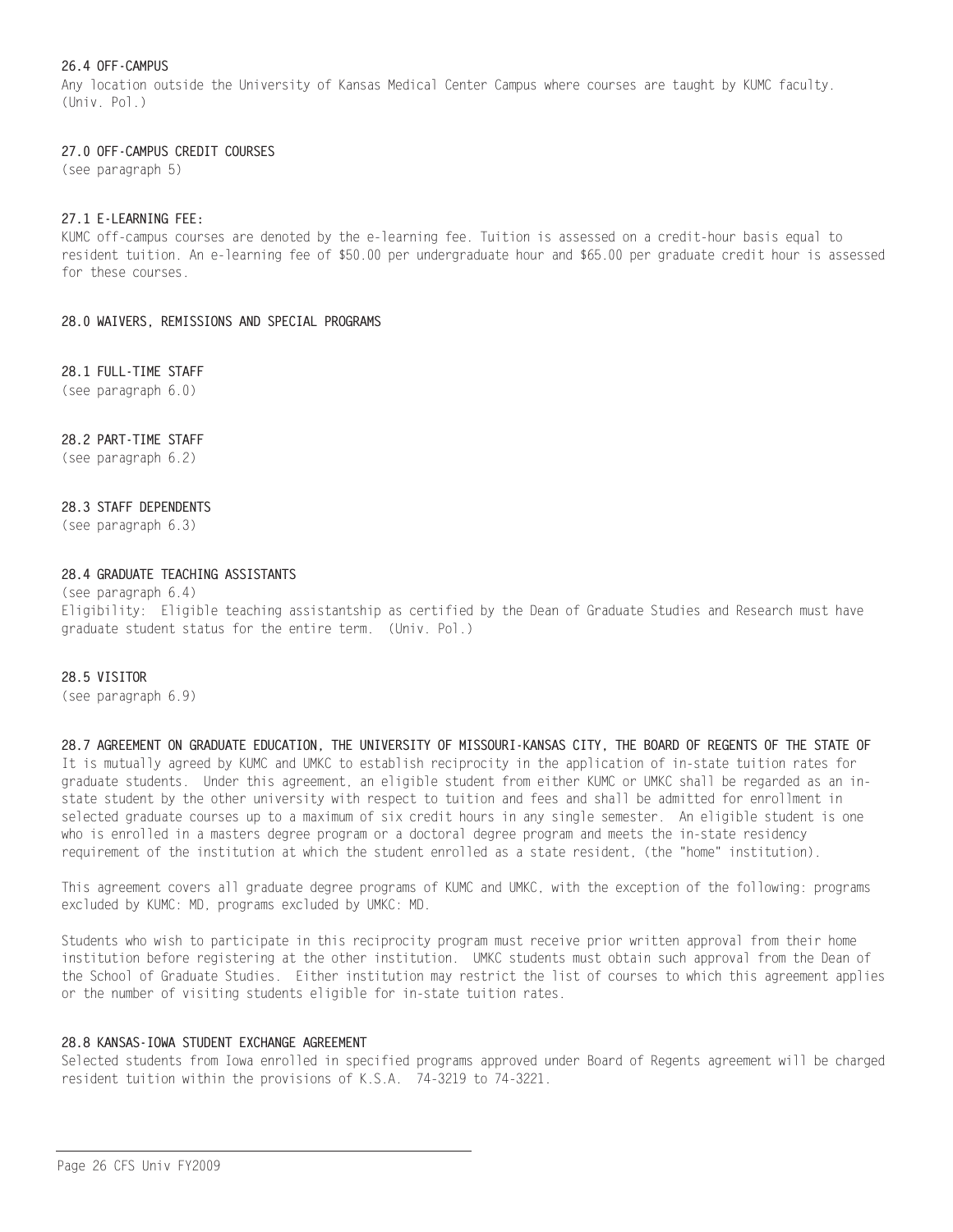# 28.8.01

Covered program: Occupational Therapy

### 28.9 FIELD RATES

This rate is available to students who, by the nature of their academic work (examples: internships, externships, and student teaching) and place of residence; have no opportunity to utilize services and facilities supported by the required campus fees. The field rates waives campus fees and the Kirmayer fee.

Eligibility: Restricted to students who are enrolled only in course work that is taught by appointment and who reside outside the Kansas City Area. See 6.1 for application deadline.

#### 29.0 DUE DATES FOR PAYMENT OF FEES AND PENALTIES FOR LATE PAYMENT

With the exceptions noted in paragraph 7, all tuition, fees and other outstanding financial obligations are payable in full at the scheduled fee payment time displayed on the student's invoice.

A late enrollment fee of \$50.00 is assessed from the first day of classes to the fifth day of classes. A \$100.00 late enrollment fee is assessed after the fifth day of classes.

## 30.0 REFUND POLICY

(see paragraph 8)

#### 31.0 MEDICAL STUDENT TUITION AND FEES

#### 31.1 MEDICAL STUDENT TUITION

Tuition is assessed semiannually in the fall and spring semesters for any enrollment regardless of credit hour load.

|          | Resident                |            | Non-Resident            |            |
|----------|-------------------------|------------|-------------------------|------------|
|          | Annua I                 | Semiannual | Annual                  | Semiannual |
| Tuition: | \$23,722.80 \$11,861.40 |            | \$42.070.20 \$21.035.10 |            |

First and second year medial students may repeat a course during the summer semester only with written permission from the School of Medicine's Associate Dean for Student Affairs. The student will be charged a per credit hour rate for the number of hours enrolled for the summer semester when the enrollment is on the KUMC campus. The per credit hour rate shall be determined by dividing the sum of two years of medical student tuition (based on the amount of tuition of the current fiscal year) by the number of hours in the first two years of the curriculum. No additional campus fees shall be assessed for the summer semester.

Per credit hour rate for Summer 2008:

Resident: \$687.62 Non-Resident: \$1,219.42

See paragraph 25.0 for required campus fees.

Students That Matriculated in the MD Classes of 2009 First and second year students will be assessed for two years of tuition and fees with four semiannual assessments unless the student must repeat a complete course. When a required course(s) is/are repeated during a fall or spring semester, a full semiannual tuition and fee assessment will result for the additional semester(s) the course(s) is/are taken. Remedial work (enrollment in IDSP 801) assigned by the School of Medicine Academic Committee will be charged at the semiannual rate.

Basic Science students who extend their basic science curriculum beyond the normal two years will be assessed for each semester regardless of the credit hour load. Students enrolled in IDSP 805 Enrichment Program, after the successful completion of the first two years, will be charged regular medical student tuition and fees. Each semester of tuition paid by a student, only enrolled in IDSP 805, will be applied toward one of the four semesters of tuition required toward the four clinical semesters.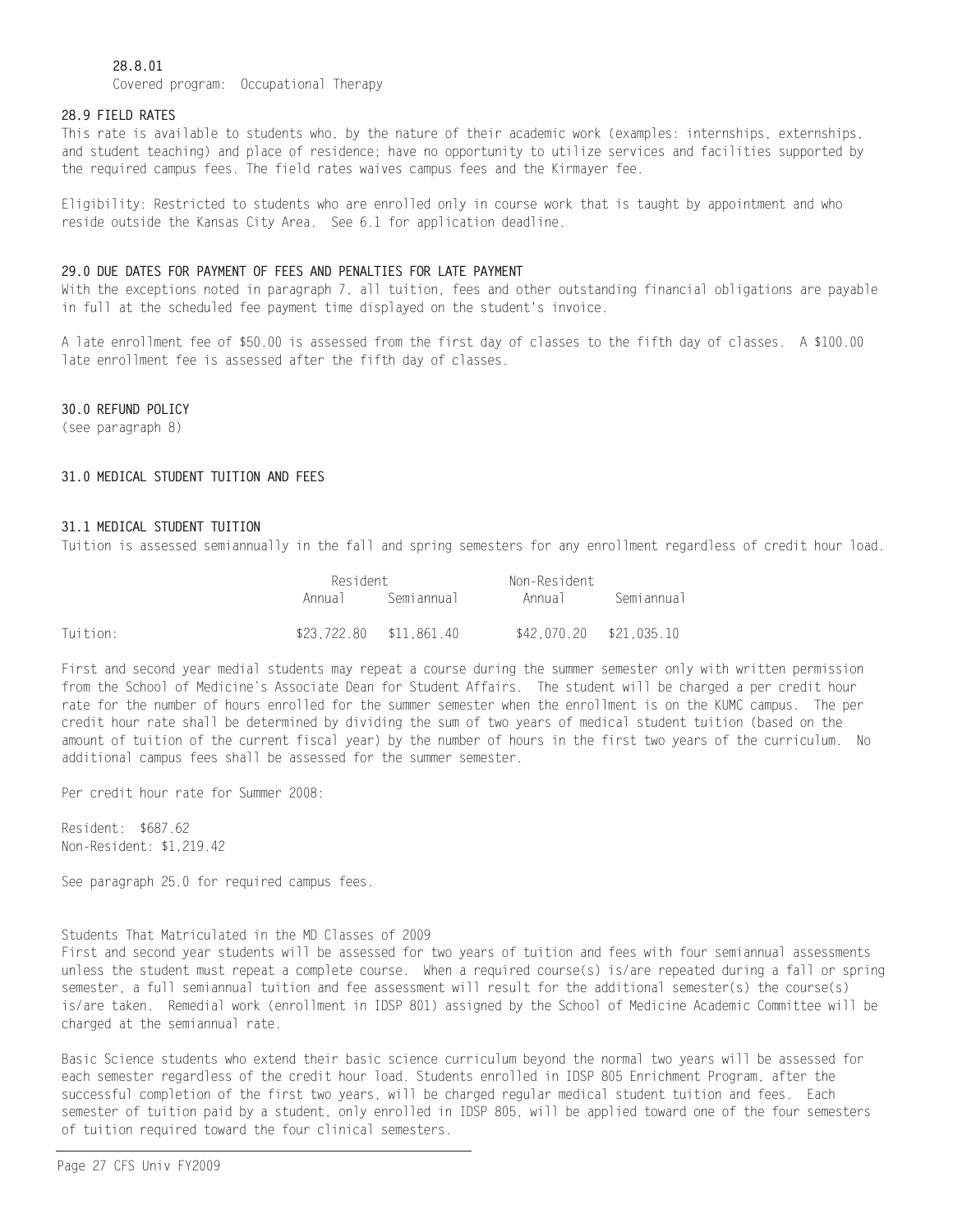A student who has paid tuition and fees at the time he/she is placed on Leave of Absence (LOA) by the School of Medicine will have these tuition and fees applied to a future semester of enrollment. If a student does not return from LOA, tuition and fees are not refunded unless the student requests a refund based on the Refund Adjustment policy. The refund request must be made by the student during the semester that the LOA begins. Refunds will be based on the LOA effective date and no refunds will be given after the semester that the LOA started.

\*Students accepted into the official MD/Ph.D.combined-degree Program will be assessed graduate tuition and fees according to their hours of enrollment during each term (semester/summer session) of their "graduate student" enrollment phase. They will be subject to the graduate school calendar (i.e. refunds, drops, adds). During the two clinical science years of the Program. MD-Ph.D students will be assessed medical school annual tuition and fees. If a student withdraws or is seperated from the program, the student shall pay to the University the total amount of tuition plus interest charges that the student otherwise would have paid as outlined in the student's MD-PhD Discontinuation Agreement. Long-term Disability Insurance coverage is required of all Medical students and is not included in the total fees (see paragraph 45).

Four year medical students, including MD/PhD. students in their third and fourth year will be assessed for two years of tuition and fees with four semiannual assessments unless the student must repeat a module(s). Students enrolling in elective or required modules after May of the graduate year and/or after module(s) is/are repeated, a charge at the modular rate will result for each additional month repeated. Students must pay for eight semesters, regardless if he/she completes the requirements in less than eight semesters. Tuition will be waived, however, fees will be assessed for students enrolled in non-repeated required courses after eight semesters of tuition is paid.

## 31.5 MODULAR RATE FOR CLINICAL ROTATIONS

| (4 week period) |                    | Resident: \$2.108.70 | Non-Resident \$3.739.56 |  |
|-----------------|--------------------|----------------------|-------------------------|--|
| (Clinical Hour) | Resident: \$527.17 |                      | Non-Resident \$934.89   |  |

Four-year medical students, including MD/Ph.D. students, in their third and fourth year will be assessed for two years of tuition and fees with four semiannual assessments unless the student must repeat a module(s). Students enrolling in elective or required modules after May of their graduation year and/or after completion of the requirements for the MD degree will be charged at the modular rate. When a required module(s) is/are repeated, a charge at the modular rate will result for each additional month repeated. Students must pay for eight semesters, regardless if he/she completes the requirements in less than eight semesters. Tuition will be waived, however, fees will be assessed for students enrolled in non-repeated required courses after eight semesters of tuition is paid.

If a MD/Ph.D. student takes graduate courses and medical courses within the same semester, the student shall be charged the linear graduate tuition and fee assessment for the graduate hours in which he/she is enrolled and shall also be charged "per clinical hour" for the medical courses which he/she is enrolled.

"Per clinical hour" shall be defined by dividing the 4-week modular rate by four. One fourth of that modular rate shall equal each one clinical credit hour of medical courses charged for each credit hour the student is enrolled.

\*\*\* Students that Matriculated in the MD Classes of 2010, 2011 & 2012 \*\*\*

Medical students are assessed tuition every fall and every spring semester that they are enrolled during phase I of the curriculum. During phase I of medical school, the Academic Committee may assign a student to the "Non-Evaluated Track Category" for the spring semester. Students are assessed 1/3 of the semiannual tuition rate plus full campus fees.

\*Students accepted into the official MD/Ph.D. combined-degree Program will be assessed graduate tuition and fees according to their hours of enrollment during each (semester/summer session) of their "graduate student" enrollment phase. They will be subject to the graduate school calendar (i.e. refunds, drops, adds). During the two clinical science years of the Program, MD-Ph.D. students will be assessed medical school annual tuition and fees. If a student withdraws or is separated from the program, the student shall pay to the University the total amount of tuition plus interest charges that the student otherwise would have paid as outlined in the student's MD-Ph.D. Discontinuation Agreement. Long-term Disability Insurance coverage is required of all Medical students and is included in the total fees (see paragraph 45).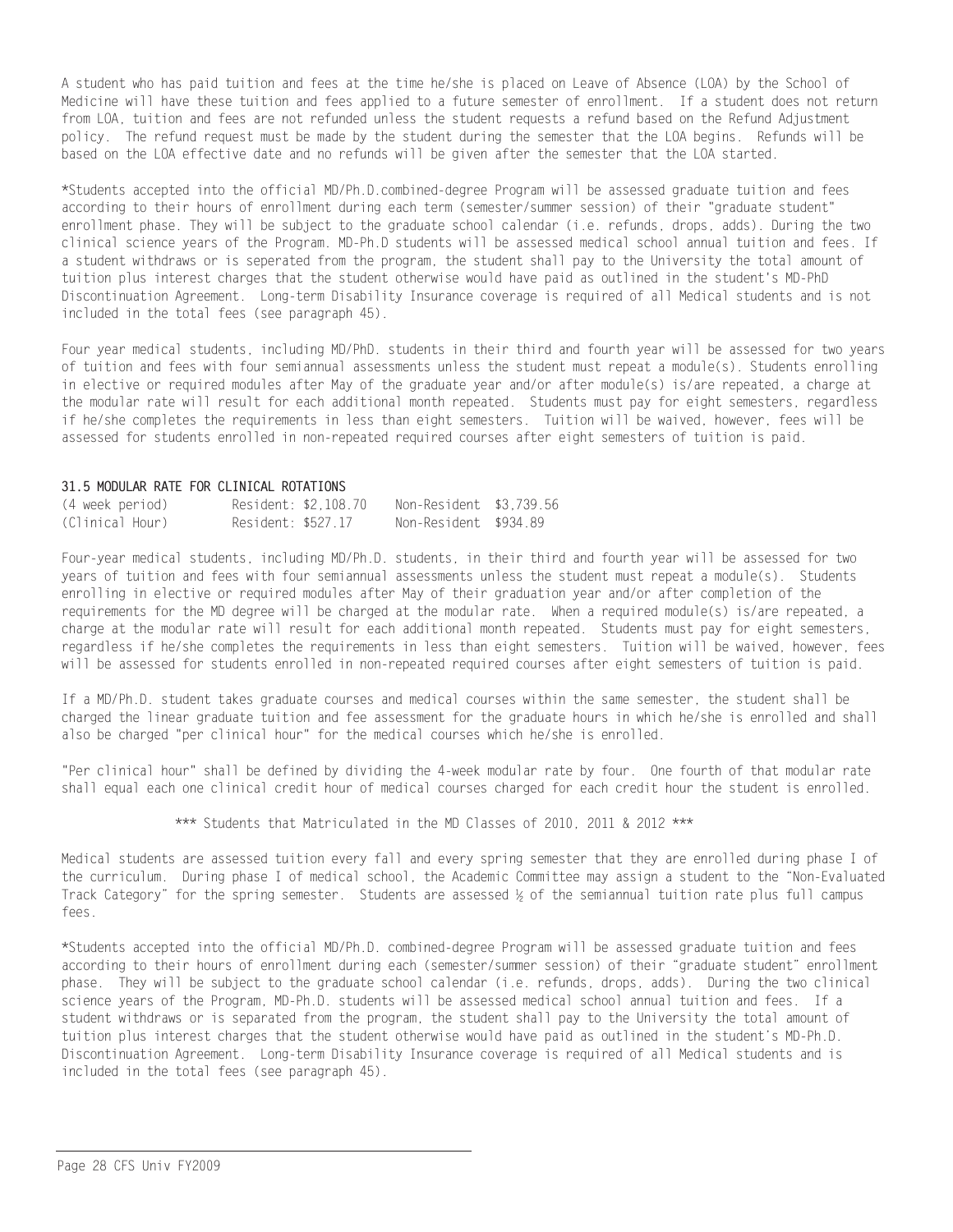32.5 TUITION AND FEE ADJUSTMENT POLICY FOR MEDICAL STUDENTS - STUDENTS THAT MATRICULATED IN THE MD CLASSES OF 2010,

#### 32.5.10 TUITION

Medical student tuition is adjusted by prorating the schedule in paragraph 8 if the medical student withdraws from a course/clinical module before the last day of the module. The first and last day of the module is determined from the schedule of classes.

The amount of tuition adjusted for modules that have not started will be determined by the following formula. The start and end weeks are determined from the Official School of Medicine Schedule and Classes.

(Number of Weeks Not Started/Total number of weeks in the semester)\*Semiannual Tuition

The official start and end date of the semester used for adjustments are published on the KUMC Office of the Registrar website.

The start/end week of course/clinical module is determined by the start/end date in the schedule of classes. The number of weeks completed is determined by the official withdrawal date. Withdrawals that occur prior to the end of the week are rounded up to include the full week.

#### 32.5.20 SEMESTER CAMPUS FEES

Campus Fees are only adjusted if the student completely withdraws from all courses during the semester. The amount adjusted is based on the schedule in paragraph 8.

#### 33.0 GRADUATE MEDICAL EDUCATION (RESIDENTS AND FELLOWS, & POST-DOCTORAL FELLOWS)

# 33.1 KANSAS CITY FEES

|                                        | Annual | Semiannual |
|----------------------------------------|--------|------------|
| Required Campus Fee                    |        |            |
| Activity & Student Records Maintenance | \$2962 | \$14.81    |

# 33.2 WICHITA FEES

|                                        | Annua 1 | Semiannual |
|----------------------------------------|---------|------------|
| Required Campus Fee                    | \$1562  | \$7.81     |
| Activity & Student Records Maintenance |         |            |

#### 34.0 RECORD, ENROLLMENT AND REGISTRATION HOLDS

(see paragraph 9)

## 35.0 VISITING STUDENT FEES AND PRE-MATRICULATION MEDICAL STUDENT FEES

All students enrolled in visiting status are assessed \$50.00 per semester: \$25.00 Tuition, \$2.00 Student Activity Fee, \$2.00 Student Governing Council Fee, \$5.00 Library, \$8.00 Fitness Center Fee, \$8.00 Student Health Fee. Visiting students in Wichita are assessed \$40.00 per semester: \$25.00 Tuition, \$2.00 Student Activity Fee, \$5.00 Library, \$8.00 Student Health Fee.

#### 35.3 POST SOPHOMORE FELLOW (MEDICAL):

Post sophomore fellows are assessed Kansas City medical student fees for the fall and spring terms only. The \$238.52 semester fee is the result of a \$5.30 Student Activity Fee, \$7.00 Student Governing Council Fee, \$45.16 Student Health Fee, \$53.05 Library Fee, \$60.74 Kirmayer Fee, \$9.84 Disability Fee and \$7.43 Student Records Maintenance Fee.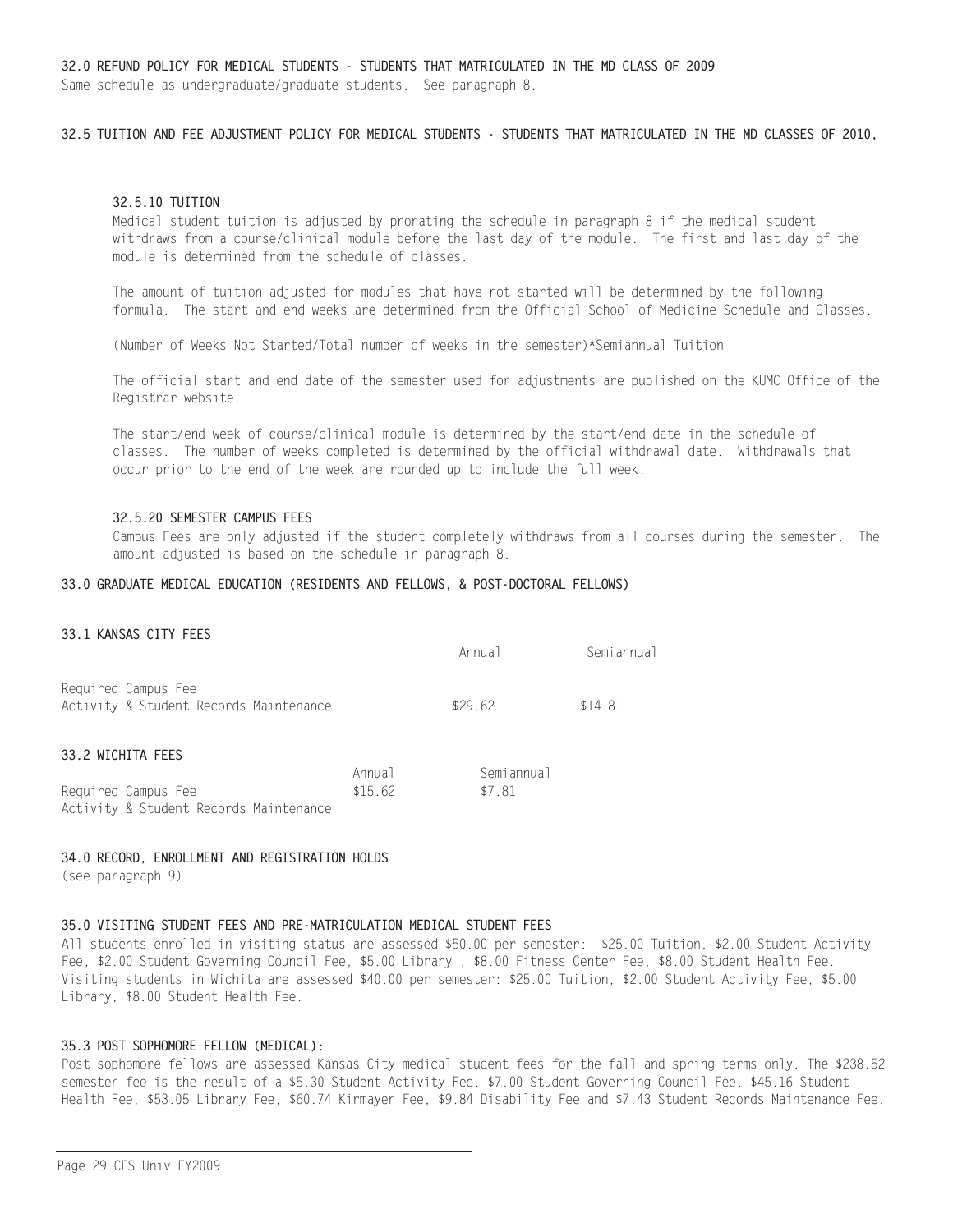### 36.0 APPLICATION AND DEPOSIT FEES

#### 36.1 ADMISSIONS APPLICATION FFFS

(not refundable and not applicable to tuition or other fees)

#### $36.1.02$

Out-of-state-applicant fee - a charge (non- refundable) is required of all out-of-state applicants for admission to the School of Medicine \$50.00.

#### 36.1.03 Application Fee for Visiting Medical Students

Application fee for visiting osteopathic students \$35.00 an academic year

# 36.1.04 Application fee for all Graduate Programs in the School of Allied Health

Application fee for undergraduate and graduate programs in the School of Allied Health \$60.00

#### 36.1.05 Application fee for School of Nursing

Application fee for all Undergraduate School of Nursing \$60.00 Application fee for all Graduate School of Nursing \$60.00

#### 36.1.06 Application Fee for Health Policy & Management Applicants

Application fee for HP&M students:

\$50.00 Domestic \$50.00 International

# 36.2 TUITION FEE DEPOSIT

(Required upon notification of acceptance and applicable towards tuition and fees)

School of Medicine - MD Program (refundable if applicant withdraws before May 15) \$50.00

Cytotechnology \$75.00

Physical Therapy (non-refundable) \$400.00

Occupational Therapy (non-refundable) \$400.00

#### 38.0 LIBRARY CONSTRAINTS AND PENALTIES

Dykes Library (Kansas City), Farha Library (Wichita): When appropriate and in accordance with the Universityapproved library lending code, library borrowers will be assessed fines for late return or charges for borrowing privileges, special services and damage to or replacement of, lost materials.

#### 38.1 BORROWING PRIVILEGES AND FFES

The Libraries provide unrestricted borrowing to faculty, students and staff of all Kansas Regents institutions with appropriate ID.

All memberships require ID to verify status and membership eligibility category. All memberships are active for one year from the date of payment or for the quarter from the date of payment.

Corporate and Organizational Memberships

- Individual user

\$300.00/year

This will provide one individual membership to the Dykes Library which is a library card with that individual's name. If additional library cards are desired, they are \$50.00 per individual.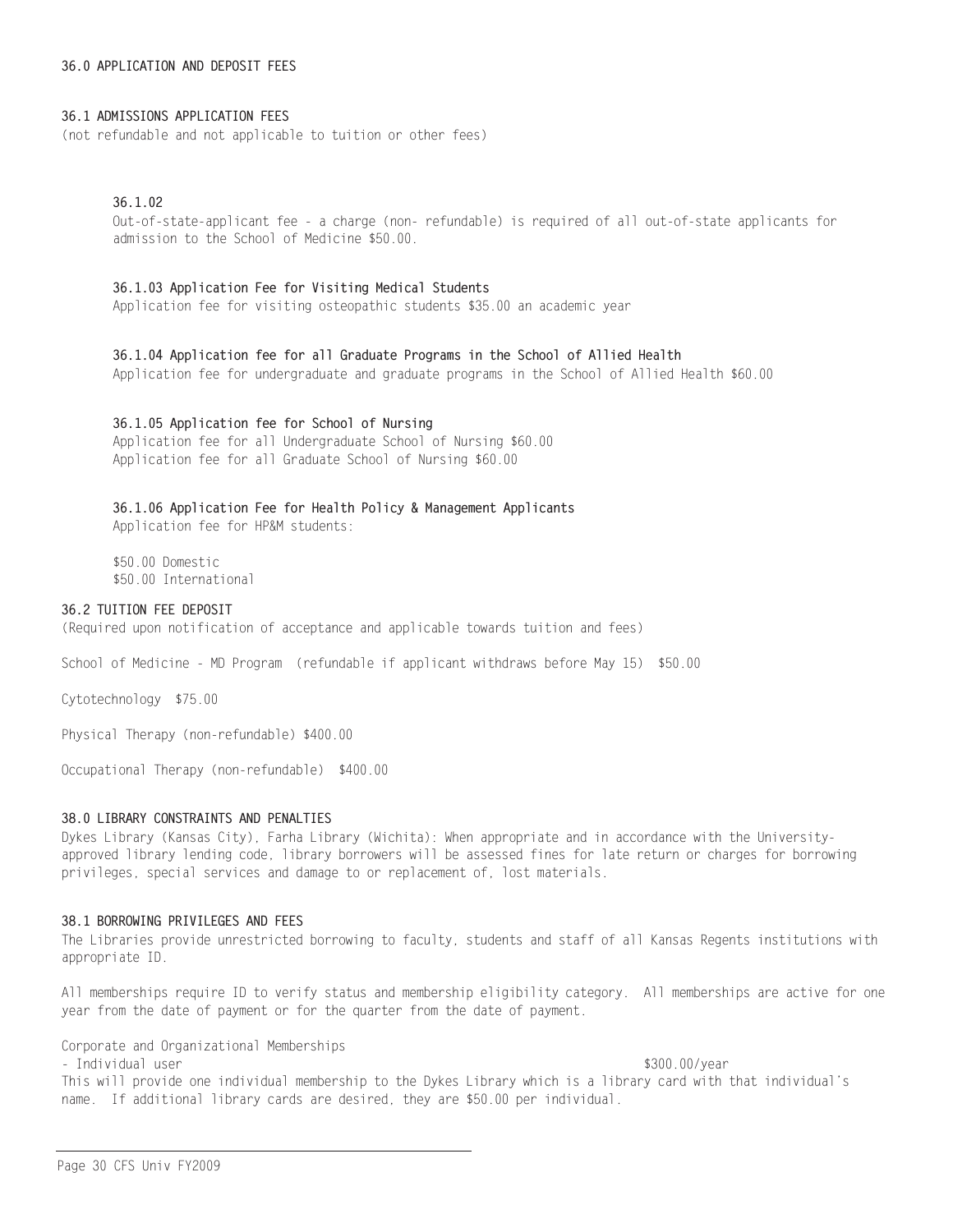If you are an employee of a corporation or organization and utilizing the library on behalf of the corporation or organization, you are required to purchase a Corporate and Organizational membership.

- Health professionals - anyone providing health care in a hospital, private clinic, physician's or dentist's office.

- Individuals

- Government employees of the following jurisdictions: federal, State of Missouri, county and municipal in the Kansas City Metropolitan area.

Courtesy Memberships - no fee paid

- Community Blood Center
- Kansas State Agencies
- Kansas City, Kansas municipal employees
- Science Pioneer Award winners
- UMKC School of Medicine Faculty (letter required from UMKC Library)
- KUMC Visiting Scholars (letter from sponsoring department required)
- Retired and Volunteer KUMC faculty (letter from sponsoring department required)
- All PAID members of the Alumni Association of the School of Medicine, School of Allied Health,
- School of Nursing, School of Pharmacy and Social Welfare Graduates
- Regents faculty and students

## 38.2 FINES FOR DELAYED RESPONSE OR NON-RESPONSE TO A RECALL NOTICE

The Libraries assess no direct charges for other overdue materials. However, borrowers who do not return items within 30 days of the due date are billed for replacement of the item and a \$5.00 non-refundable processing fee.

Borrowers with lost books from the interlibrary loan service are billed the cost of the book plus a \$25.00 processing fee.

## 38.3 INTERLIBRARY LOAN FEES

Journal Articles or Books from the A.R. Dykes Collection (rates vary according to membership breakdown indicated below)

KUMC faculty, staff, students, KUPI,-on campus and in KC metro area: Regular: 2-3 business days, delivery via mail, pickup at the library or PDF \$3.00 Rush: 1-2 business days, delivery via mail, pickup at the library or PDF \$8.00 24 Rush: delivery via pickup at the library or PDF \$16.00

University of Kansas Hospital:

Regular: 2-3 business days, delivery via mail, pickup at the library or PDF \$3.00 Rush: 1-2 business days, delivery via mail, pickup at the library or PDF \$8.00 24 Rush: delivery via pickup at the library or PDF \$16.00

KUMC Off-Campus faculty, students outside of the KC metro area: Regular: 2-3 business days, delivery via mail, pickup at the library or PDF, no charge Rush: 1-2 business days, delivery via mail, pickup at the library or PDF \$8.00 24 Rush: delivery via pickup at the library or PDF \$16.00

KS Regents Institutions: Regular: 2-3 business days, delivery via mail, pickup at the library or PDF, no charge Rush: 1-2 business days, delivery via mail, pickup at the library or PDF, no charge 24 Rush: delivery via pickup at the library or PDF: N/A

KS State Agencies:

Regular: 2-3 business days, delivery via mail, pickup at the library or PDF, no charge Rush: 1-2 business days, delivery via mail, pickup at the library or PDF, no charge 24 Rush: delivery via pickup at the library or PDF: N/A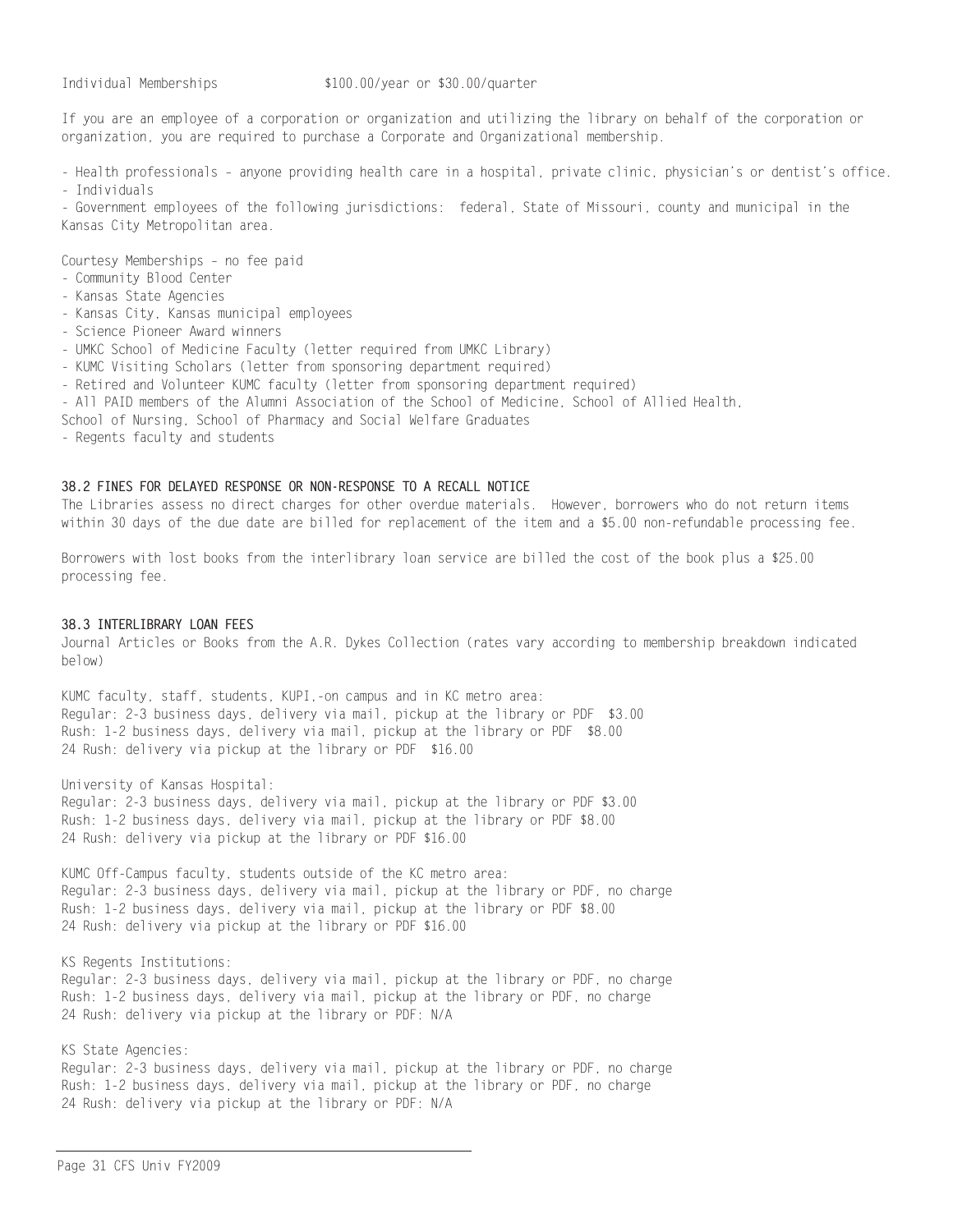Health Science Library Network, Non-profits (HSLN) & KS Hospital Libraries, KS Libraries: Regular: 2-3 business days, delivery via mail, pickup at the library or PDF \$5.00 Rush: 1-2 business days, delivery via mail, pickup at the library or PDF \$15.00 24 Rush: delivery via pickup at the library or PDF: N/A RML Region 4 and Non-RML Region 4 Libraries: Regular: 2-3 business days, delivery via mail, pickup at the library or PDF \$11.00 Rush: 1-2 business days, delivery via mail, pickup at the library or PDF \$21.00 24 Rush: delivery via pickup at the library or PDF: N/A All Other Users: Regular: 2-3 business days, delivery via mail, pickup at the library or PDF \$15.00 Rush: 3-4 business days, delivery via mail, pickup at the library or PDF \$25.00 24 Rush: delivery via pickup at the library or PDF: N/A Journal Articles or Books from Other Libraries (rates vary according to membership breakdown indicated below). All books are shipped via UPS and the borrowing library is required to pay return shipping. KUMC faculty, staff, students, KUPI-On campus and in KC metro: Regular: 4-10 business days, delivery via mail, pickup at the library or PDF \$3.00, no charge if located at a KS Regents Library. Rush: 2-3 business days, delivery via mail, pickup at the library or PDF \$8.00 24 Rush: delivery via pickup at the library or PDF \$16.00 University of Kansas Hospital: Regular: 4-10 business days, delivery via mail, pickup at the library or PDF: \$15.00 Rush: 2-3 business days, delivery via mail, pickup at the library or PDF: \$25.00 24 Rush: delivery via pickup at the library or PDF: \$40.00 KUMC Off-Campus faculty, students-outside the KC metro area: Regular: 4-10 business days, delivery via mail, pickup at the library or PDF \$3.00, no charge if located at a KS Regents Library. Rush: 2-3 business days, delivery via mail, pickup at the library or PDF \$8.00 24 Rush: delivery via pickup at the library or PDF \$16.00 KS State Agencies: Regular: 4-10 business days, delivery via mail, pickup at the library or PDF \$15.00, no charge if located at a KS Regents Library. Rush: 2-3 business days, delivery via mail, pickup at the library or PDF \$25.00 24 Rush: delivery via pickup at the library or PDF N/A All other users: Regular: 4-10 business days, delivery via mail, pickup at the library or PDF \$30.00 Rush: 2-3 business days, delivery via mail, pickup at the library or PDF \$40.00 24 Rush: delivery via pickup at the library or PDF N/A

# 38.4 LITERATURE SEARCH AND REFERENCE CONSULTATION (BIOMEDICAL LIBRARIAN)

Literature searches (rates vary according to membership breakdown indicated below)

\*KUMC faculty, staff, KUPI, University of Kansas Hospital: \$0.00

\*All other users: (1 hr minimum) \$45.00. per hour

#### 38.6 PHOTOCOPY/PRINTING FEES (SELF-SERVICE)

\$0.08 per single-sided black and white copy (printing and photocopying) \$0.12 per double-sided black and white copy (printing) \$0.25 per single-sided color copy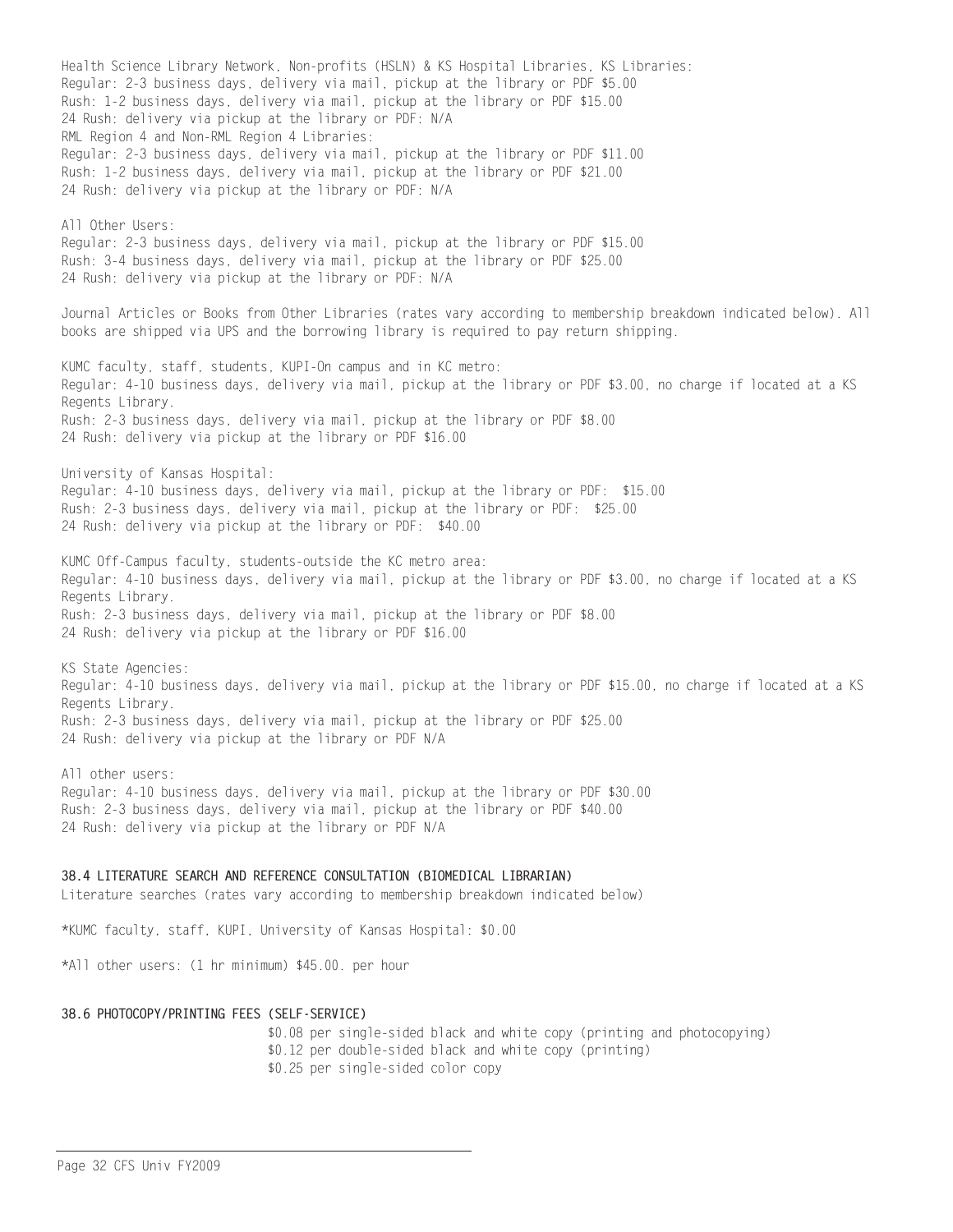## 38.8 SUSPENSION OF BORROWING PRIVILEGES

Suspension of borrowing privileges may be imposed by the libraries for any of the following reasons:

- \* failure to promptly return recalled items
- \* failure to return overdue items
- \* failure to pay fines or lost book bills, theft or mutilation of library materials
- \* provision of incomplete or inaccurate borrower registration information.

#### 39.0 PARKING FEES AND FINES

Parking fees and fines are assessed as authorized by the Board of Regents and in accordance with Kansas Administrative Regulations sections 74-3209 through 74-3216. Students are eligible for a 25% discount off annual parking fee.

#### 40.0 STUDENT HOUSING

Not Applicable

#### 41.2 DEPARTMENT COST-RECOVERY FEES

All departmental charges for specific goods and services (i.e., photocopy, optional instructional materials, building use fees, optional attendance Summer Orientation sessions, academic transcripts, etc.) not explicitly identified herein will be priced at an amount that approximates actual cost. Campus administrative procedures are to be followed for approval and collection of these charges.

#### 41.2.02 KUMC card

Identification card on KUMC campus: no charge for initial issue, replacement cost \$20.00 (Univ. Pol.)

# 41.2.03

Diploma or Certificate replacement fee: \$10.00 (Univ. Pol.)

Information provided on the replacement diploma is considered the sale of information and is provided upon request and for the above noted fee.

#### 41.2.04

Diploma mailing fee: \$10.00 Domestic Regular, \$15.00 Domestic Certified, Non-domestic Registered \$25.00 (Univ. Pol.)

# 41.2.05

Verification Services: All verification services are sent regular postal mail. Express services are as follows:

Same day service-Domestic mail and/or FAX \$15.00 Same day service-Federal Express Overnight \$35.00 Fax Charge \$5.00 Priority Mail Shipping with Delivery Confirmation \$7.00 Federal Express Shipping Overnight \$15.00

#### 41.2.06

Criminal Background Check Cost Recovery Fee:

All students must have a criminal background check. Students will be sent information by the School/Department which admits them so they can secure this check prior to attendance. The student will directly pay the cost for this criminal background check to the company providing this service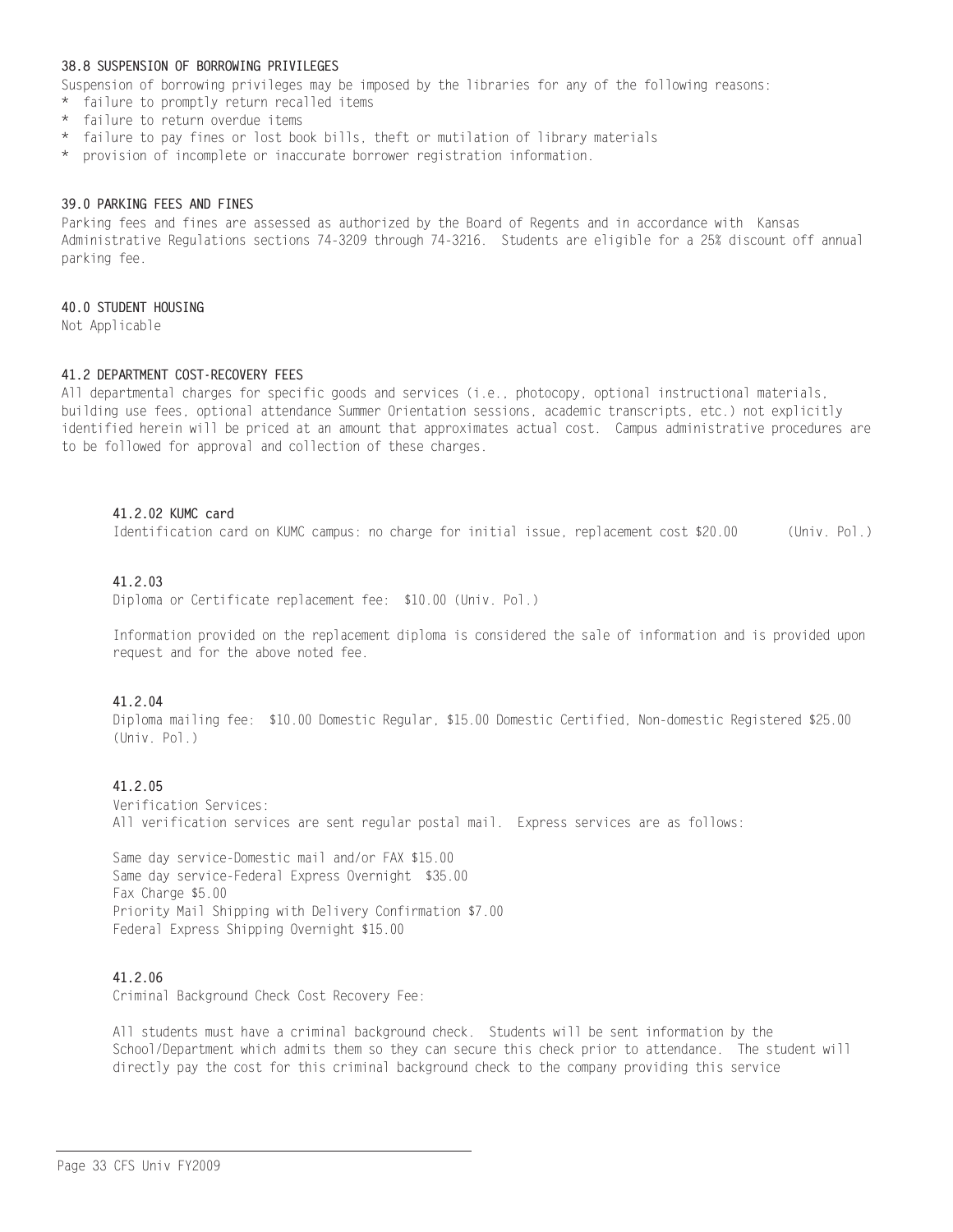41.3.05 Nurse Anesthesia:

| Orientation Materials           | \$60.00  |
|---------------------------------|----------|
| Course Syllabi/Handouts         | \$125.00 |
| Clinical Equipment Fee          | \$160.00 |
| Thesis/Field Project Guidelines | \$25.00  |
| Software Updates & Licensing    | \$50.00  |
| Simulator Fee                   | \$230.00 |
| Clinical Affiliation Fee        | \$150.00 |
| Typhon case tracking fee        | \$60.00  |
| Total Program Fees              | \$860.00 |

# 41.3.06

Occupational Therapy:

Course packets and supplies: Summer 1 \$25.00 Fall 1 \$50.00 Spring 1 \$50.00 Fall 2 \$50.00 Spring 2 \$50.00 Spring 3 \$50.00 Total \$275.00

Note: There are no Fall 3 fees because students are not on campus.

# 41.3.07

Health Information Management:

Tablet PC Fee: \$2,500.00 (\$1,250.00 assessed semiannually) to first year HIM students.

# 41.3.08

Clinical Laboratory Sciences:

| FALL FEES IN JUNIOR YEAR: |          |
|---------------------------|----------|
| Laboratory Coats          | \$60.00  |
| Special Reagents          | \$175.00 |
| Gloves                    | \$35.00  |
| Masks and face shields    | \$10.00  |
| Laboratory manuals, etc.  | \$150.00 |
| Microscope Maintenance    | \$70.00  |
| Total                     | \$500.00 |

Molecular Biotechnology Undergraduate Concentration: Special Reagents \$300.00

Molecular Biotechnology MS Program: Special Reagents \$200.00 one time fee

# 41.3.09

Dietetics & Nutrition Syllabus Fee:

Fall semester DN 822  $$7.00$ Fall semester DN 826 \$22.00 Spring semester DN 822 \$7.00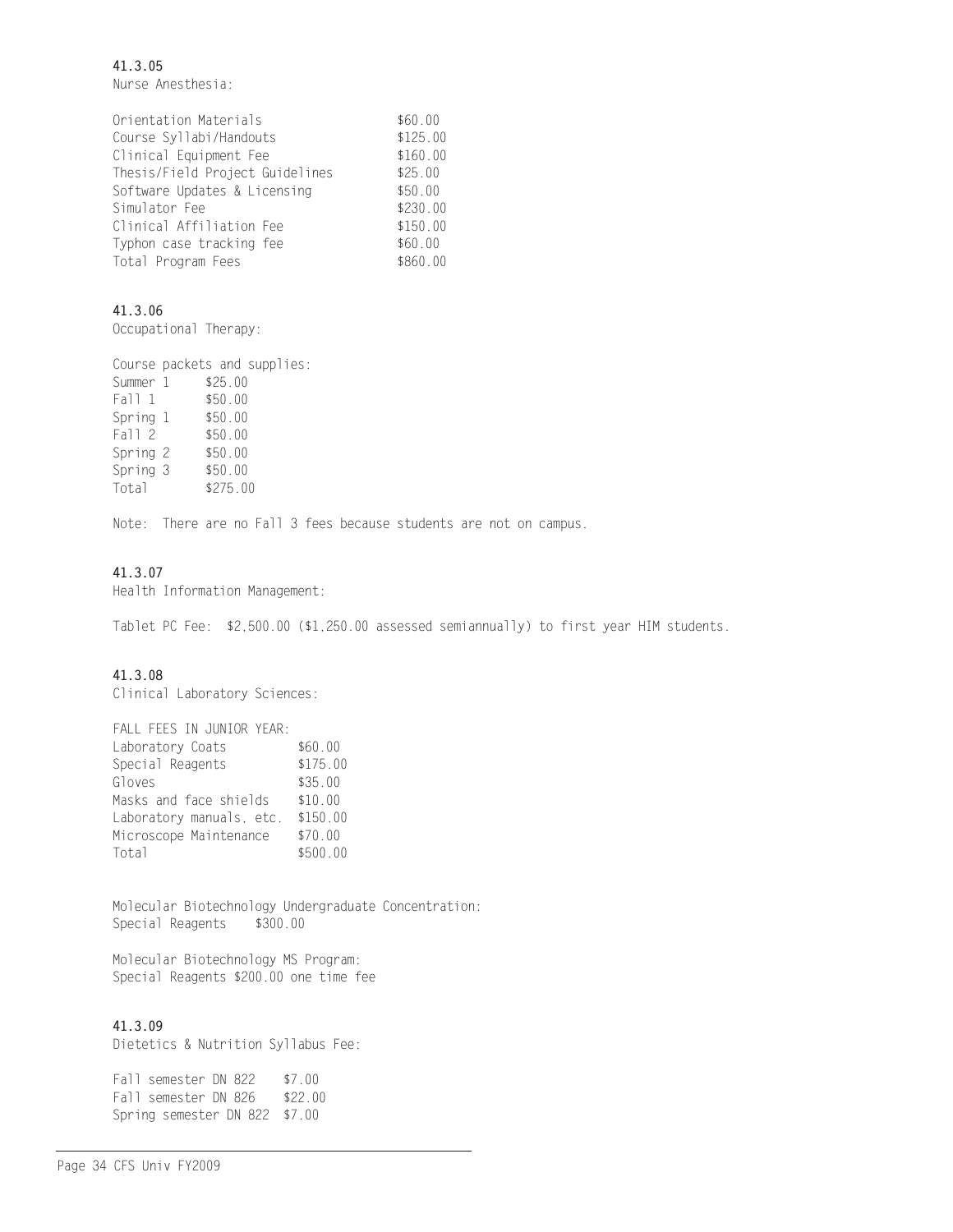Spring semester DN 826 \$22.00

# 41.3.10

Physical Therapy and Rehabilitation Sciences:

Lab fees (for semester 1) \$200.00 per semester

Lab fees for semesters 2-7 \$125.00 per semester

# 41.3.11

Respiratory Care:

| BS Respiratory Care Students                                   |          |
|----------------------------------------------------------------|----------|
| Fall Junior Year-Laboratory Fees                               | \$110 00 |
| Spring Junior Year-Laboratory Fees                             | \$100 00 |
| Fall Senior Year Self-Assessment Exams/Laboratory Fees \$90.00 |          |
|                                                                |          |

| BS completion students       |         |
|------------------------------|---------|
| Departmental/Laboratory Fees | \$60.00 |

# 41.3.12

Cytotechnology: Lab Fees Per Year

Non-refundable upon acceptance into program \$100.00

# 41.5.01

School of Nursing: Lab Fees

| NURS 301 |     | \$150.00 |
|----------|-----|----------|
| NURS 302 |     | \$180.00 |
| NURS 318 |     | \$61.00  |
| NURS 341 |     | \$20.00  |
| NURS 420 |     | \$37.00  |
| NURS 450 |     | \$37.00  |
| NRSG     | 810 | \$230.00 |
| NRSG     | 815 | \$200.00 |
| NRSG     | 817 | \$230.00 |
| NRSG 818 |     | \$300.00 |
| NRSG     | 831 | \$100.00 |
| NRSG     | 837 | \$25.00  |
| NRSG     | 838 | \$100.00 |
| NRSG     | 844 | \$75.00  |
| NRSG     | 849 | \$75.00  |
| NRSG     | 864 | \$200.00 |
| NRSG     | 867 | \$230.00 |
| NRSG     | 869 | \$300.00 |
|          |     |          |

School of Nursing Pocket PC Requirement:

All junior nursing students are required to purchase a Pocket PC and medical reference software package from the approved vendor prior to starting classes. Specific information about purchasing the Pocket PC and software can be obtained from the SON Student Affairs Office.

# 41.5.015

School of Medicine Tablet PC Fee: \$2,500.00 (\$1,250.00 assessed semiannually) to all first year School of Medicine MD students.